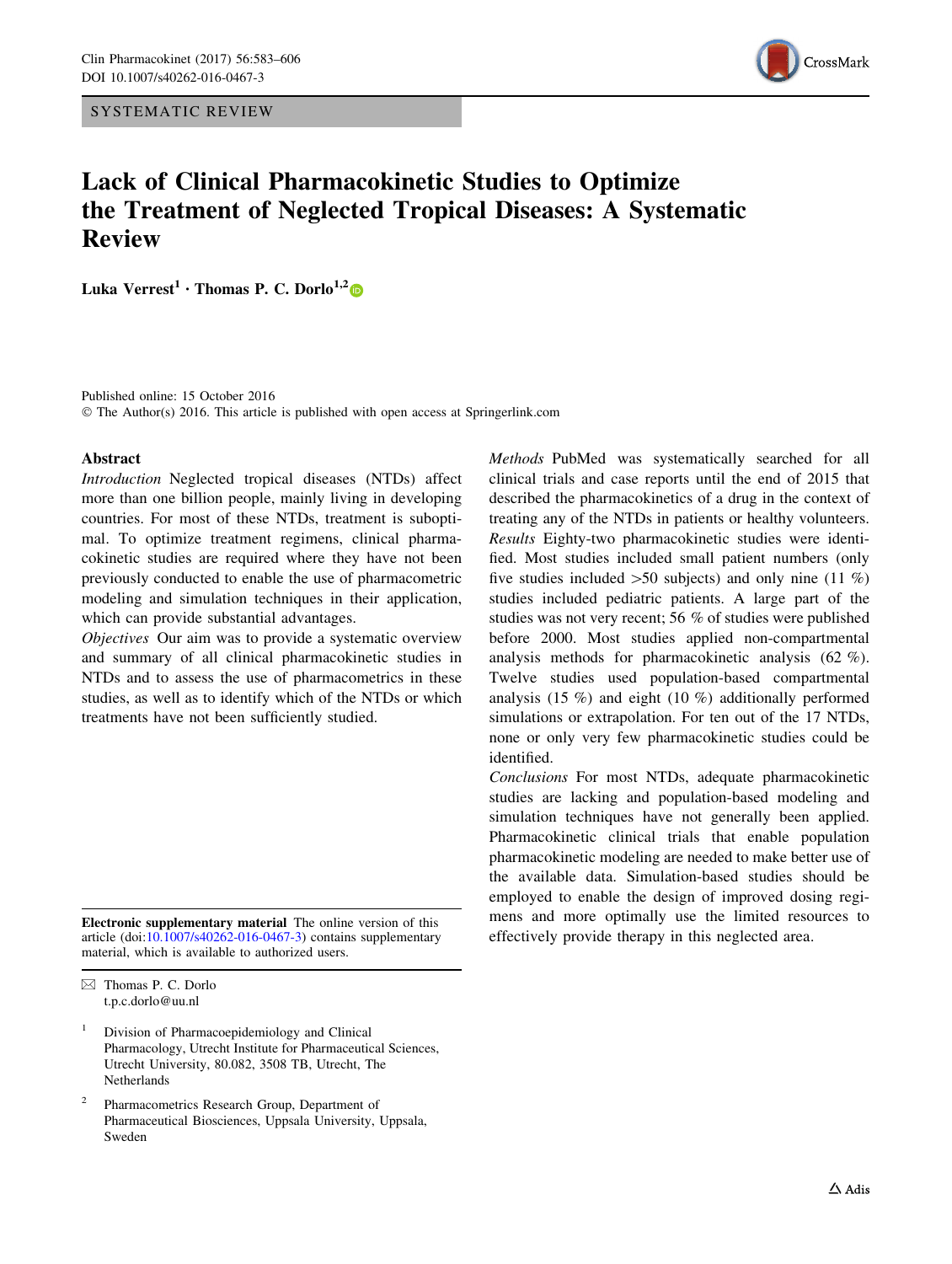# Key Points

Neglected tropical diseases affect a major part of the global population, but treatments have generally not been optimized.

We provide a comprehensive systematic overview of performed pharmacokinetic studies in all 17 neglected tropical diseases, advantages and drawbacks of different methodologies, and gaps in pharmacokinetic research through which neglected tropical diseases therapeutics can be further improved.

For most neglected tropical diseases, adequate pharmacokinetic studies were found lacking or completely absent, pediatric patients have largely been ignored, and population-based modeling and simulation techniques have not generally been applied.

To more optimally use the limited available resources in this neglected area, more emphasis should be given to simulation-based pharmacokinetic studies enabling the design of improved dosing regimens.

## 1 Introduction

Neglected tropical diseases (NTDs) represent a wide range of infectious afflictions, which are prevalent mostly in tropical and subtropical countries and have one common characteristic: they all affect people living in deep poverty. All NTDs are heavily debilitating, causing life-long disability, which can be directly fatal if left untreated. At the moment, over 1.4 billion people are affected by at least one NTD, and they are the cause of death for over 500,000 people annually [[1,](#page-20-0) [2\]](#page-20-0). There are currently 17 NTDs as defined by the World Health Organization (WHO), which include protozoal, bacterial, helminth, and viral infections [\[1](#page-20-0)]. An overview of their transmission, geography, and burden of disease is provided in Table [1](#page-2-0). Collectively, the NTDs belong to the most devastating of communicable diseases, not only in terms of global health burden (26.1 million disability-adjusted life-years) [[3,](#page-20-0) [4](#page-20-0)], but also in terms of impact on development and overall economic productivity in low- and middle-income countries [\[3](#page-20-0), [5](#page-20-0)].

The currently available treatments for NTDs are an outdated arsenal generally considered to be insufficient for NTD control and elimination [[5\]](#page-20-0). Many of the currently available drugs were developed over 50 years ago and many of them exhibit high toxicity [\[5](#page-20-0)]. For example, the only available drug to treat late-stage human African trypanosomiasis (or sleeping sickness) caused by T. b. rhodesiense is melarsoprol, an arsenic compound, developed in the 1940s, which is itself lethal to 5 % of treated patients owing to post-treatment reactive encephalopathy [\[6](#page-20-0)]. In many regions, pentavalent antimony-containing compounds are still the treatment of choice for visceral leishmaniasis (VL) and cutaneous leishmaniasis, which have been in use since the 1930s. Therapeutic failure is generally thought to result from sub-therapeutic dosing and shortened treatment durations [[7\]](#page-20-0). As a consequence, clinical antimonial drug resistance in Leishmania has yielded the drug useless in various geographical regions. At the same time, the upper limit of dosing of antimonials is limited by severe toxicities, such as pancreatitis and cardiotoxicity [\[7](#page-20-0), [8](#page-20-0)]. Examples like these emphasize the role of dose optimization and pharmacokinetic (PK) studies for treatments against NTDs, where there is often only a small therapeutic window between treatment failure, engendering drug resistance, and drug toxicity.

Despite the urgent need for new, safer, and more efficacious treatments for NTDs, there is insufficient interest from the pharmaceutical industry to invest in drug development for these diseases because of the limited financial incentive. This paradigm has led to a fatal imbalance in drug development: although NTDs account for 12 % of the global disease burden, only 1 % of all approved drugs during the past decade was developed for these diseases. None of these approved drugs were a new chemical entity, and just 0.5 % of all clinical trials in the past decade were dedicated to NTDs [\[9](#page-20-0)].

Owing to the lack of innovation as a result of the absence of financial incentives and the continued use of drugs developed many decades ago, dose-optimization studies or studies in specific patient populations particularly affected by NTDs (e.g., pediatric or HIV co-infected patients) have rarely been reported. While a comprehensive and quantitative overview is currently lacking, only a few clinical trials on NTDs appear to have included studies on the pharmacokinetics of the therapeutic compounds that were under clinical investigation. Rational drug therapy is based on the assumption of a causal relationship between exposure and response. Therefore, characterizing the pharmacokinetics of a drug is of utmost importance. Conventionally, non-compartmental analysis (NCA) methods were used for PK analysis, but these are less powerful and informative for typical NTD PK studies, which are sparse and heterogeneous in nature. NCA has a low power to identify true covariate effects and does not allow for simulations of alternative dosing regimens. Population-based modeling and simulation techniques are therefore more appropriate to describe and predict the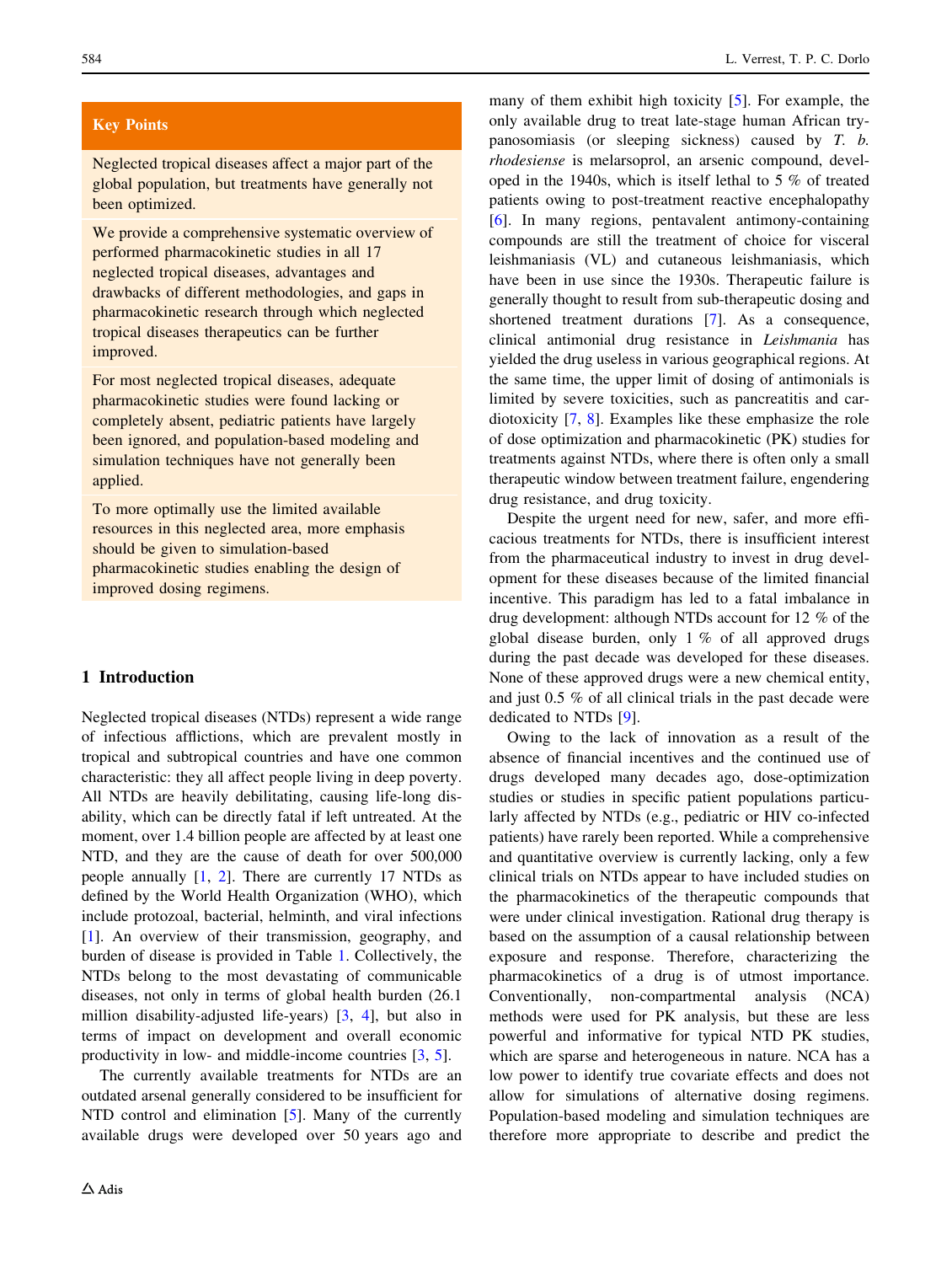<span id="page-2-0"></span>Table 1 Summary of neglected tropical diseases including endemic areas, causative agents, method of transmission, and estimated global burden expressed in deaths per year and DALYs<sup>a</sup>

| Disease                           | Endemic areas                                                                         | Causative agents                                                                                                                                                     | Transmission                                                   | Deaths per<br>year | DALYs in<br>millions |
|-----------------------------------|---------------------------------------------------------------------------------------|----------------------------------------------------------------------------------------------------------------------------------------------------------------------|----------------------------------------------------------------|--------------------|----------------------|
| Protozoal infections              |                                                                                       |                                                                                                                                                                      |                                                                |                    |                      |
| Chagas disease                    | Latin America                                                                         | Trypanosoma cruzi                                                                                                                                                    | Triatomine bug                                                 | 10,300             | 0.55                 |
| Human African<br>trypanosomiasis  | Africa                                                                                | Trypanosoma brucei gambiense,<br>T. brucei rhodesiense                                                                                                               | Tsetse fly                                                     | 9100               | 0.56                 |
| Leishmaniasis                     | Indian subcontinent, Asia,<br>Africa, Mediterranean                                   | Visceral: Leishmania donovani,<br>L. infantum                                                                                                                        | Phlebotomine<br>sandflies                                      | 51,600             | 3.32                 |
|                                   | basin, South America                                                                  | Cutaneous: L. major, L. tropica, L. braziliensis, L.<br>mexicana and other Leishmania spp.                                                                           |                                                                |                    |                      |
| <b>Bacterial infections</b>       |                                                                                       |                                                                                                                                                                      |                                                                |                    |                      |
| Buruli ulcer                      | Africa, South America,<br>Western Pacific regions                                     | Mycobacterium ulcerans                                                                                                                                               | Unknown                                                        | n.d.               | n.d.                 |
| Leprosy                           | Africa, America, South-<br>east Asia, Eastern<br>Mediterranean, Western<br>Pacific    | Mycobacterium leprae                                                                                                                                                 | Unknown                                                        | n.d.               | 0.006                |
| Trachoma                          | Africa, Middle East,<br>Mexico, Asia, South<br>America, Australia                     | Chlamydia trachomatis                                                                                                                                                | Direct or<br>indirect<br>contact with<br>an infected<br>person |                    | 0.33                 |
| Endemic<br>treponematoses         | Global distribution                                                                   | Treponema pallidum, T. carateum                                                                                                                                      | Skin contact                                                   | n.d.               | n.d.                 |
| Helminthes                        |                                                                                       |                                                                                                                                                                      |                                                                |                    |                      |
| Cysticercosis/taeniasis           | Worldwide, mainly<br>Africa, Asia, and Latin<br>America                               | Taenia solium, Taenia saginata, diphyllobothrium<br>latum                                                                                                            | Ingestion of<br>infected pork                                  | 1200               | 0.5                  |
| Dracunculiasis                    | Chad, Ethiopia, Mali,<br>South Sudan                                                  | Dracunculus medinensis                                                                                                                                               | Contaminated<br>water                                          | n.d.               | n.d.                 |
| Echinococcosis                    | Global distribution                                                                   | Echinococcus granulosus, Echinococcus<br>multilocularis                                                                                                              | Feces of<br>carnivores                                         | 1200               | 0.14                 |
| Foodborne<br>trematodiases        | South-east Asia, Central<br>and South America                                         | Clonorchis spp., Opisthorchis spp., Fasciola spp.,<br>and Paragonimus spp., Echinostoma spp.,<br>Fasciolopsis buski, Metagonimus, Metagonimus<br>spp., Heterophyidae | Contaminated<br>food                                           |                    | 1.88                 |
| Lymphatic filariasis              | Africa, Asia, Central and<br>South America                                            | Wuchereria bancrofti, Brugia malayi, B. timori                                                                                                                       | Mosquitos                                                      |                    | 2.78                 |
| Onchocerciasis                    | Africa, Latin America,<br>Yemen                                                       | Onchocerca volvulus                                                                                                                                                  | <b>Black flies</b>                                             |                    | 0.49                 |
| Schistosomiasis                   | Africa, South-America,<br>Middle East, East-Asia,<br>Laos, Cambodia                   | Schistosoma haematobium, S. guineensis, S.<br>intercalatum, S. japonicum, S. mansoni, S.<br>mekongi                                                                  | Contaminated<br>water                                          | 11,700             | 3.31                 |
| Soil-transmitted<br>helminthiases | Global distribution                                                                   | Ascaris lumbricoides, Trichuris trichiura, Necator<br>americanus, Ancylostoma duodenale                                                                              | Human feces                                                    | 2700               | 5.19                 |
| Viral infections                  |                                                                                       |                                                                                                                                                                      |                                                                |                    |                      |
| Dengue                            | Asian and Latin<br>American countries                                                 | Dengue fever virus (genus: Flavivirus)                                                                                                                               | Mosquito                                                       | 14,700             | 0.83                 |
| Rabies                            | Global distribution.<br>mainly Africa, Asia,<br>Latin America, and<br>western Pacific | Rabies virus (genus: Lyssavirus)                                                                                                                                     | Animals, mostly<br>domestic dogs                               | 26,400             | 1.46                 |

DALYs disability-adjusted life-years, n.d. not determined

<sup>a</sup> Numbers are based on the Global Burden of Disease Study 2010 [\[4](#page-20-0)]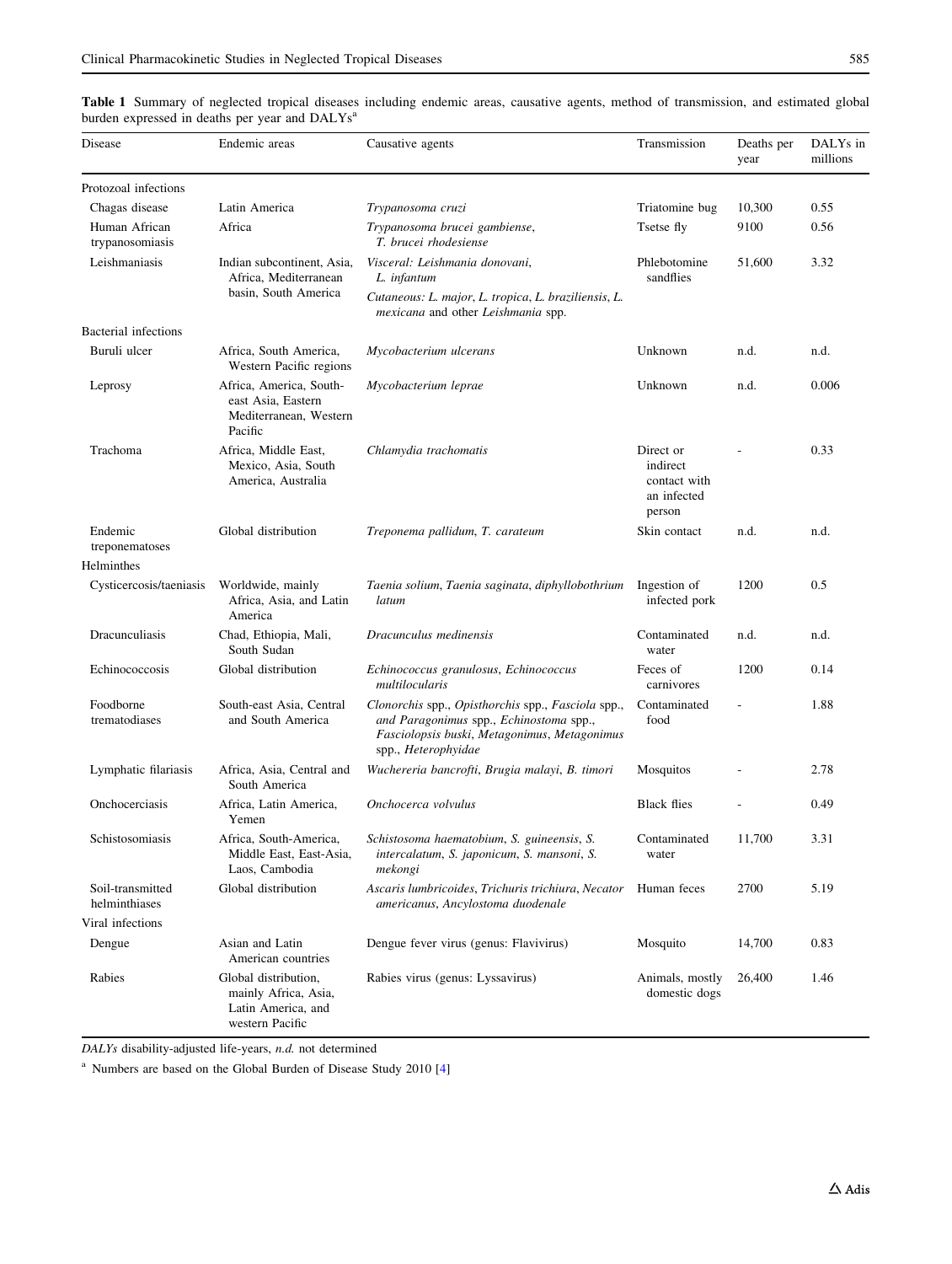relationship between exposure (pharmacokinetics), response (pharmacodynamics), individual patient characteristics, and other covariates of interest (e.g., body weight, sex, and concomitant medication). These pharmacometric methods have become standard in drug development worldwide, and have been recommended by the US Food and Drug Administration and the European Medicines Agency for PK–pharmacodynamic (PD) data analysis and clinical trial design, particularly in pediatric and smallsized patient populations  $[10-12]$ . Nevertheless, these methodologies appear to be systematically underused to address NTDs, likely because their advent occurred much later than the time when many of these drugs were developed.

To better understand to what extent clinical PK studies have contributed to optimization of treatment regimens for NTDs, we performed a systematic review of published clinical PK studies on NTD therapeutics. We hypothesize that for many of the NTD therapeutics, proper PK studies and thus a rationale for their dosing are plainly missing, and that only a few of these studies use modeling and simulation tools. By providing a comprehensive overview of performed PK studies, we illustrate the advantages and drawbacks of different PK methodologies and we identity the gaps in PK research for particular NTDs to indicate the areas where NTD therapeutics can be further improved.

#### 2 Methods

#### 2.1 Study Identification

We performed a systematic literature review following applicable criteria of the most current PRISMA (Preferred Reporting Items for Systematic Reviews and Meta-Analyses) guidelines [[13\]](#page-20-0), the PRISMA Checklist is in Appendix 1. The MEDLINE database was systematically searched through PubMed for all human clinical PK studies until September 2015 that described the clinical pharmacokinetics of a drug in the treatment of any of the NTDs. For instance, the search term used for studies for Chagas disease was: ((Chagas disease[Title/Abstract] OR American trypanosomiasis[Title/Abstract])) AND (pharmacokinetics[Title/Abstract] OR pharmacokinetic[Title/ Abstract]). Reviews were excluded from the search, as well as preclinical research and research concerning animals other than humans. The search was limited to publications in English. A full list of all the search terms used is shown in Supplemental Table 1.

Secondary literature was identified using the bibliographies of the primary identified literature and by specifically querying PubMed using the drug name in combination with the disease. Because we were particularly interested in the application of population PK approaches in NTDs, the abstracts of the Population Approach Group Europe conference [\[14](#page-20-0)] were also searched using the same search terms. No specific protocol was developed for this systematic review.

## 2.2 Study Selection

Records were initially screened to identify relevant publications based on title and abstract. If the abstract lacked sufficient detail, the full publication was assessed. The aim of this study was the identification of clinical PK studies in the context of the treatment of NTDs, and therefore studies were excluded if the study's subjects were not healthy subjects (phase I studies) or patients diagnosed with one of the NTDs; or if the drug of interest was symptomatic treatment (e.g., suppression of fever) or for treatment of concomitant diseases instead of the NTD itself (primary criteria). Articles with only pharmacodynamic results or only reporting a bioanalytical method were also excluded.

# 2.3 Assessment of Pharmacokinetic Data Analysis Methods

The methods used to analyze the PK data were extracted from the identified records and qualitatively categorized as follows, in order of level of complexity: (I) comparison of average trough/steady-state concentrations, (II) NCA, (III) individual-based compartmental analysis, (IV) populationbased compartmental analysis, and (V) the use of simulations and/or extrapolations. In category I, studies were included that basically compared a drug concentration at a single time point between different formulations or different patient groups. In category II, we included studies that described concentration-time profiles or PK parameters by using NCA techniques [\[15](#page-20-0)]. Analyses in category III used non-linear equations to describe individual concentration-time curves, by using theoretical compartments and inter-compartmental transfer rates, deriving individual PK parameters that can be averaged. In population-based analysis (category IV), similar techniques are being used, but with simultaneous estimation of both inter- and intraindividual variability (nonlinear mixed-effects models). The derived model is descriptive for the entire population and can subsequently be used for predictions and simulations, and potentially for extrapolation to for instance other populations (additional category V).

#### 2.4 Extraction and Analysis of Data

Besides the PK data analysis method, other data that were extracted from the identified study reports were: administered compound, measured analytes (parent compound and/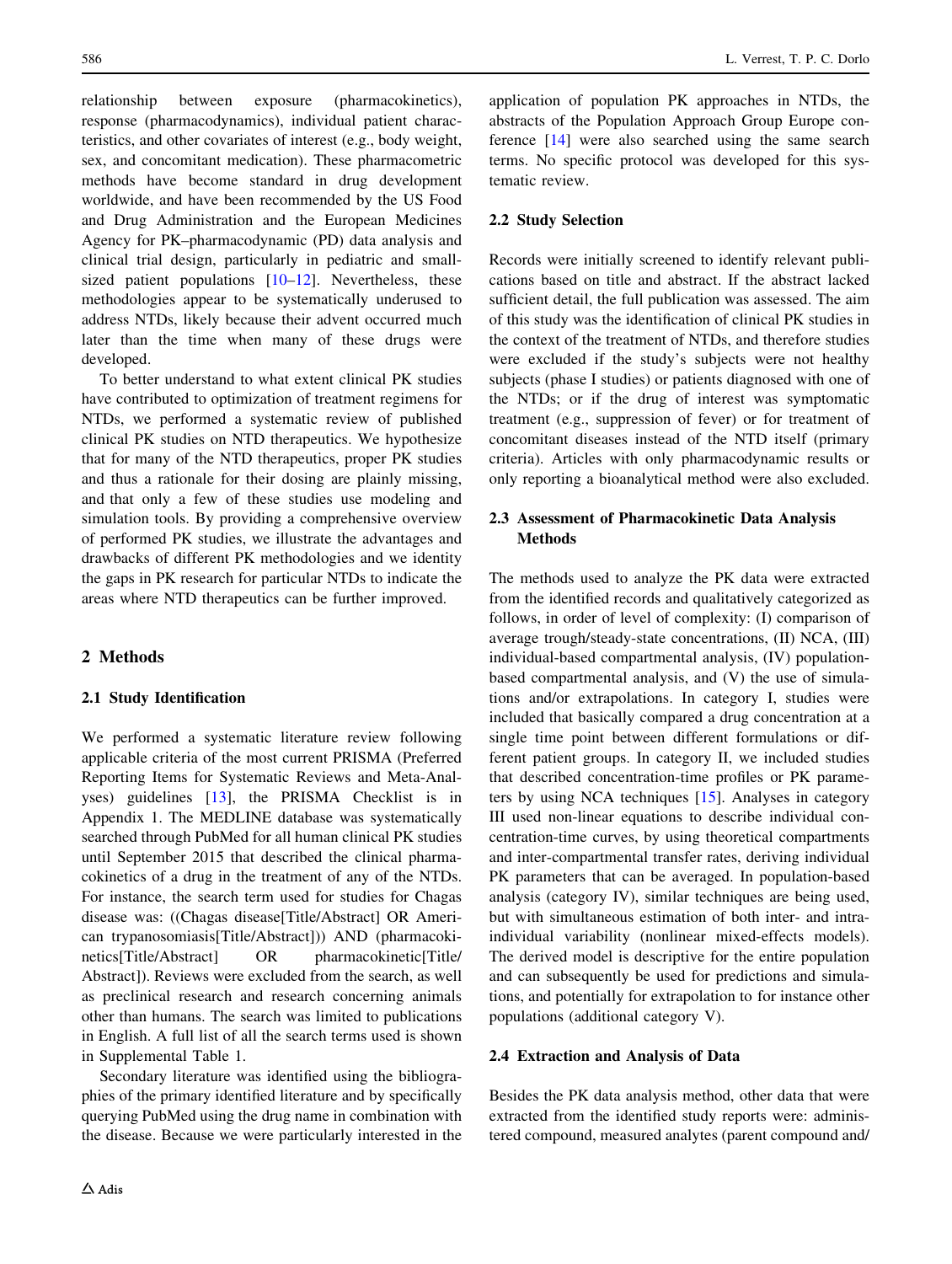or metabolites), route of administration, PK sample matrix, the type and number of subjects, and particularly whether pediatric patients were included in the study. Additionally, the main conclusions were extracted from all studies in a qualitative way, focused on the study recommendations in regard to dose adjustments or other treatment optimizations. The risk of bias in these recommendations, for instance when used analysis methods were insufficient to support these treatment recommendations, was gauged and reported if detected. Given the nature of extracted data, only a simple descriptive analysis was conducted, summarizing individual studies.

### 3 Results

## 3.1 Study Characteristics

The primary literature search identified 431 unique publications. After screening, 341 publications were excluded based on the primary criteria. Combined with additional articles through secondary sources, 82 publications were eventually included in this systematic review (Fig. 1). No full texts were available for six studies; however, the abstracts of these publications contained all the information to be extracted and they did not need to be excluded. The search and inclusion results stratified per NTD are shown in Supplemental Table 1. A summary of all identified PK studies together with their main characteristics is shown in Table [2](#page-5-0).

For four out of the 17 (24 %) NTDs, not a single PK study could be identified, these were yaws, dracunculiasis,



Fig. 1 Study flow diagram. NTDs neglected tropical diseases

dengue/chikungunya/zika and soil-transmitted helminthiases. For six (41 %) other NTDs, fewer than five PK studies had been reported. Most studies had included small patient numbers, only five studies (6.1 %) had included  $>50$  subjects (Table [2\)](#page-5-0). Pediatric patients were included in nine (11 %) studies. The majority of these studies were not very recent; 56 % of studies were published before 2000; the frequency of studies per year is depicted in Fig. [2.](#page-10-0) Concerning the used analysis methods, some studies employed multiple analysis methods, e.g., both comparison of steady-state concentrations and NCA (Table [2](#page-5-0)). When looking at the most complicated method employed in the study, most studies used NCA methods for PK analysis (62 %). Twelve studies (15 %) used population-based compartmental analysis, of which eight (10 %) additionally performed simulations or extrapolation. Regarding the aim of the studies, 38 studies (46 %) focused on describing the pharmacokinetics of a compound without further interpretations. Only five studies (6 %) evaluated exposure-response relationships. Although some of these studies reported side effects [[16–18\]](#page-20-0), none of these attempted to relate drug exposure to observed toxicity. However, relatively many studies (28 %) evaluated drug–drug and food interactions. This is owing to the frequent use of combination therapies for the treatment of NTDs, and the implementation of overlapping prophylactic mass drug administrations, e.g., onchocerciasis, lymphatic filariasis, and schistosomiasis.

# 3.2 Pharmacokinetic Studies per Neglected Tropical Disease

Based on the cause of the infection, NTDs can be divided into four groups: diseases caused by protozoal parasites, bacteria, helminthes, and viruses (an extensive overview is provided in Table [1](#page-2-0)). The protozoal NTDs are all caused by kinetoplastid parasites: Chagas disease, human African trypanosomiasis, and leishmaniasis. Bacteria, a large and diverse group of prokaryotic microorganisms, cause Buruli ulcer, leprosy (both caused by Mycobacteria), trachoma, and yaws. Helminthes, commonly known as parasitic worms, are large multicellular organisms. The helminth NTDs are cysticercosis/taeniasis, dracunculiasis, echinococcosis, food-borne trematodiases, lymphatic filariasis, onchocerciasis, schistosomiasis, and the soil-transmitted helminthiases. Viral NTDs include the arboviral disease dengue (plus chikungunya and zika) and rabies. A general overview of medicines that are currently in use for NTDs is listed in Table [3](#page-11-0) [[1,](#page-20-0) [19\]](#page-20-0).

We discuss the most salient identified PK studies for NTD therapies, focusing on studies that played a role in treatment optimization. A full overview of identified studies can be found in Table [2](#page-5-0).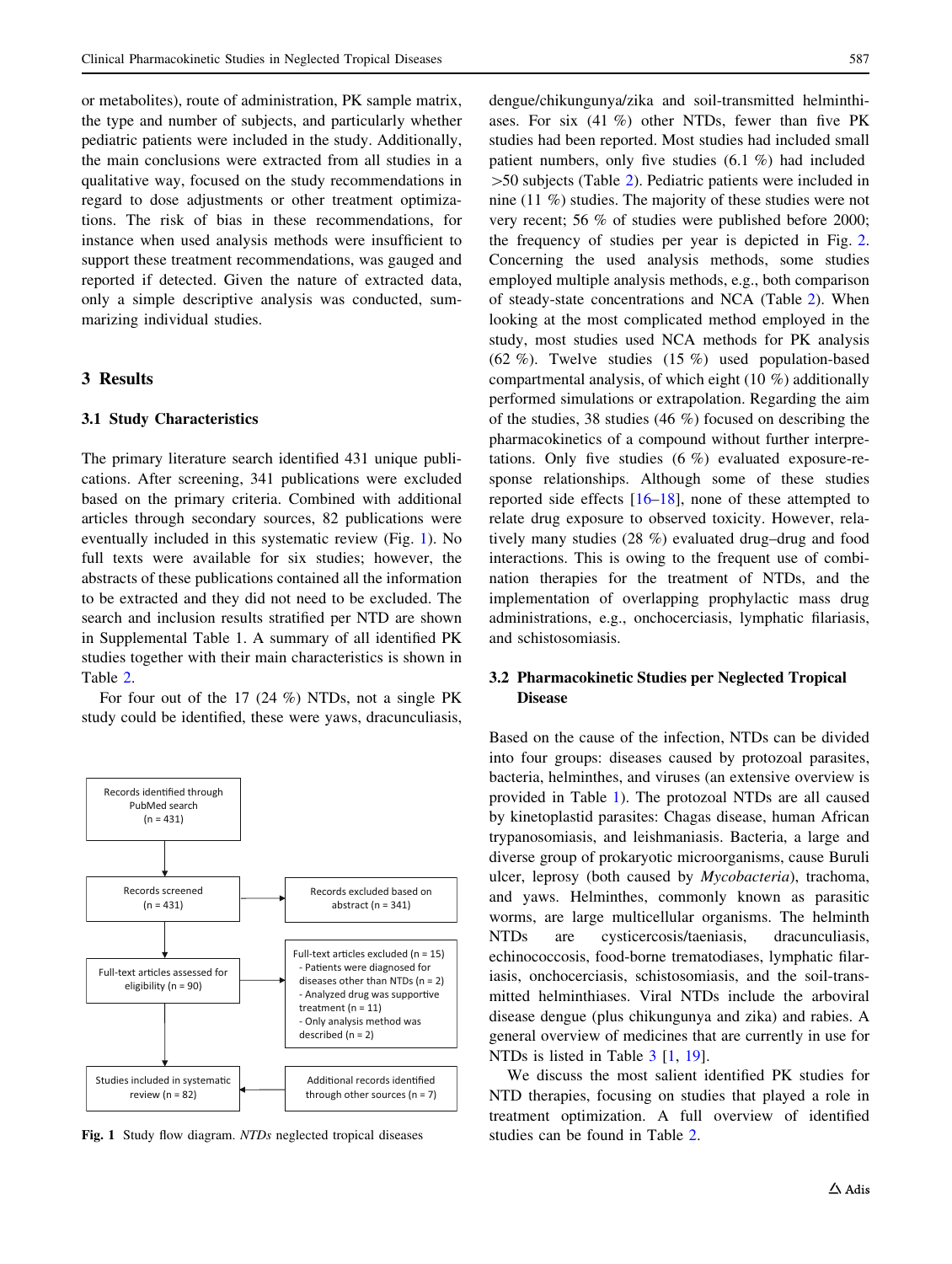<span id="page-5-0"></span>

| Disease        | Study                                   | Drug                                                | Administration route    | Analytes (parent and metabolites)                                          | Analyzed matrix          | Subjects (n)                                    | Pediatrics<br>included |
|----------------|-----------------------------------------|-----------------------------------------------------|-------------------------|----------------------------------------------------------------------------|--------------------------|-------------------------------------------------|------------------------|
| Chagas disease |                                         |                                                     |                         |                                                                            |                          |                                                 |                        |
|                | Shapiro et al. [21]                     | Allopurinol riboside                                | Oral                    | Allopurinol (riboside), oxipurinol                                         | Plasma, urine            | Male healthy subjects (32)                      |                        |
|                | Were et al. [22]                        | Allopurinol riboside                                | Oral                    | Allopurinol riboside, oxipurinol                                           | Plasma, urine            | Male healthy subjects (3)                       |                        |
|                | Garcia-Bournissen et al. [23]           | Nifurtimox                                          | Oral                    | Nifurtimox                                                                 | Plasma                   | Healthy subjects (7)                            |                        |
|                | Richle et al. [24]                      | Benznidazole                                        | Oral                    | Benznidazole                                                               | Plasma                   | Chagas disease patients (8)                     |                        |
|                | Altcheh et al. [25]                     | Benznidazole                                        | Oral                    | Benznidazole                                                               | Plasma                   | Chagas disease patients (40)                    | ↘                      |
|                | Soy et al. [26]                         | Benznidazole                                        | Oral                    | Benznidazole                                                               | Plasma                   | Chagas disease patients (39)                    |                        |
|                | Human African trypanosomiasis           |                                                     |                         |                                                                            |                          |                                                 |                        |
|                | Bronner et al. [28]                     | Pentamidine                                         | Σ                       | Pentamidine                                                                | Plasma, whole blood, CSF | T. b. gambiense trypanosomiasis patients (11)   |                        |
|                | Bronner et al. [29]                     | Pentamidine                                         | $\geq$                  | Pentamidine                                                                | Plasma                   | T. b. gambiense trypanosomiasis patients (11)   |                        |
|                | Harrison et al. [30]                    | Melarsoprol                                         | $\geq$                  | Arsenic                                                                    | Urine                    | T. b. rhodesiense trypanosomiasis patients (28) |                        |
|                | Buri et al. [31]                        | Melarsoprol                                         | $\geq$                  | Melarsoprol                                                                | Serum, CSF               | T. b. gambiense trypanosomiasis patients (19)   |                        |
|                | Burri et al. [32]                       | Melarsoprol                                         | $\geq$                  | Melarsoprol                                                                | Serum, CSF               | T. b. gambiense trypanosomiasis patients (22)   |                        |
|                | Bronner et al. [33]                     | Melarsoprol                                         | $\geq$                  | Melarsoprol                                                                | Plasma, urine, CSF       | T. b. gambiense trypanosomiasis patients (8)    |                        |
|                | Milord et al. [34]                      | Eflornithine                                        | $\geq$                  | Eflornithine                                                               | Serum, CSF               | T. b. gambiense trypanosomiasis patients (63)   | ↘                      |
|                | Na-Bangchang et al. [35]                | Eflornithine                                        | Oral                    | Eflornithine                                                               | Plasma, CSF              | T. b. gambiense trypanosomiasis patients (25)   |                        |
|                | Jansson-Lofmark et al. [36]             | Eflornithine                                        | Oral                    | Eflornithine                                                               | Plasma, CSF              | T. b. gambiense trypanosomiasis patients (25)   |                        |
|                | Tarral et al. [37], Gualano et al. [38] | Fexinidazole                                        | <b>Oral</b>             | Fexinidazole sulfoxide, fexinidazole sulfone                               | Plasma, urine            | Male healthy subjects (154)                     |                        |
| Leishmaniasis  |                                         |                                                     |                         |                                                                            |                          |                                                 |                        |
|                | Al Jaser et al. [44]                    | Sodium stibogluconate                               | Σ                       | Antimony                                                                   | Blood, urine             | CL patients (29)                                |                        |
|                | Al Jaser et al. [52]                    | Sodium stibogluconate                               | $\mathbb N$             | Antimony                                                                   | Blood, skin biopsies     | CL patients (9)                                 |                        |
|                | Reymond et al. [47]                     | Sodium stibogluconate                               | $\geq$                  | Antimony                                                                   | Serum                    | Patient with AIDS and VL (1)                    |                        |
|                | Vasquez et al. [45]                     | Pentavalent antimony                                | $\geq$                  | Pentavalent and trivalent antimony                                         | Blood, urine             | Healthy subjects (5)                            |                        |
|                | Chulay et al. [48]                      | meglumine antimoniate<br>Sodium stibogluconate,     | $\geq$                  | Antimony                                                                   | ${\rm Blood}$            | VL patients (5)                                 |                        |
|                | Cruz et al. [53]                        | Meglumine antimoniate                               | Σ                       | Antimony                                                                   | Plasma, urine            | CL patient $(24)$                               | ↘                      |
|                | Zaghloul et al. [46]                    | Sodium stibogluconate                               | $\geq$                  | Antimony                                                                   | Plasma, urine            | CL patient (12)                                 |                        |
|                | Shapiro et al. [21]                     | Allopurinol riboside                                | <b>Oral</b>             | Allopurinol, riboside, oxipurinol                                          | Plasma, urine            | Male healthy subjects (32)                      |                        |
|                | Were and Shapiro [22]                   | Allopurinol riboside                                | Oral                    | Allopurinol riboside, oxipurinol                                           | Plasma, urine            | Male healthy subjects (3)                       |                        |
|                | Musa et al. [49]                        | Paromomycin sulphate                                | $\overline{\mathbb{M}}$ | Paromomycin                                                                | Plasma, urine            | VL patients (9)                                 | 17                     |
|                | Ravis et al. [50]                       | Paramomycin, WR 279396                              | Topical                 | Paromomycin                                                                | $_{\rm Plasma}$          | CL patients (60)                                |                        |
|                | Sundar et al. [51]                      | Sitamaquine                                         | Oral                    | Sitamaquine, desethyl-sitamaquine                                          | Plasma                   | VL patients (41)                                |                        |
|                | Dorlo et al. [40]                       | Miltefosine                                         | <b>Oral</b>             | Miltefosine                                                                | Plasma                   | Old world CL patients (31)                      |                        |
|                | Dorlo et al. [41]                       | Miltefosine                                         | Oral                    | Miltefosine                                                                | Plasma                   | VL patients (96)                                | ↘                      |
|                | Dorlo et al. [42]                       | Miltefosine                                         | Oral                    | Miltefosine                                                                | Plasma                   | Simulated female VL patients                    |                        |
|                | Dorlo et al. [43]                       | Miltefosine                                         | Oral                    | Miltefosine                                                                | Plasma                   | VL patients (81)                                | ↘                      |
| Buruli ulcer   |                                         |                                                     |                         |                                                                            |                          |                                                 |                        |
|                | Alffenaar et al. [55]                   | rifampin-clarithromycin<br>Streptomycin-rifampicin, | Oral                    | clarithromycin, 14OH-clarithromycin<br>Rifampicin, 25-desacetylrifampicin, | Plasma                   | Buruli ulcer patients (13)                      | ↘                      |
| Leprosy        |                                         |                                                     |                         |                                                                            |                          |                                                 |                        |
|                | Mehta et al. [63]                       | Rifampicin                                          | <b>Oral</b>             | Rifampicin                                                                 | Serum                    | MB (6) and PB (12) leprosy patients             |                        |
|                | Venkatesan et al. [61]                  | Rifampicin and dapsone                              | <b>Oral</b>             | Rifampicin and dapsone                                                     | Plasma, urine            | Leprosy patients (15)                           |                        |
|                | Pieters and Zuidema <sup>[56]</sup>     | Monoacetyldapsone                                   | $\Delta$                | Dapsone                                                                    | Serum                    | Healthy subjects (22)                           |                        |
|                | Pieters and Zuidema [57]                | Dapsone                                             | Oral                    | Dapsone                                                                    | Serum                    | Healthy subjects (5)                            |                        |
|                | Garg et al. [58]                        | Dapsone                                             | <b>Oral</b>             | Dapsone. monoacetyldapsone                                                 | Plasma                   | Lepromatous leprosy patients (15)               |                        |

Table 2 Overview of clinical pharmacokinetic studies in neglected tropical diseases Table 2 Overview of clinical pharmacokinetic studies in neglected tropical diseases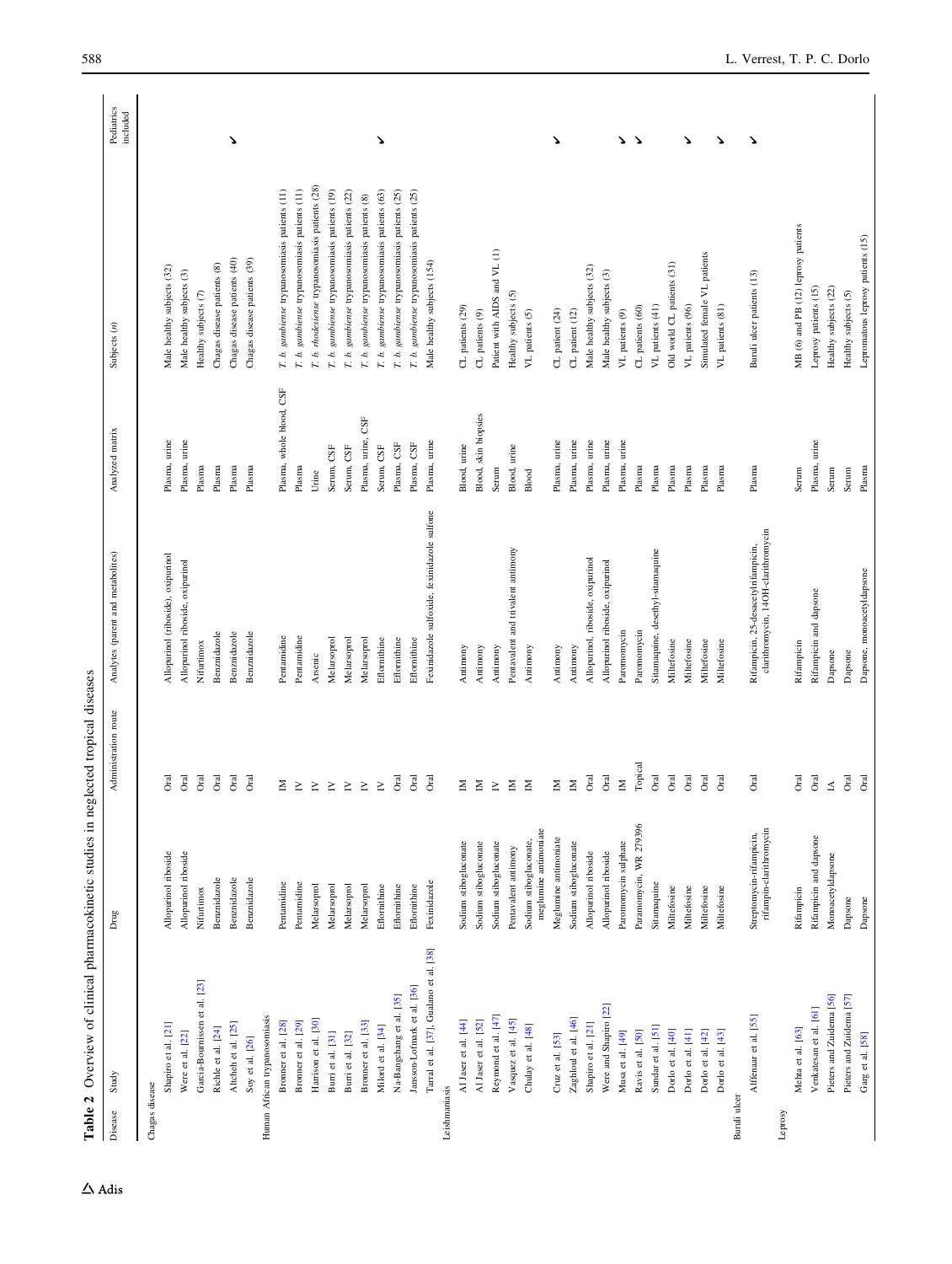| Disease                | Study                    | Drug                                     | Administration route | Analytes (parent and metabolites)                                  | Analyzed matrix       | Subjects $(n)$                                        | Pediatrics<br>included |
|------------------------|--------------------------|------------------------------------------|----------------------|--------------------------------------------------------------------|-----------------------|-------------------------------------------------------|------------------------|
|                        | Venkatesan et al. [62]   | Dapsomine                                | Oral                 | Dapsone                                                            | Plasma                | Lepromatous leprosy patients(14)                      |                        |
|                        | Pieters et al. [64]      | Dapsone                                  | Oral                 | Dapsone                                                            | Plasma                | Leprosy patients (23)                                 |                        |
|                        | Moura et al. [59]        | Dapsone                                  | Oral                 | Dapsone                                                            | Plasma                | MB leprosy patients (33)                              |                        |
|                        | Nix et al. [60]          | Clofazamine                              | Oral                 | Clofazamine                                                        | Plasma                | Healthy subjects (16)                                 |                        |
|                        | Teo et al. [66]          | Thalidomide                              | Oral                 | Thalidomide                                                        | Plasma                | Healthy subjects (17)                                 |                        |
|                        | Teo et al. [65]          | Thalidomide                              | Oral                 | Thalidomide                                                        | Plasma                | Healthy subjects (15)                                 |                        |
| Trachoma               |                          |                                          |                      |                                                                    |                       |                                                       |                        |
|                        | Amsden et al. [67]       | Azithromycin, albendazole,<br>ivernectin | Oral                 | Azithromycin, albendazole sulfoxide,<br>ivermectin H2B1a and H2B1b | Plasma                | Healthy subjects (18)                                 |                        |
|                        | El-Tahtawy et al. [68]   | Ivernectin                               | Oral                 | Ivermectin H2B1a and H2B1b                                         | Plasma                | Healthy subjects (15)                                 |                        |
| Cysticercosis/taemasis |                          |                                          |                      |                                                                    |                       |                                                       |                        |
|                        | Jung et al. [75]         | Albendazole                              | Oral                 | Albendazole sulfoxide                                              | Plasma                | Brain cysticercosis patients (8)                      |                        |
|                        | Sanchez et al. [70]      | Albendazole                              | <b>Oral</b>          | Albendazole sulfoxide                                              | Plasma, urine         | Parenchymal brain cysticercosis patients (10)         |                        |
|                        | Jung et al. [69]         | Albendazole                              | Oral                 | Albendazole sulfoxide                                              | Plasma                | 7<br>Brain cysticercosis patients (8)                 |                        |
|                        | Takayanagui et al. [71]  | Albendazole                              | Oral                 | Albendazole sulfoxide                                              | Plasma                | Parenchymal brain cysticercosis patients (24)         |                        |
|                        | Na-Bangchang et al. [72] | Praziquantel                             | Oral                 | Praziquantel                                                       | Plasma                | Neurocysticercosis patients (11)                      |                        |
|                        | Jung et al. [73]         | Praziquantel                             | Oral                 | Praziquantel                                                       | Plasma                | Healthy subjects (8)                                  |                        |
|                        | Garcia et al. [74]       | Praziquantel, albendazole                | Oral                 | Praziquantel, albendazole sulfoxide                                | Plasma                | Neurocysticercosis patients (32)                      |                        |
| Echinococcosis         |                          |                                          |                      |                                                                    |                       |                                                       |                        |
|                        | Cotting et al. [76]      | Albendazole                              | Oral                 | Albendazole sulfoxide                                              | Plasma                | Echinococcosis patients (19)                          |                        |
|                        | Mingjie et al. [77]      | Albendazole                              | Oral                 | Albendazole sulfoxide                                              | Serum                 | Male cystic echinococcosis patients (7)               |                        |
|                        | Schipper et al. [78]     | Albendazole                              | Oral                 | Albendazole sulfoxide                                              | Plasma                | Male healthy subjects (6)                             |                        |
|                        | Food-borne trematodiases |                                          |                      |                                                                    |                       |                                                       |                        |
|                        | Na Bangchang et al. [79] | Praziquantel                             | <b>Oral</b>          | Praziquantel                                                       | ç.                    | Opisthorchiasis patients (18)                         |                        |
|                        | Choi et al. [80]         | Praziquantel                             | Oral                 | Praziquantel                                                       | Plasma                | Healthy subjects (12) and clonorchiasis patients (20) |                        |
|                        | Lecaillon et al. [81]    | Triclabendazole                          | Oral                 | Triclabendazole, sulfoxide, sulfone                                | Plasma                | Fascioliasis patients (20)                            |                        |
|                        | El-Tantawy et al. [82]   | Triclabendazole                          | Oral                 | Triclabendazole sulfoxide                                          | Plasma                | Healthy subjects (12) and fascioliasis patients (12)  |                        |
| Lymphatic filariasis   |                          |                                          |                      |                                                                    |                       |                                                       |                        |
|                        | Shenoy et al. [83]       | Diethylcarbamazine,                      | <b>Oral</b>          | Diethylcarbamazine, albendazole sulfoxide                          | Plasma                | Healthy subjects (42)                                 |                        |
|                        |                          | albendazole                              |                      |                                                                    |                       |                                                       |                        |
|                        | Sarin et al. [84]        | Albendazole sulfoxide                    | <b>Oral</b>          | Albendazole sulfoxide, albendazole sulfone                         | Plasma                | Healthy subjects (10)                                 |                        |
|                        | Abdel-tawab et al. [85]  | Albendazole                              | <b>Oral</b>          | Albendazole, sulfoxide, albendazole sulfone                        | Serum, breast milk    | Lactating women (33)                                  |                        |
| Onchocerciasis         |                          |                                          |                      |                                                                    |                       |                                                       |                        |
|                        | Lecaillon et al. [93]    | Amocarzine                               | Oral                 | Amocarzine, N-oxide metabolite                                     | Plasma, urine         | Onchocerciasis patients (41)                          |                        |
|                        | Lecaillon et al. [94]    | Amocarzine                               | Oral                 | Amocarzine, N-oxide metabolite                                     | Plasma, urine         | Male onchocerciasis patients (20)                     |                        |
|                        | Awadzi et al. [86]       | Albendazole                              | Oral                 | Albendazole sulfoxide                                              | Plasma                | Onchocerciasis patients (36)                          |                        |
|                        | Awadzi et al. [87]       | Ivermectin, albendazole                  | Oral                 | Ivermectin, albendazole sulfoxide                                  | Plasma                | Male onchocerciasis patients (42)                     |                        |
|                        | Okonkwo et al. [88]      | Ivernectin                               | Oral                 | Ivernectin                                                         | Plasma, urine, saliva | Onchocerciasis patients (9)                           |                        |
|                        | Baraka et al. [89]       | Ivernectin                               | Oral                 | Ivernectin                                                         | Plasma, tissues       | Onchocerciasis patients (25), healthy subjects (14)   |                        |
|                        | Homeida et al. [90]      | Ivernectin                               | Oral                 | Ivernectin                                                         | Plasma                | Male subjects (10)                                    |                        |
|                        | Chijioke et al. [91]     | Suramin                                  | $\geq$               | Suramin                                                            | $\mathbf{Plasma}$     | Male onchocerciasis patients (10)                     |                        |
|                        |                          |                                          |                      |                                                                    |                       |                                                       |                        |

Table 2 continued

Table 2 continued

 $\Delta$ Adis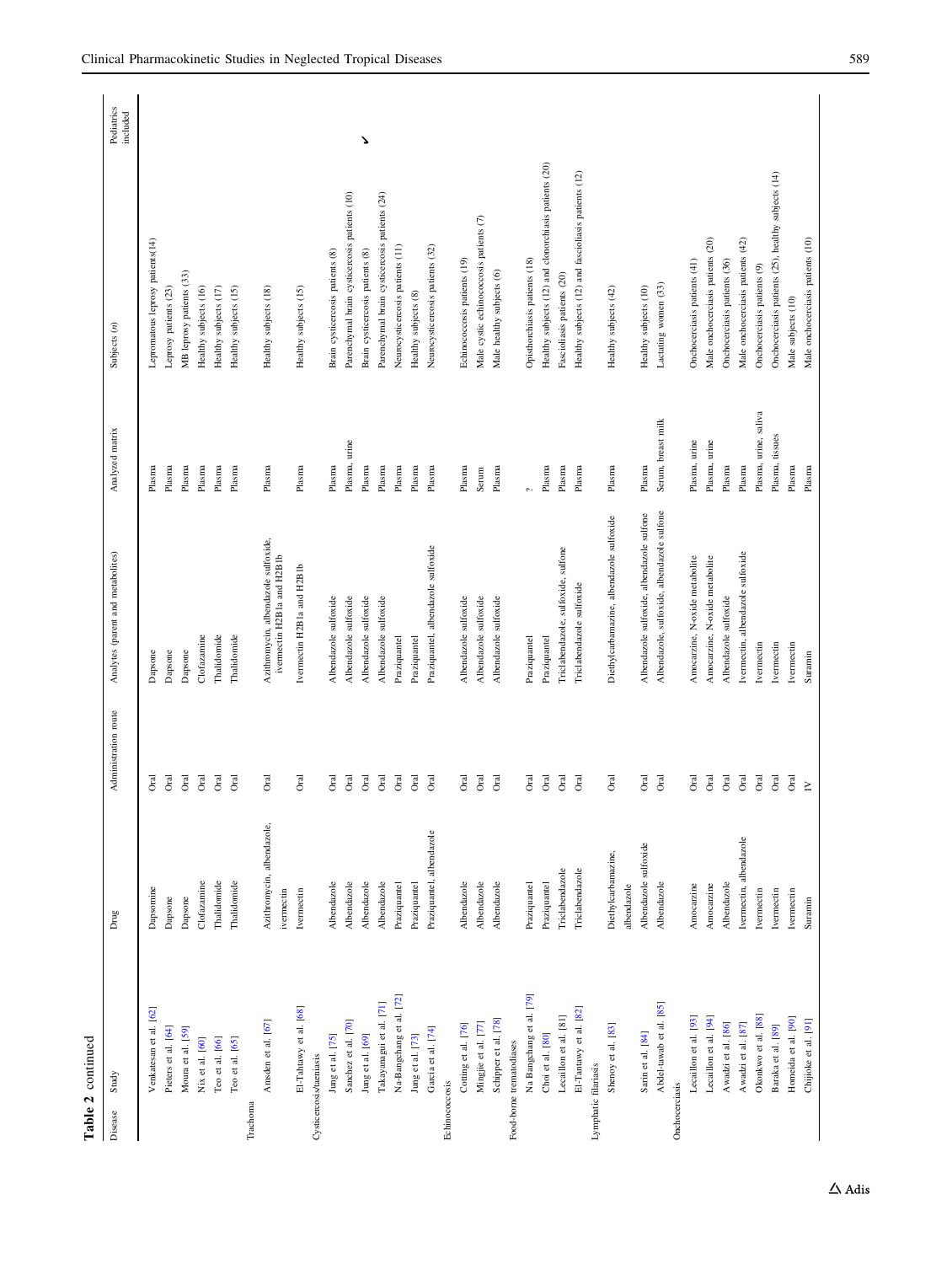|                 | Table 2 continued                       |                                              |                                                                           |                                         |                                                     |                                           |                              |                                            |                                                     |                                                  |                                                      |
|-----------------|-----------------------------------------|----------------------------------------------|---------------------------------------------------------------------------|-----------------------------------------|-----------------------------------------------------|-------------------------------------------|------------------------------|--------------------------------------------|-----------------------------------------------------|--------------------------------------------------|------------------------------------------------------|
| Disease         | Study                                   | Drug                                         | Administration route                                                      |                                         | Analytes (parent and metabolites)                   | Analyzed matrix                           |                              | Subjects (n)                               |                                                     |                                                  | Pediatrics<br>included                               |
| Schistosomiasis | Korth-Bradley et al. [92]               | Moxidectin                                   | Oral                                                                      | Moxidectin                              |                                                     | Plasma, breast milk                       |                              | Healthy lactating women (12)               |                                                     |                                                  |                                                      |
|                 | Nordgren et al. [98]                    | Metrifonate                                  | Oral                                                                      |                                         | Metrifonate, dichlorvos                             | Plasma                                    |                              | Male schistosomiasis patients (2)          |                                                     |                                                  |                                                      |
|                 | Daneshmend and Homeida <sup>[99]</sup>  | Oxamniquine                                  | Oral                                                                      | Oxamniquine                             |                                                     | Plasma                                    |                              | healthy subjects (5)                       | Hepatosplenic schistosomiasis patients (9),         |                                                  |                                                      |
|                 | Pehrson et al. [95]                     | Praziquantel                                 | <b>Oral</b>                                                               | Praziquantel                            |                                                     |                                           | Serum, urine, dialysis fluid | Patient with uremia (1)                    |                                                     |                                                  |                                                      |
|                 | Mandour et al. [96]                     | Praziquantel                                 | <b>Oral</b>                                                               | Praziquantel                            |                                                     | Serum or plasma                           |                              |                                            | Healthy subjects (20), schistosomiasis patients (9) |                                                  |                                                      |
|                 | Valencia et al. [97]                    | Praziquantel                                 | <b>Oral</b>                                                               | Praziquantel                            |                                                     | Serum                                     |                              |                                            | Schistosoma japonicum patients (4)                  |                                                  |                                                      |
|                 | El Guiniady et al. [16]                 | Praziquantel                                 | <b>Oral</b>                                                               | Praziquantel                            |                                                     | Serum                                     |                              |                                            | Schistosoma mansoni patients (40)                   |                                                  |                                                      |
| Rabies          | Merigan et al. [100]                    | Human leukocyte interferon                   | I-VENTRIC, IT, IM                                                         |                                         | Human leukocyte interferon                          | Serum, CSF                                |                              | Suspected rabies patients (2),             | symptomatic rabies patients (5)                     |                                                  |                                                      |
|                 | Lang et al. $[17]$                      | Equine rabies immunoglobulin                 | Σ                                                                         | Anti-rabies antibodies                  |                                                     | Serum                                     |                              | Healthy subjects (27)                      |                                                     |                                                  |                                                      |
|                 | Gogtay et al. [18]                      | IgG1 monoclonal antibody                     | Σ                                                                         | Anti-rabies antibodies                  |                                                     | Serum                                     |                              | Male healthy subjects (29)                 |                                                     |                                                  |                                                      |
| Disease         | Study                                   | Analysis method                              |                                                                           |                                         |                                                     |                                           | Aim of the study             |                                            |                                                     |                                                  |                                                      |
|                 |                                         | $Comparing -\footnotesize{concentration(1)}$ | $\begin{array}{ll} \text{Non-}\\ \text{comparimensional} (2) \end{array}$ | (individual-based) (3)<br>Compartmental | (population-based) (4)<br>Compartmental             | extrapolation (5)<br>Simulation<br>and/or | Descriptive                  | dose regimens<br>Suggesting<br>alternative | formulations<br>Comparing<br>different              | food interactions<br>drug-drug and<br>Evaluating | relationships<br>Evaluating<br>exposure-<br>response |
| Chagas disease  |                                         |                                              | $\sim$                                                                    | $\sim$                                  | 4                                                   | 5                                         | ಡ                            | م                                          | $\circ$                                             | Δ                                                | $\circ$                                              |
|                 | Shapiro et al. [21]                     |                                              | $\sqrt{2}$                                                                |                                         |                                                     |                                           | ↘                            |                                            |                                                     |                                                  |                                                      |
|                 | Were et al. [22]                        |                                              |                                                                           |                                         |                                                     |                                           |                              |                                            | ↘                                                   |                                                  |                                                      |
|                 | Garcia-Bournissen et al. [23]           |                                              |                                                                           |                                         | ↘                                                   | ↘                                         | 7                            |                                            |                                                     |                                                  |                                                      |
|                 | Richle et al. [24]                      |                                              | `                                                                         |                                         |                                                     |                                           | ↘                            |                                            |                                                     |                                                  |                                                      |
|                 | Altcheh et al. [25]                     |                                              |                                                                           |                                         | 7                                                   | ↘                                         | <u>ر</u>                     |                                            |                                                     |                                                  |                                                      |
|                 | Soy et al. [26]                         |                                              |                                                                           |                                         | 7                                                   | $\bm{z}$ $\approx$                        |                              | م د                                        |                                                     |                                                  |                                                      |
|                 | Human African trypanosomiasis           |                                              |                                                                           | 3                                       | $\overline{4}$                                      |                                           | a                            |                                            | $\circ$                                             | $\overline{\phantom{a}}$                         | $\bullet$                                            |
|                 | Bronner et al. [28]                     |                                              | $\sim$ $\sim$ $\sim$                                                      |                                         |                                                     |                                           | ↘                            |                                            |                                                     |                                                  |                                                      |
|                 | Bromer et al. [29]                      |                                              |                                                                           |                                         |                                                     |                                           | ↘                            |                                            |                                                     |                                                  |                                                      |
|                 | Harrison et al. [30]                    | `                                            |                                                                           |                                         |                                                     |                                           | `                            |                                            |                                                     |                                                  |                                                      |
|                 | Buri et al. [31]                        |                                              |                                                                           | 17                                      |                                                     | ↘                                         |                              | ↘                                          |                                                     |                                                  |                                                      |
|                 | Burri et al. [32]                       |                                              |                                                                           |                                         |                                                     |                                           | ↘                            |                                            |                                                     |                                                  |                                                      |
|                 | Bronner et al. [33]                     | ٧                                            |                                                                           |                                         |                                                     |                                           | ↘                            |                                            |                                                     |                                                  |                                                      |
|                 | Milord et al. [34]                      |                                              | $\sqrt{2}$                                                                |                                         |                                                     |                                           |                              | 7                                          |                                                     |                                                  |                                                      |
|                 | Na-Bangchang et al. [35]                |                                              |                                                                           | 7                                       |                                                     |                                           | ↘                            |                                            |                                                     |                                                  |                                                      |
|                 | Jansson-Lofmark et al. [36]             |                                              |                                                                           |                                         | ↘                                                   |                                           |                              |                                            |                                                     |                                                  | ↘                                                    |
| Leishmaniasis   | Tarral et al. [37], Gualano et al. [38] |                                              | $\sum_{i=1}^n a_i$                                                        |                                         | $\boldsymbol{\epsilon}$<br>$\overline{\phantom{a}}$ | ↘<br>$\sim$                               |                              | م                                          | ↘<br>$\circ$                                        | ↘<br>$\overline{\phantom{a}}$                    | $\bullet$                                            |
|                 | Al Jaser et al. [44]                    |                                              |                                                                           | ∾ >                                     |                                                     |                                           | `<br>a                       |                                            |                                                     |                                                  |                                                      |
|                 | Al Jaser et al. [52]                    |                                              |                                                                           |                                         |                                                     |                                           | ↘                            |                                            |                                                     |                                                  |                                                      |
|                 | Reymond et al. [47]                     |                                              | $\sqrt{2}$                                                                |                                         |                                                     |                                           | ↘                            |                                            |                                                     |                                                  |                                                      |
|                 | Vasquez et al. [45]                     |                                              |                                                                           |                                         |                                                     |                                           | 7                            |                                            |                                                     |                                                  |                                                      |
|                 | Chulay et al. [48]                      |                                              |                                                                           | ٧                                       |                                                     |                                           | <u>ر</u>                     |                                            |                                                     |                                                  |                                                      |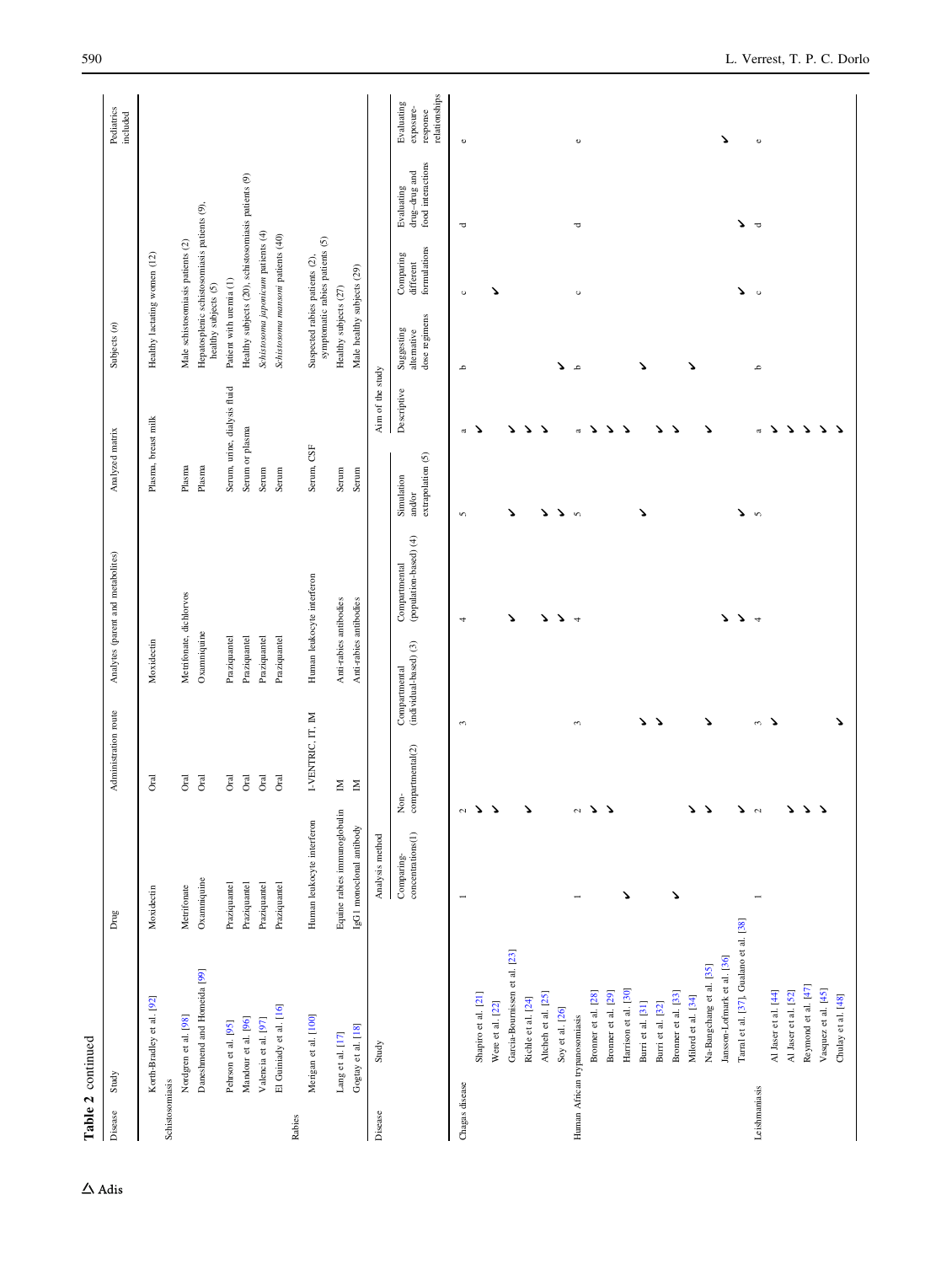| Were and Shapiro [22]<br>Zaghloul et al. [46]<br>Shapiro et al. [21]<br>Sundar et al. [51]<br>Dorlo et al. [40]<br>Dorlo et al. [41]<br>Dorlo et al. [42]<br>Musa et al. [49]<br>Ravis et al. [50]<br>Cruz et al. [53]<br>Study<br>Disease | concentrations(1)<br>Analysis method<br>$Comparing-$ |                                                |                                         |                                         |                                           |                       |                                            |                                             |                                                   |                                                      |
|--------------------------------------------------------------------------------------------------------------------------------------------------------------------------------------------------------------------------------------------|------------------------------------------------------|------------------------------------------------|-----------------------------------------|-----------------------------------------|-------------------------------------------|-----------------------|--------------------------------------------|---------------------------------------------|---------------------------------------------------|------------------------------------------------------|
|                                                                                                                                                                                                                                            |                                                      |                                                |                                         |                                         |                                           | Aim of the study      |                                            |                                             |                                                   |                                                      |
|                                                                                                                                                                                                                                            |                                                      | $\mbox{Non-}\atop \mbox{comparimensional} (2)$ | (individual-based) (3)<br>Compartmental | (population-based) (4)<br>Compartmental | extrapolation (5)<br>Simulation<br>and/or | Descriptive           | dose regimens<br>Suggesting<br>alternative | formulations<br>Comparing<br>$differential$ | food interactions<br>$dmg-drug$ and<br>Evaluating | relationships<br>Evaluating<br>exposure-<br>response |
|                                                                                                                                                                                                                                            |                                                      |                                                |                                         |                                         |                                           | ↘                     |                                            |                                             |                                                   |                                                      |
|                                                                                                                                                                                                                                            |                                                      |                                                | ↘                                       |                                         |                                           | $\blacktriangleright$ |                                            |                                             |                                                   |                                                      |
|                                                                                                                                                                                                                                            |                                                      | 2, 2, 2, 2                                     |                                         |                                         |                                           | $\rightarrow$         |                                            |                                             |                                                   |                                                      |
|                                                                                                                                                                                                                                            |                                                      |                                                |                                         |                                         |                                           |                       |                                            |                                             | ↘                                                 |                                                      |
|                                                                                                                                                                                                                                            | 7                                                    |                                                |                                         |                                         |                                           |                       | ۷                                          |                                             |                                                   |                                                      |
|                                                                                                                                                                                                                                            |                                                      | $\sqrt{2}$                                     |                                         |                                         |                                           |                       |                                            | ↘                                           |                                                   |                                                      |
|                                                                                                                                                                                                                                            |                                                      |                                                |                                         |                                         |                                           |                       |                                            |                                             | `                                                 |                                                      |
|                                                                                                                                                                                                                                            |                                                      |                                                |                                         | ↘                                       |                                           | ↘                     |                                            |                                             |                                                   |                                                      |
|                                                                                                                                                                                                                                            |                                                      |                                                |                                         | $\blacktriangleright$                   | , ,                                       |                       | 7                                          |                                             |                                                   |                                                      |
|                                                                                                                                                                                                                                            |                                                      |                                                |                                         | <b>&gt;</b>                             |                                           | ↘                     |                                            |                                             |                                                   |                                                      |
| Dorlo et al. [43]                                                                                                                                                                                                                          |                                                      |                                                |                                         | $\blacktriangleright$                   |                                           |                       |                                            |                                             |                                                   | ↘                                                    |
| Buruli ulcer                                                                                                                                                                                                                               | $\overline{\phantom{0}}$                             | $\mathfrak{c}$                                 | $\sim$                                  | 4                                       | 5                                         | $\approx$             | م                                          | $\circ$                                     | d                                                 | $\bullet$                                            |
| Alffenaar et al. [55]                                                                                                                                                                                                                      |                                                      |                                                |                                         | `                                       |                                           |                       |                                            |                                             | <b>۱</b>                                          |                                                      |
| Leprosy                                                                                                                                                                                                                                    | $\overline{a}$                                       | $\sim$                                         |                                         | $\overline{4}$                          | 5                                         | $\varpi$              | م                                          | $\circ$                                     | $\texttt{\texttt{v}}$                             | $\mathbb O$                                          |
| Mehta et al. [63]                                                                                                                                                                                                                          |                                                      |                                                | $\sim$ )                                |                                         |                                           |                       |                                            |                                             | 17                                                |                                                      |
| Venkatesan et al. [61]                                                                                                                                                                                                                     |                                                      |                                                |                                         |                                         |                                           |                       |                                            |                                             |                                                   |                                                      |
| Pieters and Zuidema [56]                                                                                                                                                                                                                   | 17                                                   | 7                                              |                                         |                                         |                                           | , ,                   |                                            |                                             |                                                   |                                                      |
| Pieters and Zuidema [57]                                                                                                                                                                                                                   |                                                      | $\blacktriangleright$                          |                                         |                                         |                                           |                       |                                            |                                             |                                                   |                                                      |
| Garg et al. [58]                                                                                                                                                                                                                           |                                                      | 3/2/2                                          |                                         |                                         |                                           |                       |                                            |                                             | 7                                                 |                                                      |
| Venkatesan et al. [62]                                                                                                                                                                                                                     |                                                      |                                                |                                         |                                         |                                           |                       |                                            | 7                                           |                                                   |                                                      |
| Pieters et al. [64]                                                                                                                                                                                                                        |                                                      |                                                |                                         |                                         |                                           |                       |                                            |                                             | 7                                                 |                                                      |
| Moura et al. [59]                                                                                                                                                                                                                          | ↘                                                    |                                                |                                         |                                         |                                           | ↘                     |                                            |                                             |                                                   |                                                      |
| Nix et al. [60]                                                                                                                                                                                                                            |                                                      |                                                |                                         | ٧                                       |                                           |                       |                                            |                                             | ↘                                                 |                                                      |
| Teo et al. [66]                                                                                                                                                                                                                            |                                                      |                                                | 17                                      |                                         |                                           |                       |                                            | ↘                                           |                                                   |                                                      |
| Teo et al. [65]                                                                                                                                                                                                                            |                                                      | 17                                             |                                         |                                         |                                           | ↘                     |                                            |                                             |                                                   |                                                      |
| Trachoma                                                                                                                                                                                                                                   |                                                      | $\sim$ $\Delta$                                | $\epsilon$                              | 4                                       | $\mathbf{\hat{c}}$                        | ್ಷ                    | م                                          | $\circ$                                     | $\overline{\phantom{a}}$                          | $\mathbb O$                                          |
| Amsden et al. [67]                                                                                                                                                                                                                         |                                                      |                                                |                                         |                                         |                                           |                       |                                            |                                             | <u>ر</u>                                          |                                                      |
| El-Tahtawy et al. [68]                                                                                                                                                                                                                     |                                                      |                                                |                                         | ↘                                       | ১∽                                        |                       |                                            |                                             | 7                                                 |                                                      |
| Cysticercosis/taeniasis                                                                                                                                                                                                                    |                                                      | $\sim$                                         | $\epsilon$                              | $\overline{4}$                          |                                           | $\approx$             | م                                          | $\circ$                                     | ಾ                                                 | $\mathbb O$                                          |
| Jung et al. [75]                                                                                                                                                                                                                           |                                                      | 7                                              |                                         |                                         |                                           |                       | λ,                                         |                                             |                                                   |                                                      |
| Sanchez et al. [70]                                                                                                                                                                                                                        |                                                      | $\sqrt{2}$                                     |                                         |                                         |                                           |                       | 17                                         |                                             |                                                   |                                                      |
| Jung et al. [69]                                                                                                                                                                                                                           |                                                      |                                                |                                         |                                         |                                           |                       |                                            |                                             |                                                   |                                                      |
| Takayanagui et al. [71]                                                                                                                                                                                                                    |                                                      |                                                | $\blacktriangleright$                   |                                         |                                           |                       |                                            |                                             | ↘                                                 |                                                      |
| Na-Bangchang et al. [72]                                                                                                                                                                                                                   |                                                      | $\sqrt{2}$                                     |                                         |                                         |                                           |                       |                                            |                                             | $\lambda$                                         |                                                      |
| $\rm{Jung}$ et al. $[73]$                                                                                                                                                                                                                  |                                                      |                                                |                                         |                                         |                                           |                       |                                            |                                             | 17                                                |                                                      |
| Garcia et al. [74]                                                                                                                                                                                                                         |                                                      |                                                |                                         |                                         |                                           |                       |                                            |                                             |                                                   |                                                      |
| Echinococcosis                                                                                                                                                                                                                             |                                                      | $\sim$                                         | $\sum w \equiv \sum$                    | 4                                       | $\sim$                                    | $\sim$ $\sim$         | $\mathrel{\mathtt{a}}$                     | $\circ$                                     | ಾ                                                 | $\mathbb O$                                          |
| Cotting et al. [76]                                                                                                                                                                                                                        |                                                      |                                                |                                         |                                         |                                           |                       |                                            |                                             |                                                   |                                                      |
| Mingjie et al. [77]                                                                                                                                                                                                                        |                                                      | ↘                                              |                                         |                                         |                                           |                       |                                            | ↘                                           |                                                   |                                                      |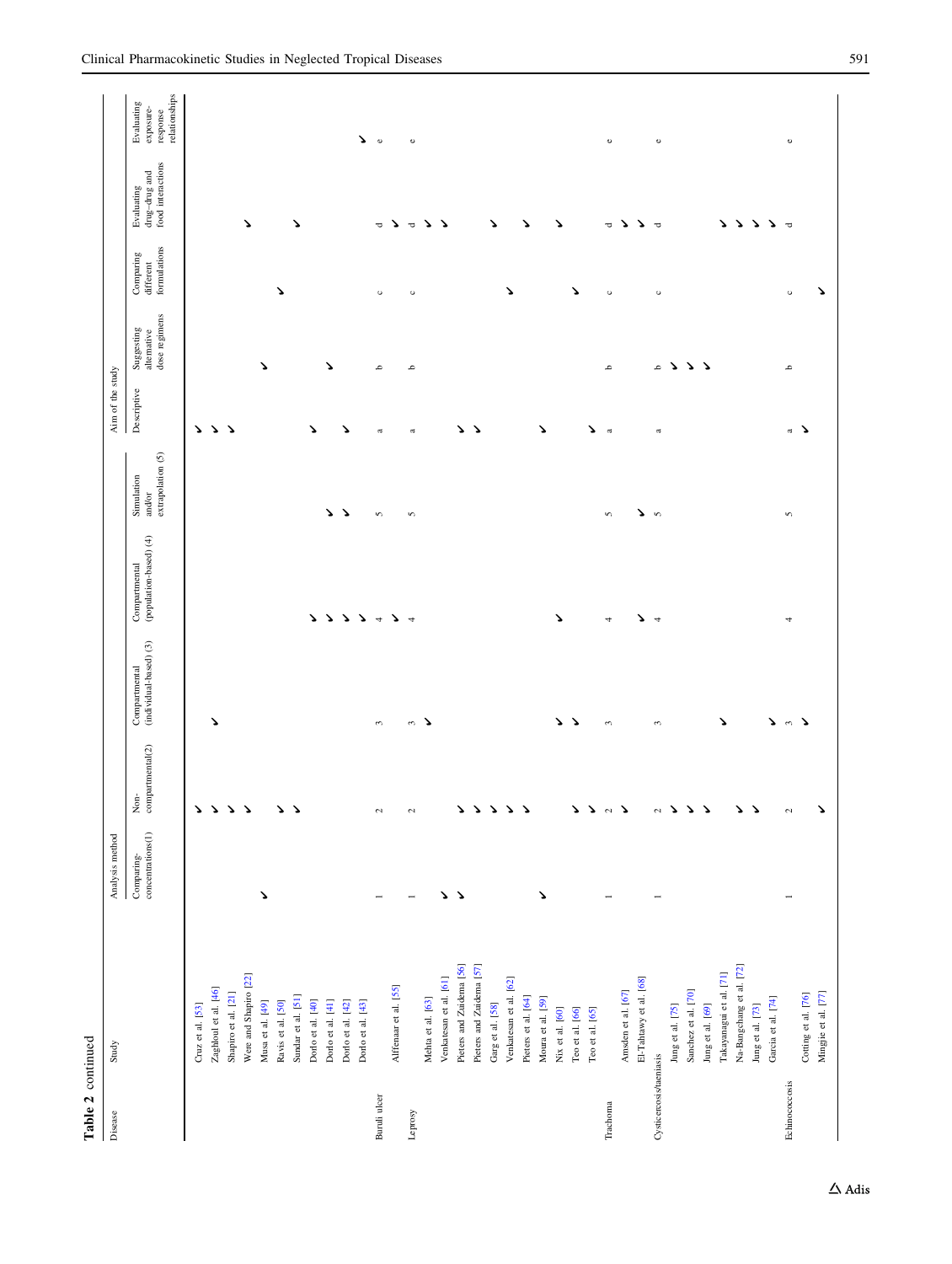| food interactions<br>drug-drug and<br>Evaluating<br>↘<br>7<br>↘<br>↘<br>↘<br>↘<br>↘<br>↘<br>$\overline{\phantom{a}}$<br>ℸ<br>Δ<br>Δ<br>ℸ<br>formulations<br>Comparing<br>different<br>↘<br>↘<br>$\circ$<br>↘<br>$\circ$<br>$\circ$<br>$\circ$<br>$\circ$<br>dose regimens<br>Suggesting<br>alternative<br>↘<br>م<br>م<br>م<br>م<br>م<br>Descriptive<br>↘<br>↘<br>↘<br>↘<br>Ľ<br>↘<br>↘<br>↘<br>↘<br>↘<br>$\sigma$<br>↘<br>$\approx$<br>$\approx$<br>$\mathfrak{a}$<br>ಡ<br>extrapolation (5)<br>Simulation<br>and/or<br>5<br>5<br>5<br>$\mathbf{r}$<br>5<br>(population-based) (4)<br>Compartmental<br>4<br>4<br>4<br>₹<br>4<br>(individual-based) (3)<br>Compartmental<br>7<br>↘<br>$\epsilon$<br>$\sim$<br>3<br>$\epsilon$<br>3<br>Non-<br>compartmental(2)<br>$\blacktriangleright$<br>$\blacktriangleright$<br>ゝ<br>↘<br>$\blacktriangleright$<br>$\mathbf{v}$<br>$\blacktriangleright$<br>$\blacktriangleright$<br>$\blacktriangleright$<br>ゝ<br>↘<br>$\overline{c}$<br>۷<br>$\sim$<br>↘<br>$\overline{\mathcal{L}}$<br>$\sim$<br>$\mathbf{\hat{c}}$<br>↘<br>↘<br>↘<br>↘<br>↘<br>↘<br>↘<br>↘<br>Comparing-<br>concentrations(1)<br>↘<br>Daneshmend and Homeida [99]<br>Na Bangchang et al. [79]<br>Korth-Bradley et al. [92]<br>Abdel-tawab et al. [85]<br>El Guiniady et al. [16]<br>El-Tantawy et al. [82]<br>Merigan et al. [100]<br>Nordgren et al. [98]<br>Okonkwo et al. [88]<br>Lecaillon et al. [81]<br>Lecaillon et al. [94]<br>Lecaillon et al. [93]<br>Homeida et al. [90]<br>Mandour et al. [96]<br>Schipper et al. [78]<br>Chijioke et al. [91]<br>Valencia et al. [97]<br>Awadzi et al. [86]<br>Pehrson et al. [95]<br>Awadzi et al. [87]<br>Baraka et al. [89]<br>Shenoy et al. [83]<br>Sarin et al. [84]<br>Lang et al. [17]<br>Choi et al. [80]<br>Food-borne trematodiases<br>Lymphatic filariasis<br>Schistosomiasis<br>Onchocerciasis<br>Rabies | Study<br>Disease | Analysis method |              |  | Aim of the study |  |                                                      |
|--------------------------------------------------------------------------------------------------------------------------------------------------------------------------------------------------------------------------------------------------------------------------------------------------------------------------------------------------------------------------------------------------------------------------------------------------------------------------------------------------------------------------------------------------------------------------------------------------------------------------------------------------------------------------------------------------------------------------------------------------------------------------------------------------------------------------------------------------------------------------------------------------------------------------------------------------------------------------------------------------------------------------------------------------------------------------------------------------------------------------------------------------------------------------------------------------------------------------------------------------------------------------------------------------------------------------------------------------------------------------------------------------------------------------------------------------------------------------------------------------------------------------------------------------------------------------------------------------------------------------------------------------------------------------------------------------------------------------------------------------------------------------------------------------------------------------------------------------------------------------|------------------|-----------------|--------------|--|------------------|--|------------------------------------------------------|
|                                                                                                                                                                                                                                                                                                                                                                                                                                                                                                                                                                                                                                                                                                                                                                                                                                                                                                                                                                                                                                                                                                                                                                                                                                                                                                                                                                                                                                                                                                                                                                                                                                                                                                                                                                                                                                                                          |                  |                 |              |  |                  |  | relationships<br>Evaluating<br>exposure-<br>response |
|                                                                                                                                                                                                                                                                                                                                                                                                                                                                                                                                                                                                                                                                                                                                                                                                                                                                                                                                                                                                                                                                                                                                                                                                                                                                                                                                                                                                                                                                                                                                                                                                                                                                                                                                                                                                                                                                          |                  |                 |              |  |                  |  |                                                      |
|                                                                                                                                                                                                                                                                                                                                                                                                                                                                                                                                                                                                                                                                                                                                                                                                                                                                                                                                                                                                                                                                                                                                                                                                                                                                                                                                                                                                                                                                                                                                                                                                                                                                                                                                                                                                                                                                          |                  |                 |              |  |                  |  | $\circ$                                              |
|                                                                                                                                                                                                                                                                                                                                                                                                                                                                                                                                                                                                                                                                                                                                                                                                                                                                                                                                                                                                                                                                                                                                                                                                                                                                                                                                                                                                                                                                                                                                                                                                                                                                                                                                                                                                                                                                          |                  |                 |              |  |                  |  |                                                      |
|                                                                                                                                                                                                                                                                                                                                                                                                                                                                                                                                                                                                                                                                                                                                                                                                                                                                                                                                                                                                                                                                                                                                                                                                                                                                                                                                                                                                                                                                                                                                                                                                                                                                                                                                                                                                                                                                          |                  |                 |              |  |                  |  |                                                      |
|                                                                                                                                                                                                                                                                                                                                                                                                                                                                                                                                                                                                                                                                                                                                                                                                                                                                                                                                                                                                                                                                                                                                                                                                                                                                                                                                                                                                                                                                                                                                                                                                                                                                                                                                                                                                                                                                          |                  |                 |              |  |                  |  |                                                      |
|                                                                                                                                                                                                                                                                                                                                                                                                                                                                                                                                                                                                                                                                                                                                                                                                                                                                                                                                                                                                                                                                                                                                                                                                                                                                                                                                                                                                                                                                                                                                                                                                                                                                                                                                                                                                                                                                          |                  |                 |              |  |                  |  |                                                      |
|                                                                                                                                                                                                                                                                                                                                                                                                                                                                                                                                                                                                                                                                                                                                                                                                                                                                                                                                                                                                                                                                                                                                                                                                                                                                                                                                                                                                                                                                                                                                                                                                                                                                                                                                                                                                                                                                          |                  |                 |              |  |                  |  | $\circ$                                              |
|                                                                                                                                                                                                                                                                                                                                                                                                                                                                                                                                                                                                                                                                                                                                                                                                                                                                                                                                                                                                                                                                                                                                                                                                                                                                                                                                                                                                                                                                                                                                                                                                                                                                                                                                                                                                                                                                          |                  |                 |              |  |                  |  |                                                      |
|                                                                                                                                                                                                                                                                                                                                                                                                                                                                                                                                                                                                                                                                                                                                                                                                                                                                                                                                                                                                                                                                                                                                                                                                                                                                                                                                                                                                                                                                                                                                                                                                                                                                                                                                                                                                                                                                          |                  |                 |              |  |                  |  |                                                      |
|                                                                                                                                                                                                                                                                                                                                                                                                                                                                                                                                                                                                                                                                                                                                                                                                                                                                                                                                                                                                                                                                                                                                                                                                                                                                                                                                                                                                                                                                                                                                                                                                                                                                                                                                                                                                                                                                          |                  |                 |              |  |                  |  |                                                      |
|                                                                                                                                                                                                                                                                                                                                                                                                                                                                                                                                                                                                                                                                                                                                                                                                                                                                                                                                                                                                                                                                                                                                                                                                                                                                                                                                                                                                                                                                                                                                                                                                                                                                                                                                                                                                                                                                          |                  |                 |              |  |                  |  | $\circ$                                              |
|                                                                                                                                                                                                                                                                                                                                                                                                                                                                                                                                                                                                                                                                                                                                                                                                                                                                                                                                                                                                                                                                                                                                                                                                                                                                                                                                                                                                                                                                                                                                                                                                                                                                                                                                                                                                                                                                          |                  |                 |              |  |                  |  |                                                      |
|                                                                                                                                                                                                                                                                                                                                                                                                                                                                                                                                                                                                                                                                                                                                                                                                                                                                                                                                                                                                                                                                                                                                                                                                                                                                                                                                                                                                                                                                                                                                                                                                                                                                                                                                                                                                                                                                          |                  |                 |              |  |                  |  |                                                      |
|                                                                                                                                                                                                                                                                                                                                                                                                                                                                                                                                                                                                                                                                                                                                                                                                                                                                                                                                                                                                                                                                                                                                                                                                                                                                                                                                                                                                                                                                                                                                                                                                                                                                                                                                                                                                                                                                          |                  |                 |              |  |                  |  |                                                      |
|                                                                                                                                                                                                                                                                                                                                                                                                                                                                                                                                                                                                                                                                                                                                                                                                                                                                                                                                                                                                                                                                                                                                                                                                                                                                                                                                                                                                                                                                                                                                                                                                                                                                                                                                                                                                                                                                          |                  |                 |              |  |                  |  |                                                      |
|                                                                                                                                                                                                                                                                                                                                                                                                                                                                                                                                                                                                                                                                                                                                                                                                                                                                                                                                                                                                                                                                                                                                                                                                                                                                                                                                                                                                                                                                                                                                                                                                                                                                                                                                                                                                                                                                          |                  |                 |              |  |                  |  |                                                      |
|                                                                                                                                                                                                                                                                                                                                                                                                                                                                                                                                                                                                                                                                                                                                                                                                                                                                                                                                                                                                                                                                                                                                                                                                                                                                                                                                                                                                                                                                                                                                                                                                                                                                                                                                                                                                                                                                          |                  |                 |              |  |                  |  |                                                      |
|                                                                                                                                                                                                                                                                                                                                                                                                                                                                                                                                                                                                                                                                                                                                                                                                                                                                                                                                                                                                                                                                                                                                                                                                                                                                                                                                                                                                                                                                                                                                                                                                                                                                                                                                                                                                                                                                          |                  |                 |              |  |                  |  |                                                      |
|                                                                                                                                                                                                                                                                                                                                                                                                                                                                                                                                                                                                                                                                                                                                                                                                                                                                                                                                                                                                                                                                                                                                                                                                                                                                                                                                                                                                                                                                                                                                                                                                                                                                                                                                                                                                                                                                          |                  |                 |              |  |                  |  |                                                      |
|                                                                                                                                                                                                                                                                                                                                                                                                                                                                                                                                                                                                                                                                                                                                                                                                                                                                                                                                                                                                                                                                                                                                                                                                                                                                                                                                                                                                                                                                                                                                                                                                                                                                                                                                                                                                                                                                          |                  |                 |              |  |                  |  |                                                      |
|                                                                                                                                                                                                                                                                                                                                                                                                                                                                                                                                                                                                                                                                                                                                                                                                                                                                                                                                                                                                                                                                                                                                                                                                                                                                                                                                                                                                                                                                                                                                                                                                                                                                                                                                                                                                                                                                          |                  |                 |              |  |                  |  | $\pmb{\circ}$                                        |
|                                                                                                                                                                                                                                                                                                                                                                                                                                                                                                                                                                                                                                                                                                                                                                                                                                                                                                                                                                                                                                                                                                                                                                                                                                                                                                                                                                                                                                                                                                                                                                                                                                                                                                                                                                                                                                                                          |                  |                 |              |  |                  |  |                                                      |
|                                                                                                                                                                                                                                                                                                                                                                                                                                                                                                                                                                                                                                                                                                                                                                                                                                                                                                                                                                                                                                                                                                                                                                                                                                                                                                                                                                                                                                                                                                                                                                                                                                                                                                                                                                                                                                                                          |                  |                 |              |  |                  |  |                                                      |
|                                                                                                                                                                                                                                                                                                                                                                                                                                                                                                                                                                                                                                                                                                                                                                                                                                                                                                                                                                                                                                                                                                                                                                                                                                                                                                                                                                                                                                                                                                                                                                                                                                                                                                                                                                                                                                                                          |                  |                 |              |  |                  |  |                                                      |
|                                                                                                                                                                                                                                                                                                                                                                                                                                                                                                                                                                                                                                                                                                                                                                                                                                                                                                                                                                                                                                                                                                                                                                                                                                                                                                                                                                                                                                                                                                                                                                                                                                                                                                                                                                                                                                                                          |                  |                 |              |  |                  |  |                                                      |
|                                                                                                                                                                                                                                                                                                                                                                                                                                                                                                                                                                                                                                                                                                                                                                                                                                                                                                                                                                                                                                                                                                                                                                                                                                                                                                                                                                                                                                                                                                                                                                                                                                                                                                                                                                                                                                                                          |                  |                 |              |  |                  |  |                                                      |
|                                                                                                                                                                                                                                                                                                                                                                                                                                                                                                                                                                                                                                                                                                                                                                                                                                                                                                                                                                                                                                                                                                                                                                                                                                                                                                                                                                                                                                                                                                                                                                                                                                                                                                                                                                                                                                                                          |                  |                 |              |  |                  |  | ↘                                                    |
|                                                                                                                                                                                                                                                                                                                                                                                                                                                                                                                                                                                                                                                                                                                                                                                                                                                                                                                                                                                                                                                                                                                                                                                                                                                                                                                                                                                                                                                                                                                                                                                                                                                                                                                                                                                                                                                                          |                  |                 |              |  |                  |  | $\circ$                                              |
|                                                                                                                                                                                                                                                                                                                                                                                                                                                                                                                                                                                                                                                                                                                                                                                                                                                                                                                                                                                                                                                                                                                                                                                                                                                                                                                                                                                                                                                                                                                                                                                                                                                                                                                                                                                                                                                                          |                  |                 |              |  |                  |  |                                                      |
|                                                                                                                                                                                                                                                                                                                                                                                                                                                                                                                                                                                                                                                                                                                                                                                                                                                                                                                                                                                                                                                                                                                                                                                                                                                                                                                                                                                                                                                                                                                                                                                                                                                                                                                                                                                                                                                                          |                  |                 |              |  |                  |  | ↘                                                    |
| Gogtay et al. [18]                                                                                                                                                                                                                                                                                                                                                                                                                                                                                                                                                                                                                                                                                                                                                                                                                                                                                                                                                                                                                                                                                                                                                                                                                                                                                                                                                                                                                                                                                                                                                                                                                                                                                                                                                                                                                                                       |                  |                 | $\mathbf{v}$ |  |                  |  | `                                                    |

AIDS acquired immune deficiency syndrome, CL cutaneous leistmaniasis, CSF cerebrospinal fluid, leG I immunoglobulin G1, IA intra-adipose, IM intrathecal, IV intrathecal, IV intratecular, APENTRIC intraventurelar, MB multib **ENTRI** ₹ lgUI AIDS acquired immune deficiency syndricishmaniasis, ? unknown leishmaniasis, ? unknown

Table 2 continued

 $\Delta$ Adis

Table 2 continued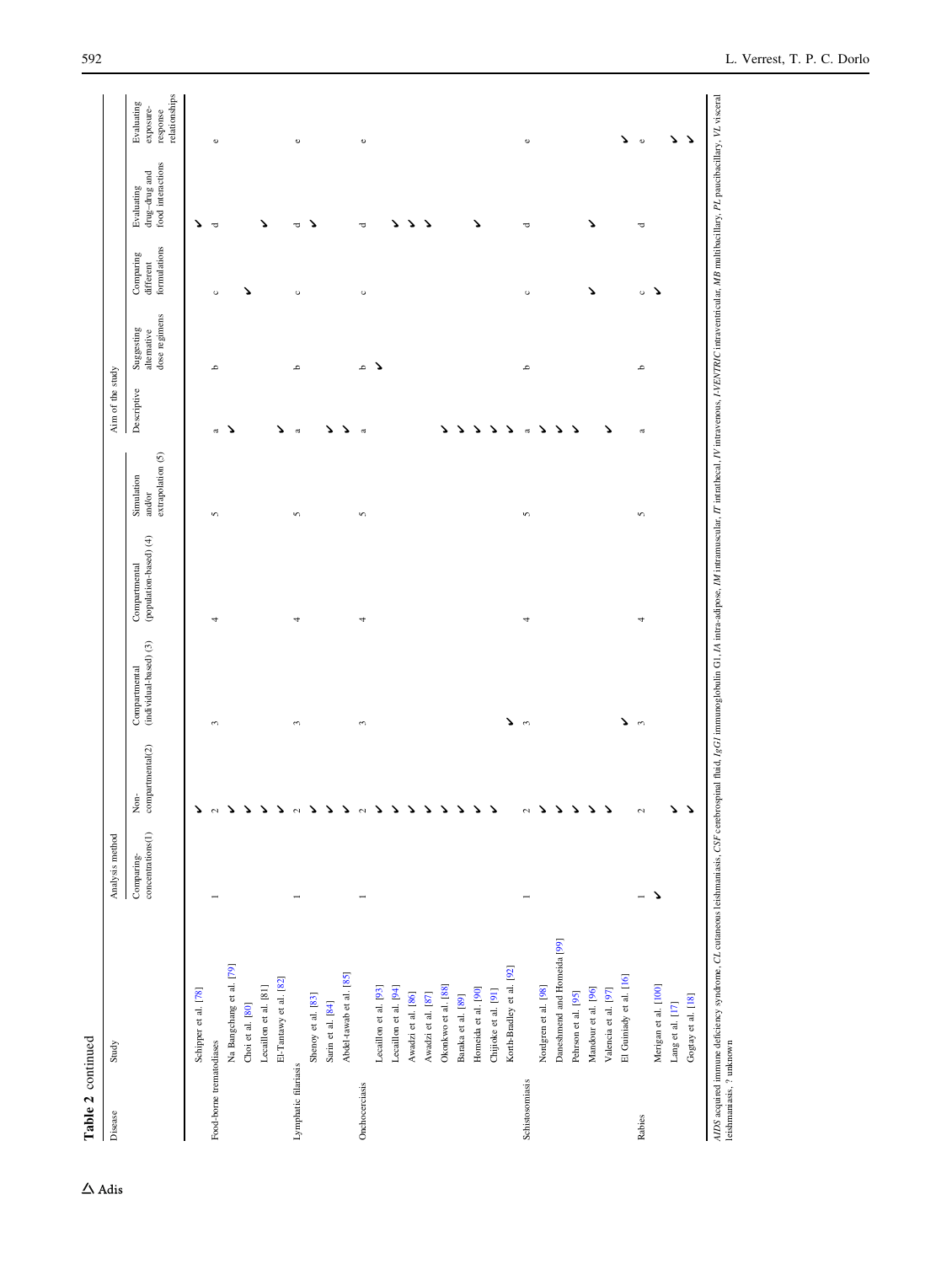<span id="page-10-0"></span>

**Year of publication**

#### 3.2.1 Chagas Disease

clinical pharmacokinetic

year

Around 5.7 million people worldwide are affected by Chagas disease (also known as American trypanosomiasis), which is caused by the *Trypanosoma cruzi* parasite [\[20](#page-20-0)]. The acute phase of the disease is asymptomatic in most patients. During the chronic phase, patients can experience cardiac, digestive, or neurological symptoms, which complications lead in many patients to fatality in the late chronic stage mostly decades after the start of infection. However, Chagas disease can be cured when treatment is initiated at the acute or early chronic stage. Currently, the only two drugs with proven efficacy in Chagas disease are nifurtumox and benznidazole (Table [3](#page-11-0)). Clinical PK studies were found for three drugs: allopurinol riboside  $[21, 22]$  $[21, 22]$  $[21, 22]$  $[21, 22]$ , nifurtimox  $[23]$  $[23]$ , and benznidazole  $[24-26]$ (Table [2](#page-5-0)).

Allopurinol was not further evaluated for the treatment of Chagas disease after demonstrating suboptimal exposure [\[21](#page-20-0)], which could not be sufficiently increased by probenecid co-administration decreasing the drug's renal excretion [[22\]](#page-20-0). A population PK modeling and simulation approach was used to estimate the exposure of infants to nifurtimox via breastmilk of patients [[23\]](#page-20-0). Transfer of nifurtimox into breastmilk appeared limited and unlikely to lead to significant exposure in infants, yielding nifurtimox safe to use for breastfeeding patients. The first PK study on benznidazole was published in 1980 [\[24](#page-21-0)]. Very recently, population-based analyses were performed in children [[25\]](#page-21-0) and in adults [\[26](#page-21-0)]. Model-based simulations in these studies suggested that the adult daily dose intervals in chronic Chagas patients could be prolonged, while benznidazole concentrations were kept within the target range, potentially simplifying the treatment regimen.

#### 3.2.2 Human African Trypanosomiasis

Human African trypanosomiasis, also known as sleeping sickness, is transmitted by the tsetse fly and caused by T. b. rhodesiense, resulting in an acute infection, and T. b. gambiense, leading to a more chronic infection (Table [1](#page-2-0)). Without treatment, the infection of the central nervous system is ultimately fatal [\[27](#page-21-0)]. There are currently four treatments in use for the two different stages of human African trypanosomiasis (Table [3\)](#page-11-0), all of which exhibit substantial toxicities: pentamidine, suramin, melarsoprol, and nifurtimox plus eflornithine. Clinical PK studies were identified for three of these treatments: pentamidine [\[28](#page-21-0), [29\]](#page-21-0), melarsoprol [[30–33\]](#page-21-0), and eflornithine [\[34–36](#page-21-0)]. Additionally, PK studies were found for fexinidazole, a drug currently still in late-phase clinical development [\[37](#page-21-0), [38](#page-21-0)].

Pharmacokinetics played an important role in the optimization of eflornithine therapy. Based on cerebrospinal fluid (CSF) and plasma PK data from late-stage T. b. gambiense trypanosomiasis, a new dosing regimen was proposed for eflornithine, including different infusion intervals, and increased doses in children, based on body surface area instead of body weight [[34\]](#page-21-0). Later, it was shown that the current dosing of oral eflornithine did not result in adequate therapeutic plasma and CSF concentrations in adult patients [[35](#page-21-0)]. Recently, a population-based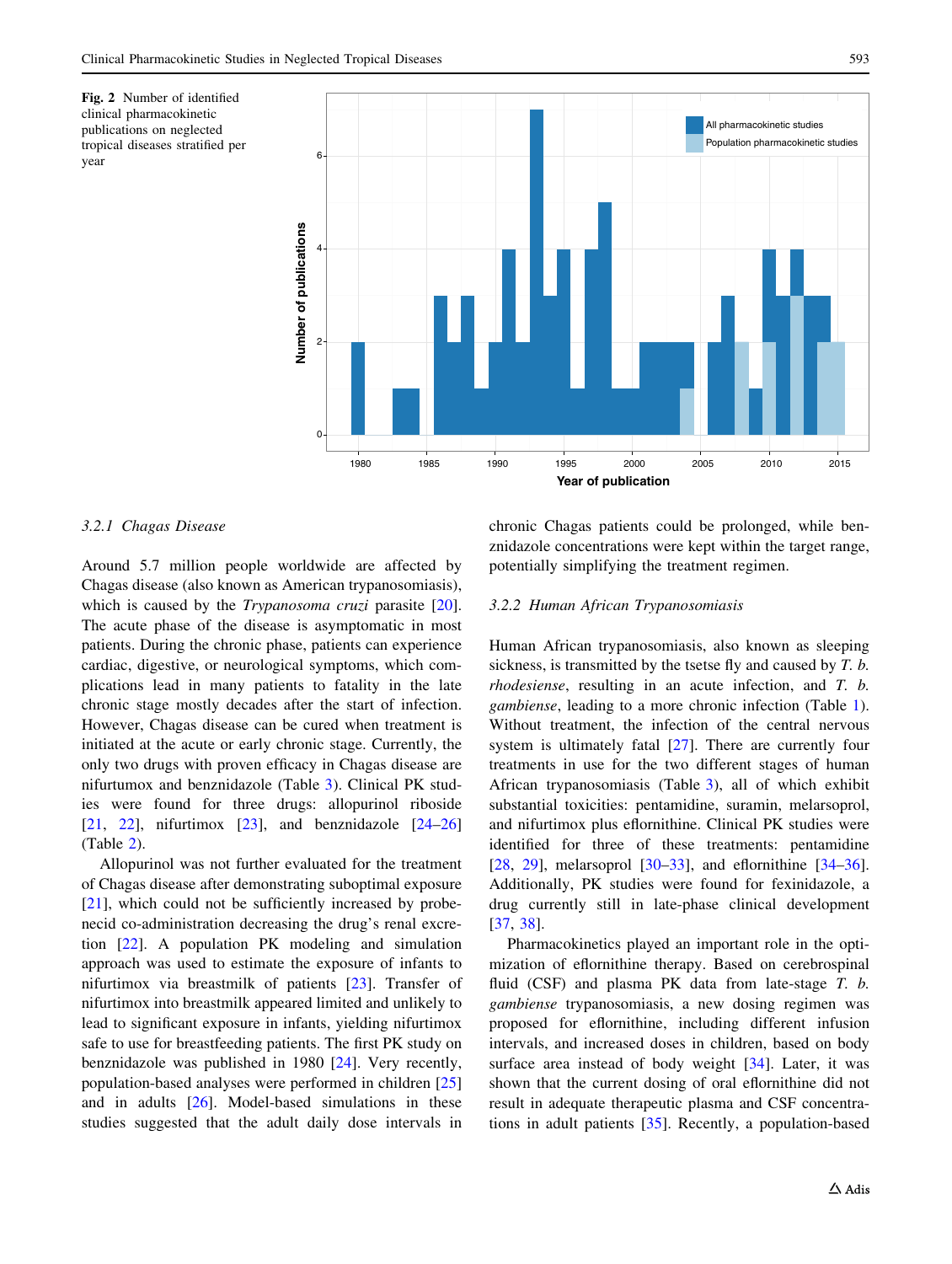<span id="page-11-0"></span>

| Disease                           | Drug                                                  | Route of administration |
|-----------------------------------|-------------------------------------------------------|-------------------------|
| Chagas disease                    |                                                       |                         |
|                                   | Benznidazole                                          | Oral                    |
|                                   | Nifurtimox                                            | Oral                    |
| Human African trypanosomiasis     |                                                       |                         |
| Early stage                       | Pentamidine                                           | IV, IM                  |
|                                   | Suramin                                               | IV                      |
| Late stage                        | Melarsoprol                                           | IV                      |
|                                   | Nifurtimox and eflornithine                           | IV and IV               |
| Leishmaniasis                     |                                                       |                         |
|                                   | Meglumine antimoniate                                 | IL, IV, IM              |
|                                   | Sodium stibogluconate                                 | IL, IV, IM              |
|                                   | Paromomycin (paromomycin ointment or WR 279396 cream) | Topical, IM             |
|                                   | Pentamidine                                           | IV, IM                  |
|                                   | Amphotericin B deoxycholate                           | IV                      |
|                                   | Liposomal amphotericin B                              | IV                      |
|                                   | Fluconazole                                           | Oral                    |
|                                   | Ketoconazole                                          | Oral                    |
|                                   | Miltefosine                                           | Oral                    |
| Buruli ulcer                      |                                                       |                         |
|                                   | Rifampicin and streptomycin                           | Oral and IM             |
|                                   | Alternative compounds:                                |                         |
|                                   | Clarithromycin                                        | Oral                    |
|                                   | Moxifloxacin                                          | Oral                    |
|                                   |                                                       |                         |
| Leprosy                           |                                                       |                         |
| Multibacillary                    | Rifampicin and dapsone                                | Oral and oral           |
| Paucibacillary                    | Rifampicin, dapsone, and clofazimine                  | Oral, oral, and oral    |
| Trachoma                          |                                                       |                         |
|                                   | Azithromycin                                          | Oral                    |
|                                   | Tetracycline                                          | Topical                 |
| Endemic treponematoses            |                                                       |                         |
|                                   | Azithromycin                                          | Oral                    |
|                                   | Penicillin G benzathine                               | IM                      |
| Cysticercosis/taeniasis           |                                                       |                         |
|                                   | Albendazole                                           | Oral                    |
|                                   | Praziquantel                                          | Oral                    |
| Dracunculiasis <sup>a</sup>       |                                                       |                         |
| Echinococcosis                    |                                                       |                         |
|                                   | Albendazole                                           | Oral                    |
| Food-borne trematodiases          |                                                       |                         |
| Clonorchiasis and opisthorchiasis | Praziquantel                                          | Oral                    |
| Fascioliasis                      | Triclabendazole                                       | Oral                    |
| Paragonimiasis                    | Praziqantel or triclabendazole                        | Oral and oral           |
| Lymphatic filariasis              |                                                       |                         |
|                                   | Diethylcarbamazine                                    | Oral                    |
|                                   | Additional treatment:                                 |                         |
|                                   | Doxycycline                                           | Oral                    |
|                                   | Ivermectin                                            | Oral                    |
|                                   | Albendazole                                           | Oral                    |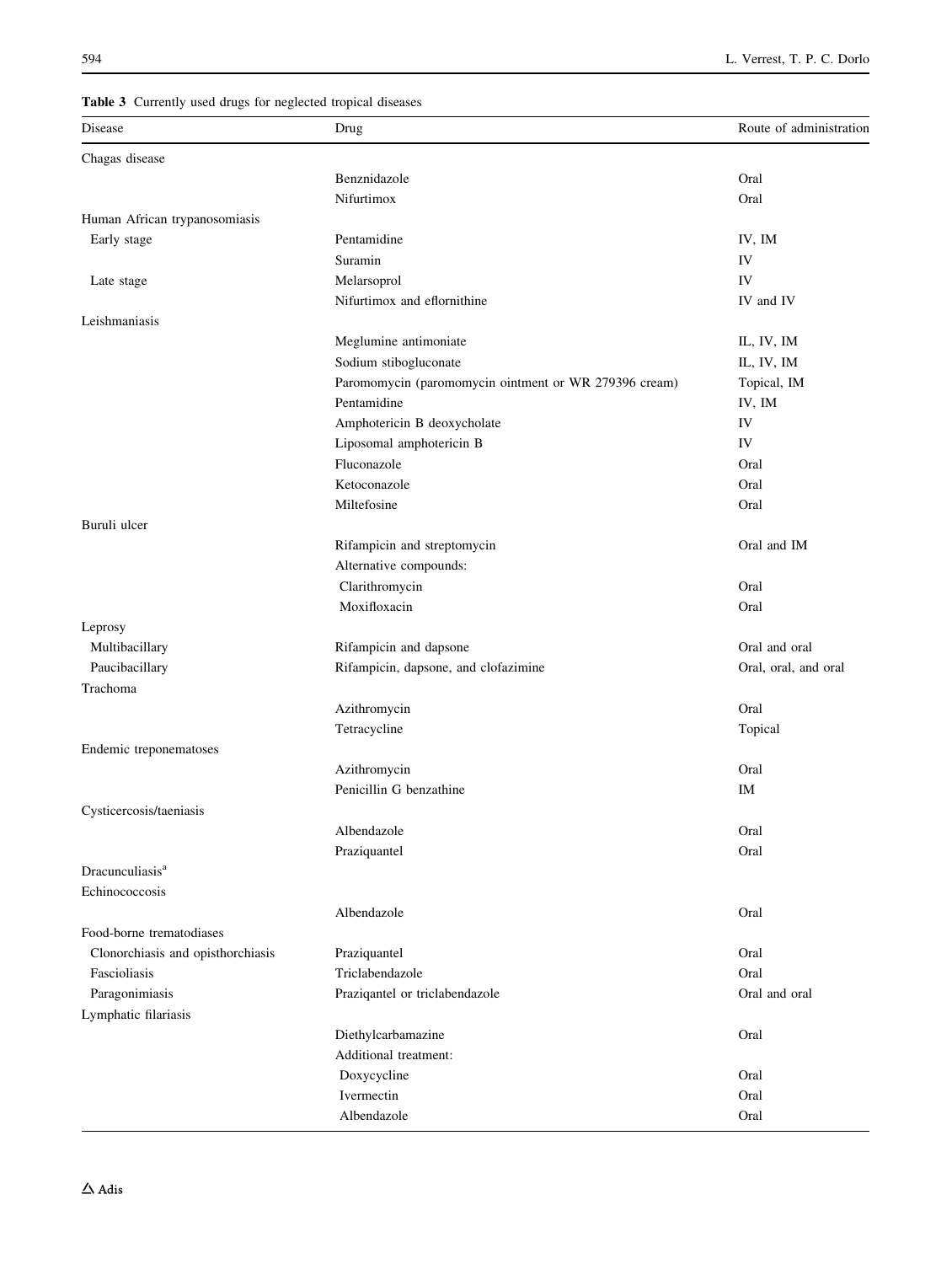| Table 3 continued                   |                                    |                         |
|-------------------------------------|------------------------------------|-------------------------|
| Disease                             | Drug                               | Route of administration |
| Onchocerciasis                      |                                    |                         |
|                                     | Microfilaricidal therapy:          |                         |
|                                     | Ivermectin                         | Oral                    |
|                                     | Macrofilaricidal therapy:          |                         |
|                                     | Doxycycline followed by ivermectin | Oral and oral           |
| Schistosomiasis                     |                                    |                         |
|                                     | Praziquantel                       | Oral                    |
| Soil-transmitted helminthiases      |                                    |                         |
|                                     | Albendazole                        | Oral                    |
|                                     | Mebendazole                        | Oral                    |
|                                     | Pyrantel pamoate                   | Oral                    |
| Dengue and chikungunya <sup>b</sup> |                                    |                         |
| Rabies <sup>c</sup>                 |                                    |                         |

 $IL$  intralesional,  $IM$  intramuscular,  $IV$  intravenous

<sup>a</sup> For dracunculiasis, treatment involves removing the adult worm

<sup>b</sup> Treatment of dengue and chikungunya consists of relieving symptoms

 $\degree$  After exposure by an animal that might have rabies, post-exposure anti-rabies vaccination is recommended to prevent rabies infection

PK–PD model for the different stereoisomers of eflornithine was developed reanalyzing previous PK data and showed the importance of stereoselective exposure, which provided an explanation why oral eflornithine had failed so far for late-stage human African trypanosomiasis patients [\[36](#page-21-0)].

Melarsoprol pharmacokinetics in plasma and CSF was assessed using compartmental methods in 19 trypanosomiasis patients, after which the typical exposure for safer alternative dose regimens could be simulated [[31\]](#page-21-0). However the PK–PD relationships for melarsoprol remain unclear: melarsoprol PK parameters and CSF/plasma exposure were not significantly different in refractory compared with cured patients [\[32](#page-21-0)] and arsenic urinary excretion was not predictive of either toxicity or efficacy of melarsoprol [[30](#page-21-0)].

Fexinidazole, a nitroimidazole-compound currently in clinical development for human African trypanosomiasis, and its active metabolites were studied in healthy volunteers. The study showed the need for concomitant food intake, which increases the bioavailability of this compound substantially, and identified a target dose for the first in-patient studies [\[37](#page-21-0), [38](#page-21-0)].

# 3.2.3 Leishmaniasis

Leishmaniasis is caused by various species of Leishmania parasites that are transmitted by sandflies, with different and widespread geographical regions of distribution, leading to distinctly different clinical presentations. Cutaneous leishmaniasis is most prevalent and has the potential to progress into mucocutaneous leishmaniasis. Visceral leishmaniasis is the most severe clinical form and is inevitably fatal if left untreated. Treatment of leishmaniasis depends on the type of disease, parasite species, and on the availability of treatment depending on the geographical location. Local chemotherapeutic treatment with intralesional pentavalent antimonials or paromomycin cream can be an option for cutaneous leishmaniasis, although some species or severe/diffuse disease are rather treated systemically with either parenteral antimonials, liposomal amphotericin B, pentamidine or oral miltefosine, ketoconazole, and fluconazole [\[39](#page-21-0)]. Recommended treatments for VL are, depending on species and geographical location, either parenteral (liposomal) amphotericin B, the antimonial sodium stibogluconate, paromomycin, oral miltefosine, or combinations of sodium stibogluconate with paromomycin (East Africa) or liposomal amphotericin B plus paromomycin/miltefosine (India). Several clinical PK studies were conducted in leishmaniasis, and have helped most notably to optimize dose regimens for miltefosine for VL [\[40–43](#page-21-0)], for antimonials for cutaneous leishmaniasis  $[44–46]$  $[44–46]$  and for VL  $[47, 48]$  $[47, 48]$  $[47, 48]$  $[47, 48]$ , to quantify exposure to paromomycin in VL [[49\]](#page-21-0), and to assess systemic penetration of topical paromomycin formulations [\[50\]](#page-21-0). Few studies have been performed in the context of leishmaniasis on allopurinol  $[21, 22]$  $[21, 22]$  $[21, 22]$  $[21, 22]$  and sitamaquine  $[51]$  $[51]$  of which both are not in clinical use at the moment.

Comparing the two pentavalent antimonial compounds in use for leishmaniasis, meglumine antimoniate, and sodium stibogluconate, equivalent systemic exposure was shown for the active component pentavalent antimony, possibly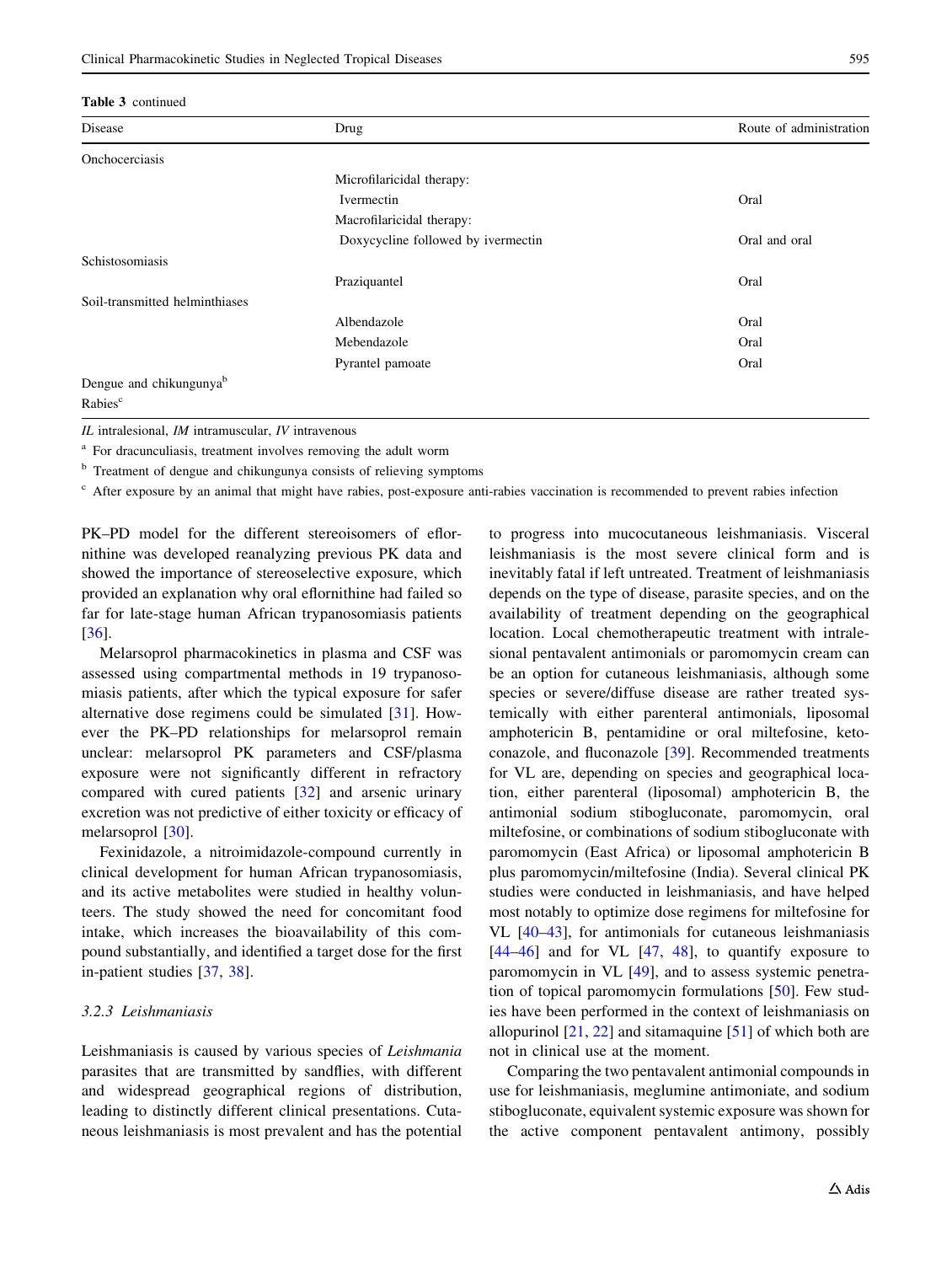indicating that they can be used interchangeably [[48\]](#page-21-0). In cutaneous leishmaniasis, PK studies on parenteral sodium stibogluconate demonstrated wide variability in drug exposure [[44\]](#page-21-0), but also penetration of the active component antimony in the skin, with no differences between normal skin and lesions [\[52](#page-21-0)]. The first pediatric study of meglumine antimoniate showed that drug exposure is significantly lower in children than in adults treated with the same linear weightadjusted (mg/kg) regimen, possibly indicating that children are currently undertreated [\[53](#page-21-0)]. Only a descriptive analysis of the pharmacokinetics was performed, which did not suggest or evaluate alternative dose regimens for children.

Systemic penetration of paromomycin and gentamycin after application of two different topical formulations in cutaneous leishmaniasis patients was assessed using compartmental methods [[50\]](#page-21-0). While gentamycin remained largely undetectable in plasma, paromomycin accumulated to 5–9 % of typical trough concentrations achieved after a standard intramuscular administration of 15 mg/kg paromomycin, indicating little concern for systemic drug toxicity of the topical formulations.

Most PK studies in leishmaniasis were conducted on the oral drug miltefosine. In 2008, the first population PK model for this drug was developed on data from Dutch military personnel who contracted L. major cutaneous leishmaniasis in Afghanistan [[40\]](#page-21-0). This analysis showed that miltefosine is eliminated at a much slower rate than expected, which has potential implications for emerging drug resistance and the required contraception period owing to the teratogenicity of miltefosine. A subsequent simulation study focused on the translation of the reproductive safety limit in animal studies to Indian female VL patients. New recommendations for the duration of contraceptive cover after miltefosine treatment were provided based on these findings [[41\]](#page-21-0). In a model-based study, miltefosine exposure appeared to be lower in children than in adults treated with the same mg/kg dose, possibly explaining increased failure rates observed in pediatric VL patients. A new dosing algorithm based on allometric scaling was proposed and was evaluated by Monte Carlo simulations [[42\]](#page-21-0). Recently, a PK–PD model of miltefosine in Nepalese VL patients indeed identified a PK–PD relationship between miltefosine exposure and long-term treatment relapse [[43\]](#page-21-0). The confirmed underexposure in children, reinforces the need for implementing the earlier proposed allometric miltefosine dosing regimen for VL [\[42](#page-21-0), [43](#page-21-0)].

#### 3.2.4 Buruli Ulcer

Buruli ulcer is an ulcerating infection caused by Mycobacterium ulcerans, leading to long-term functional disability, loss of productivity, and stigmatization. Antimicrobial treatment is particularly effective in small lesions and at an early stage of infection, it reduces healing time, recurrence rate, and the need for surgical intervention [\[54](#page-21-0)]. Different combinations of antimicrobials are used, depending on available resources and the stage of the disease. The most widely accepted combination is oral rifampicin with intramuscular streptomycin, the oral combination of rifampicin with clarithromycin is still under clinical evaluation. Only a single PK study could be identified for Buruli ulcer, which studied systemic pharmacokinetics of rifampicin and clarithromycin in patients using population compartmental methods [\[55](#page-21-0)].

In this study, the counteracting interaction effects (both cytochrome P450 3A4 and P-glycoprotein) of clarithromycin and rifampicin on each other's pharmacokinetics were investigated. Eventually, it was suggested that a doubled dose of clarithromycin should be evaluated in future clinical studies to ensure an increased time above the minimum inhibitory concentration [[55\]](#page-21-0).

#### 3.2.5 Leprosy

Leprosy can be divided into paucibacillary and multibacillary disease. If not treated in an early phase, it results in lifelong neuropathy and disability. A combination of drugs is needed because of the emergence of drug resistance. In 1995, the WHO supplied free multi-drug therapy to leprosy patients in all endemic countries, which led to a dramatic decrease in prevalence. For paucibacillary treatment, the recommended all oral treatment combination is rifampicin plus dapsone, for multibacillary treatment; this combination should be extended with clofazimine (Table [3\)](#page-11-0). Various PK studies have been conducted on dapsone [\[56–59](#page-21-0)], clofazimine [[60\]](#page-22-0), and specific drug–drug interaction studies focusing on the interactions between dapsone, clofazimine, and rifampicine using various formulations [[61–64\]](#page-22-0). A few studies focused on thalidomide pharmacokinetics [[65,](#page-22-0) [66](#page-22-0)], which is currently largely considered obsolete because of its teratogenicity. PK studies for leprosy were mainly performed in the 1980/90s and generally using NCA methods (Table [2\)](#page-5-0).

A study on dapsone and its main active metabolite monoacetyldapsone in leprosy patients concluded that the standard 100-mg/day dose was sufficient to maintain therapeutic plasma concentrations in relation to in vitro susceptibility values [\[58](#page-21-0)]. Nevertheless, dose adjustments might be needed for obese patients treated with this regimen [\[59](#page-21-0)]. Various drug–drug interaction studies did not reveal clinical significant interactions, although little is known about the required minimal effective exposure in leprosy [\[61–64](#page-22-0)].

Pharmacokinetics of clofazimine has been analyzed using compartmental methods after various fed and fasting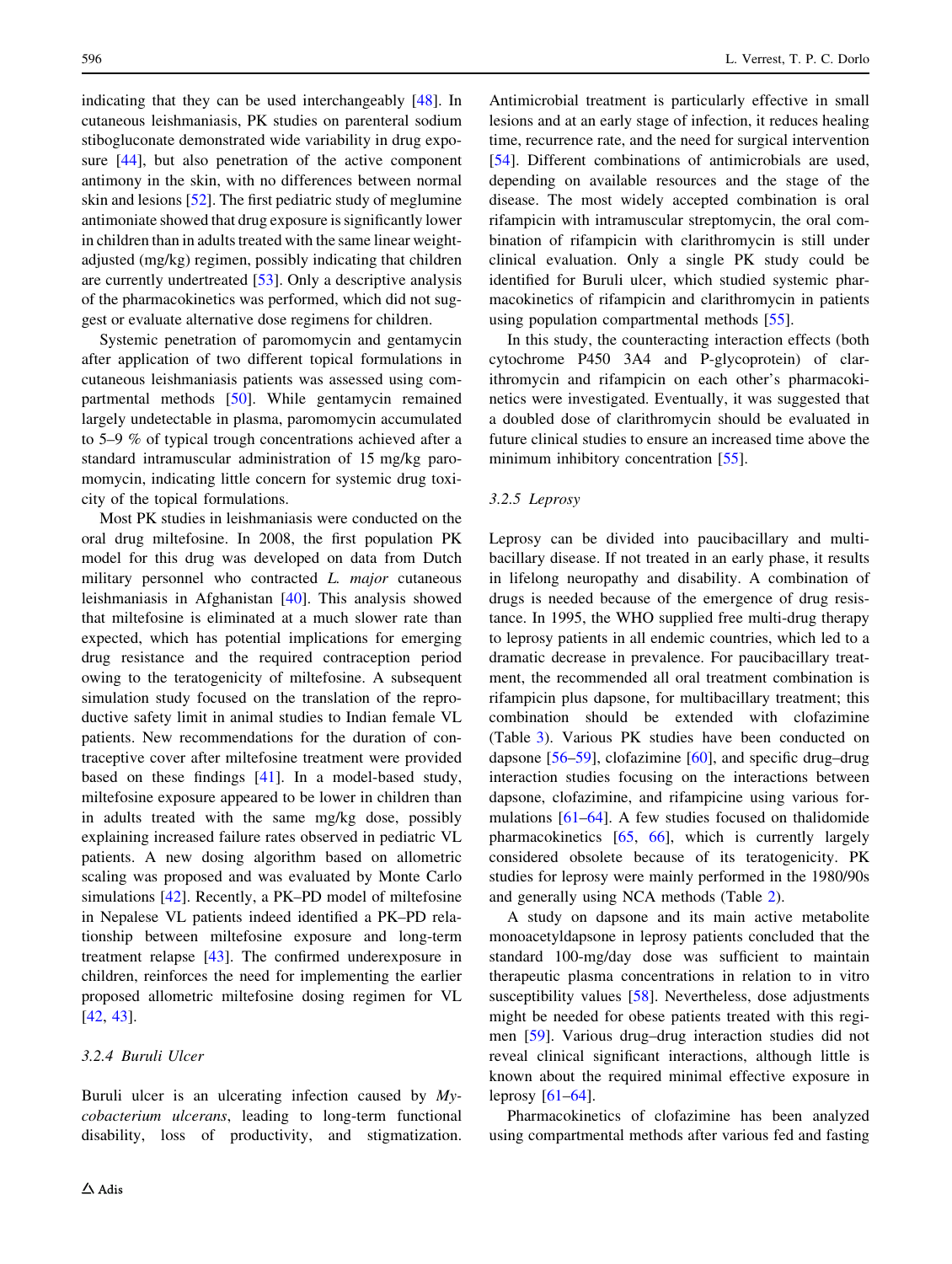conditions to determine food effects and the relative bioavailability [\[60](#page-22-0)]. A high-fat meal increased bioavailability significantly and was therefore considered preferable, although exposure–effect relationships for clofazimine in leprosy have not been properly established.

# 3.2.6 Trachoma

Trachoma is the leading infectious cause of blindness worldwide. The infection of the eye by Chlamydia trachomatis can be divided into two clinical stages: initial active trachoma (inflammation) and cicatricial disease (eyelid scarring). Active trachoma is mostly seen in young children and cicatricial disease and eventual blindness are typically seen in adults. Treatment and prevention of trachoma consists of surgery and mass drug administration of antibiotic treatment. The WHO recommends either singledose oral azithromycin or topical tetracycline. Because trachoma commonly geographically overlaps with other NTDs such as onchocerciasis and lymphatic filariasis, regional elimination initiatives for these diseases in terms of mass drug administrations are often aimed to be combined. Pharmacokinetic studies have therefore focused on drug–drug interactions between azithromycin and drugs used in mass drug administration for these other NTDs (ivermectin and albendazole) [\[67](#page-22-0), [68](#page-22-0)].

Ivermectin exposure appeared to be increased in healthy volunteers in combination with azithromycin and the authors recommended subsequent modeling and simulation to predict and evaluate an optimal dosing regimen for this drug combination [\[67](#page-22-0)]. A subsequent population PK analysis of the same data showed the benefit of modeling and simulation by pinpointing that the mechanism of this interaction was an increase in bioavailability and demonstrating that maximum expected ivermectin exposures after concomitant administration of azithromycin were still within a well-tolerated range, meaning that combining these drugs in mass drug administrations should be feasible [\[68](#page-22-0)].

## 3.2.7 Endemic Treponematoses

Endemic treponematoses are a group of chronic bacterial infections, related to venereal syphilis, caused by treponemes that mainly affect the bones and/or skin causing localized lesions. The spectrum of diseases includes yaws, endemic syphilis (bejel), and pinta. Yaws is the most prevalent form of non-venereal treponematosis, and while rarely fatal, it can lead to chronic disfigurement and disability. Treatment consists of a single dose of long-acting penicillin or oral azithromycin. No PK studies could be identified for drugs used to treat endemic treponematoses.

#### 3.2.8 Cysticercosis/Taeniasis

Cysticercosis and taeniasis are both caused by species of the Taenia tapeworm. Taeniasis is the intestinal infection with adult tapeworms. This mild disease is an important cause for transmission of cysticercosis, an infection with the larval stage of the pork tapeworm Taenia solium that can cause life-threatening clinical manifestations. The most severe form is neurocysticercosis in which the larval cysts are located in the central nervous system and cause severe neurological symptoms. The treatment of (neuro-)cysticercosis is not fully established. Besides symptomatic treatment (antiepileptics), it remains debated whether, and if so in which cases, antiparasitic and concomitant antiinflammatory treatment to reduce inflammation associated with the dying organism are indicated. The main antiparasitic agents used in cysticercosis are albendazole and praziquantel, while the supportive anti-inflammatory therapy can be corticosteroids or methotrexate. Pharmacokinetic studies are available for both albendazole [[69–71,](#page-22-0) [75\]](#page-22-0) and praziquantel [\[72–74](#page-22-0)], and have focused on drug–drug interactions [[71–74\]](#page-22-0).

Albendazole sulfoxide, the main metabolite of albendazole, has been studied in several clinical trials on neurocysticercosis. Despite the absence of an established PK– PD relationship, these studies suggested based on the area under the concentration-time curve and steady-state trough concentrations that albendazole administration could be changed from the current clinical practice of three times daily, to twice daily [[70,](#page-22-0) [75\]](#page-22-0). Conversely, a small descriptive study in children advised an opposite dose adjustment, given the increased clearance in children [\[69](#page-22-0)]. Drug–drug interaction studies indicated that there were no interactions with antiepileptic drugs and that dexamethasone even decreased the elimination rate of albendazole [\[71](#page-22-0)]. Co-administration of the antiparasitic praziquantel increased albendazole sulfoxide exposure possibly synergizing the efficacy of both drugs when administered together [\[74](#page-22-0)].

Drug–drug interaction studies with praziquantel demonstrated that exposure was decreased in combination with dexamethasone and anti-epileptic drugs possibly related to induction of cytochrome P450-mediated hepatic metabolism [[72\]](#page-22-0). Conversely, co-administration of the histamine  $H_2$ -receptor antagonist cimetidine was demonstrated to prolong exposure of praziquantel, suggesting the possibility for further improvement of efficacy of this single-day therapy [[73\]](#page-22-0).

## 3.2.9 Dracunculiasis

Dracunculiasis is also known as guinea-worm disease. The infection is transmitted by drinking unfiltered water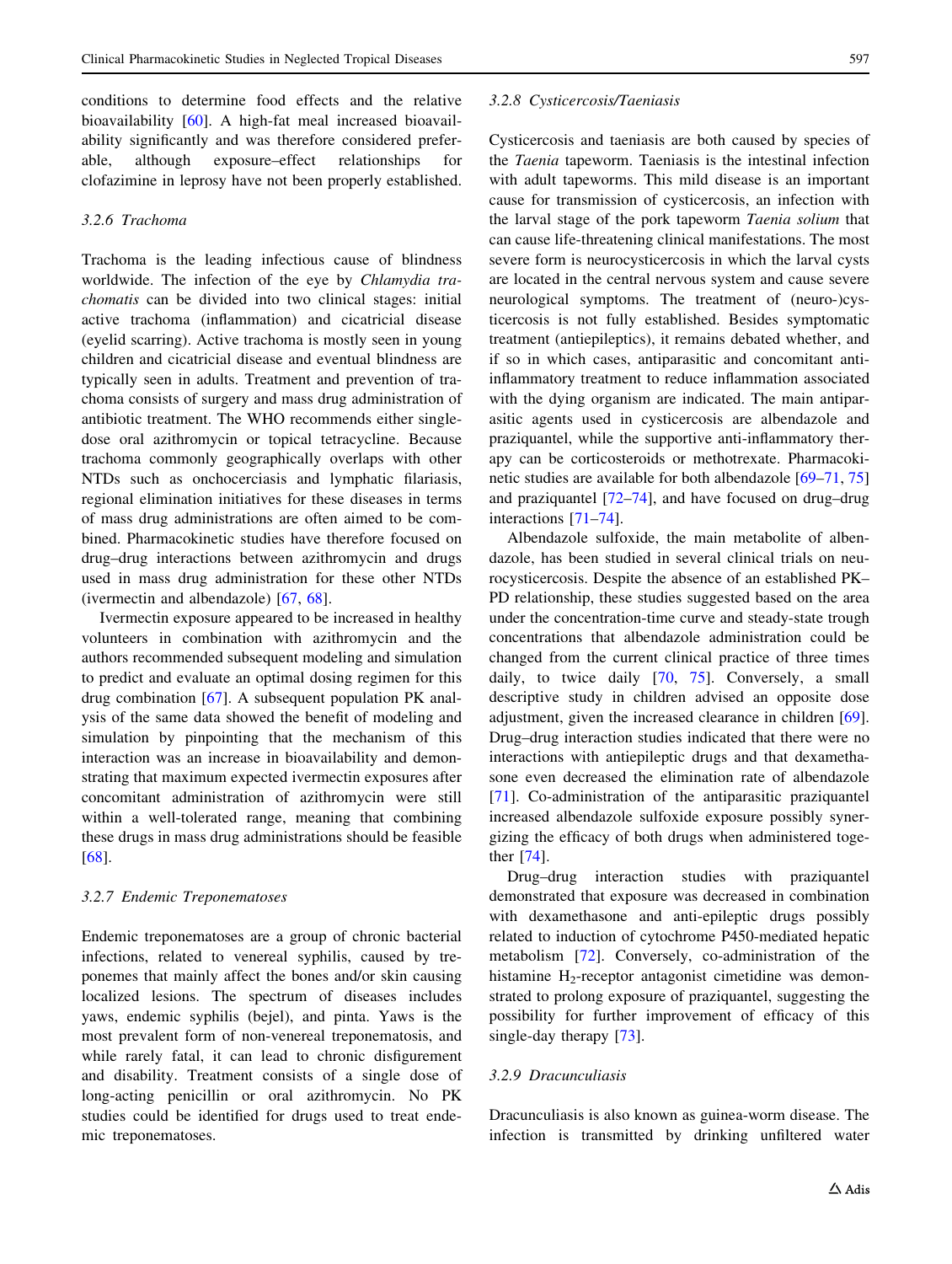containing the larvae of Dracunculus medinensis. Treatment consists of slow extraction of the worm combined with wound care and pain management. There is no specific chemotherapy indicated to treat dracunculiasis and no PK studies were found.

# 3.2.10 Echinococcosis

There are four species of Echinococcus tapeworms that can cause infection in humans. Humans are an incidental host; with transmission through for example, contaminated environmental water. The two main types of disease are cystic echinococcosis and alveolar echinococcosis, both characterized by the slow growth of cyst-like larvae, usually in the liver. Development of active disease can take multiple years. Oral albendazole is the chemotherapy of choice for both disease types, sometimes combined with surgery or percutaneous drainage of the cysts. Albendazole is poorly absorbed from the gastrointestinal tract and most PK studies have focused on improving the bioavailability of the compound [\[76–78](#page-22-0)].

The pharmacokinetics of albendazole and its main metabolite, albendazole sulfoxide, have been studied in patients with echinococcosis [[76\]](#page-22-0). It was shown that extrahepatic cholestasis, a common symptom of echinococcosis, delayed the absorption and decreased the elimination rate of albendazole. Another study looked at bioequivalence between a novel emulsified formulation of albendazole compared with a standard oral tablet formulation [\[77](#page-22-0)]. To improve the low bioavailability of albendazole, co-administration with cimetidine was studied [\[78](#page-22-0)]. The high inter-individual variability in drug exposure and the various possible contradictory effects of cimetidine on both absorption (increased) by decreasing the gastrointestinal pH and metabolism by cytochrome P450 enzyme inhibition for both albendazole and its sulfoxide metabolite complicated the descriptive interpretation of the results from this study [[78\]](#page-22-0).

## 3.2.11 Food-Borne Trematodiases

Food-borne trematodiases are zoonotic infections caused by parasitic flatworms, so-called 'liver flukes', which can result in clonorchiasis, opisthorchiasis, fascioliasis, and paragonimiasis. Transmission cycles differ widely, but generally involve ingestion of food contaminated with the parasite larvae. The worms are mainly located in the liver and gall bladder or in the lung (paragonimiasis). Different anti-helminthic compounds are used, depending on the infecting worm (Table [3](#page-11-0)), but praziquantel and triclabendazole are two of the main drugs in use for this group of diseases. Pharmacokinetic studies were found for both

these drugs [[79–82\]](#page-22-0), although no studies were found in the context of paragonimiasis (lung fluke). Given the liver damage caused by the flukes, many PK studies focused on a disease effect on cytochrome P450 enzyme-mediated metabolism of the compounds, which appeared most prominent for the cytochrome P450 3A4 substrate praziquantel [\[79](#page-22-0)].

The bioavailability of triclabendazole, the drug of choice for fascioliasis, and total exposure to active metabolites were shown to be greatly increased by concomitant food intake [\[81](#page-22-0)]. Descriptive PK parameters were not different between fascioliasis patients and healthy subjects, indicating the absence of a disease effect on triclabendazole metabolism despite obvious liver damage [\[82](#page-22-0)].

Praziquantel, the anti-helminth drug of choice for both opisthorchiasis and clonorchiasis, appeared to have a reduced clearance rate in advanced opisthorchiasis infection, compared with early-stage disease and post-recovery, pre-sumably owing to liver impairment [[79\]](#page-22-0). In clonorchiasis patients, a sustained-release formulation was tested to allow for a single-dose treatment with praziquantel. Despite a similar area under the concentration-time curve, the sustained-release formulation with lower maximal concentration and peak time showed unsatisfactory efficacy compared with single-dose normal-release praziquantel [[80\]](#page-22-0).

#### 3.2.12 Lymphatic Filariasis

Lymphatic filariasis, also known as elephantiasis, is a disfiguring disease caused by filarial nematodes (roundworms) and is a major cause of disability and social stigma in endemic areas. The filarial worms are transmitted by mosquitoes and cause an infection of the lymphatic system and skin, leading to massive edema formation in, for example, extremities and genitalia. Current treatment is generally through mass drug administration with the aim to stop transmission of the disease by killing the microfilarial stage of the parasite, using albendazole plus either ivermectin in regions with onchocerciasis (i.e., African countries) or albendazole plus diethylcarbamazine in all other regions. Pharmacokinetic studies in the context of lymphatic filariasis were found for both these combinations [\[83–85](#page-22-0)]. Doxycycline has been proposed as a treatment to kill also adult worms, but no PK studies could be identified for this drug in this context.

Co-administration of diethylcarbamazine and albendazole was investigated in healthy volunteers from areas where lymphatic filariasis is endemic [\[83](#page-22-0)]. Whereas large inter-individual variability in exposure of all drugs was observed, no significant interaction was detected. To assess the safety of albendazole mass drug administration during breast feeding, the pharmacokinetics of albendazole and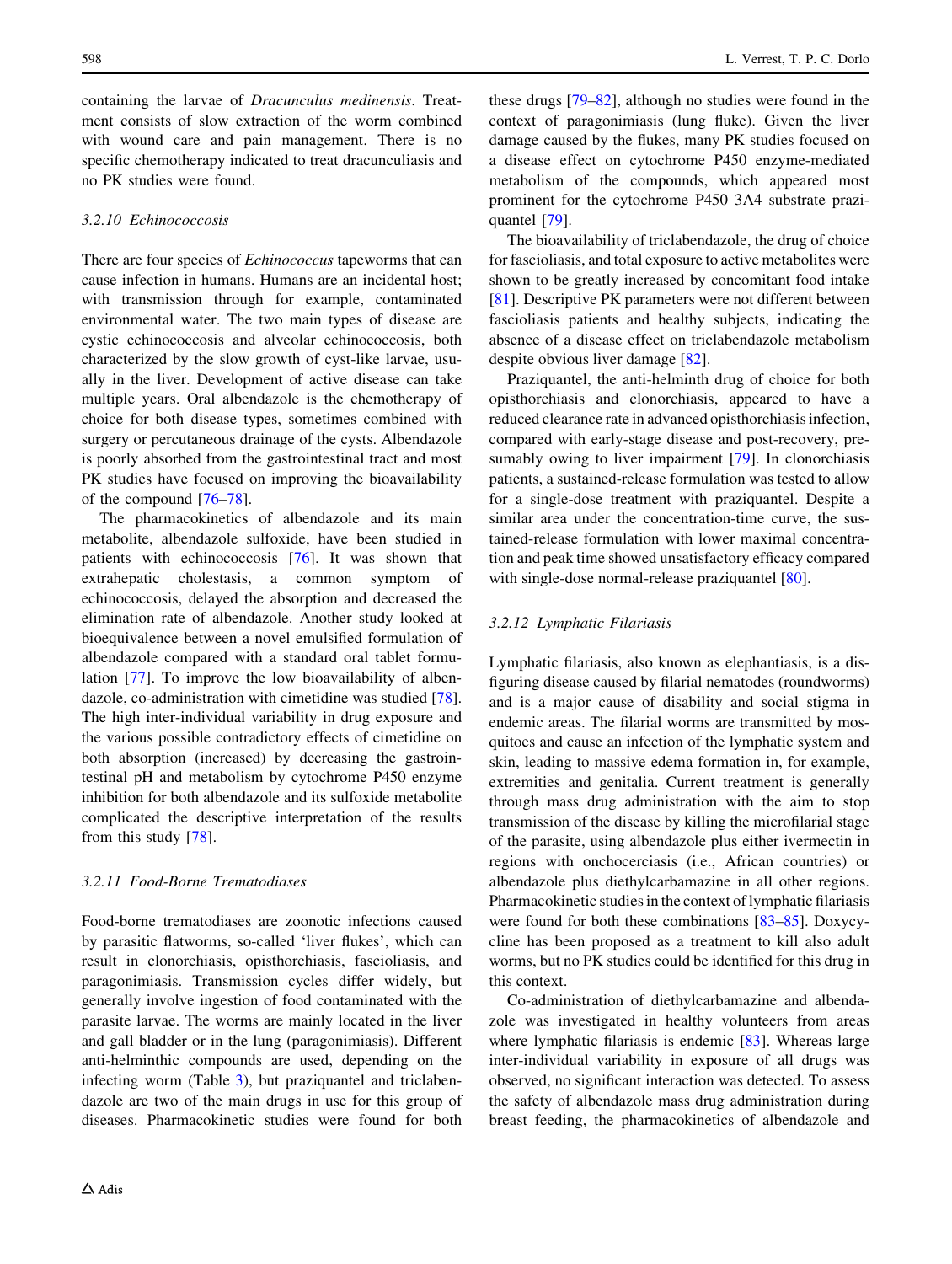metabolites was studied in the breast milk of treated women. Albendazole and albendazole sulfoxide achieved low penetration into breast milk and was not considered to be harmful for breastfed infants [[85\]](#page-22-0).

## 3.2.13 Onchocerciasis

Onchocerciasis, also known as river blindness, is caused by the filarial nematode Onchocerca volvulus, which is transmitted through the bites of blackfly that breed near rivers. It results in various clinical manifestations, such as pruritus, subcutaneous nodules, onchocercal skin disease, and blindness. The therapeutic targets are the young microfilariae located, for example, in the skin, as well as the adult worms (macrofilariae) located generally in the subcutaneous nodules. The clinical approach to treatment is mainly focused on interrupting transmission through mass drug administration programs with ivermectin (focused on killing the microfilariae) at 6- to 12-monthly intervals, sometimes in combination with albendazole owing to an overlap with lymphatic filariasis co-infection. For individual treatment, doxycycline is used in combination with ivermectin. Various studies have investigated the pharmacokinetics of albendazole and ivermectin in onchocerciasis patients, focusing on dose-finding, food-effect, compliance, disease-effect, tissue distribution, and drug–drug interactions [\[86–90\]](#page-22-0). No PK studies were found for doxycycline. Other less established treatments include: suramin (too toxic and costly [[91\]](#page-22-0)), moxidectin (under development [\[92](#page-22-0)]), and amocarzine (insufficient efficacy [\[93](#page-22-0), [94\]](#page-22-0)).

Combining albendazole and ivermectin appeared to be safe and not to result in any PK interactions; albendazole coadministration offered no advantage over ivermectin alone in terms of efficacy against onchocerciasis [\[86](#page-22-0), [87\]](#page-22-0). A fatty meal increased the bioavailability of albendazole fourfold and concomitant food intake should thus be recommended [\[86](#page-22-0)]. However, ivermectin pharmacokinetics was shown to be not affected by either food or alcohol intake [[90\]](#page-22-0).

Ivermectin PK parameters were similar between healthy volunteers and onchocerciasis patients and the drug was shown to penetrate in fat, skin, infected nodules, and even isolated parasites from these patients [[89\]](#page-22-0). Compliance to non-observed ivermectin therapy in mass drug administration programs could be assessed through plasma concentration monitoring [[88\]](#page-22-0).

Pharmacokinetics of moxidectin, a veterinary anti-parasitic, was studied in healthy lactating women, including excretion into breast milk [\[92\]](#page-22-0). Moxidectin exposure in infants via breast milk was estimated to be 8.37 % of the maternal dose, but PK information from young children is necessary to fully understand the implications of this indirect exposure.

The bioavailability of amocarzine, an experimental drug for onchocerciasis, appeared to be poor in fasting conditions. Additionally, the dosing interval was suggested to be shortened to twice-daily administration to increase exposure [[93\]](#page-22-0). A subsequent study showed improved bioavailability of amocarzine and exposure to its N-oxide metabolite with food intake [[94\]](#page-22-0).

# 3.2.14 Schistosomiasis

Schistosomiasis is caused by Schistosoma blood flukes, whose life cycle is dependent on fresh water snails. Humans are infected through skin contact with contaminated water. The localization of the infection can vary depending on the infective Schistosoma species and can develop in the intestines, liver, spleen, lungs, bladder, or urinary tract. The acute phase is characterized by a transient hypersensitivity reaction associated with tissue migration of the larvae. Chronic infection can result in many different clinical manifestations such as hematuria (urogenital) or blood in the stool (intestinal), depending on the infected organs. Control of schistosomiasis is based on large-scale treatment mainly using praziquantel, which was the topic of most PK studies in schistosomiasis [[16,](#page-20-0) [95](#page-22-0)[–97](#page-23-0)]. The hepatic and renal dysfunction associated with chronic infection have been the focus of various praziquantel PK studies, which is hepatically metabolized and renally cleared. We also found descriptive PK studies for the experimental drugs metrifonate [[98\]](#page-23-0) and oxamniquine [\[99](#page-23-0)].

In one schistosomiasis case with chronic kidney failure, praziquantel plasma pharmacokinetics seemed not to be affected. This could indicate that advanced schistosomiasis can be treated with the regular praziquantel dose [\[95](#page-22-0)]. In patients infected by Schistosoma mansoni with various degrees of hepatic dysfunction, both the time to maximal concentrations as well as the area under the concentrationtime curve increased proportionally with the degree of hepatic insufficiency [[16\]](#page-20-0). Despite these PK differences, efficacy appeared not to be affected and dose adjustments based on hepatic function were not advised [[16\]](#page-20-0). Pharmacokinetic parameters of two formulations of praziquantel were compared, to investigate a slower release formulation [\[96](#page-23-0)].

## 3.2.15 Soil-Transmitted Helminthiases

Soil-transmitted helminthiases are a diverse set of diseases caused by intestinal worms and often affect the most poor and rural communities. The main species that infect people through contact with contaminated soil are the roundworm (Ascaris), the whipworm (Trichuris), and the hookworms (Necator and Ancylostoma). Treatment for these infections is mainly through administration of antihelminths such as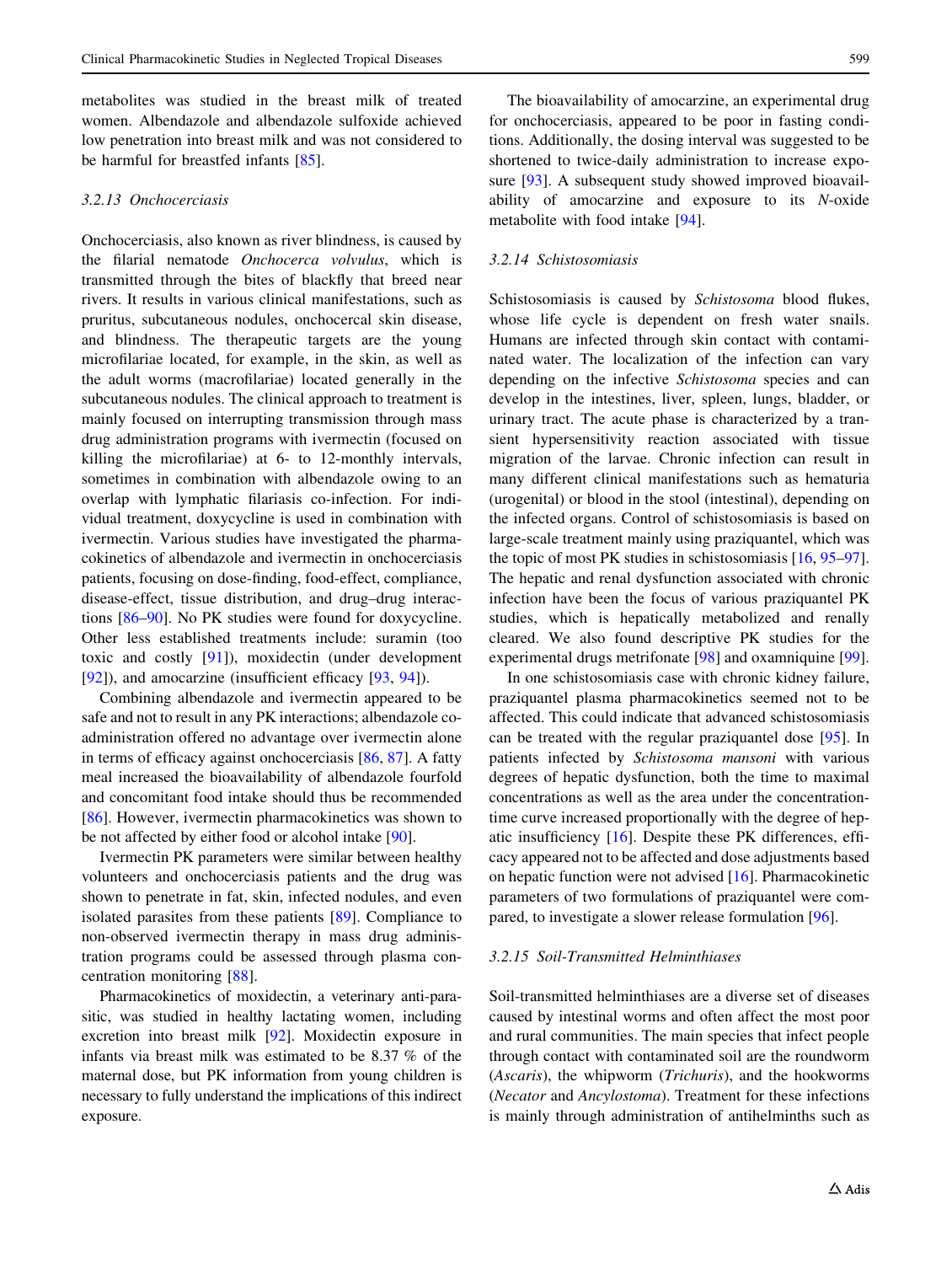albendazole and mebendazole. Preventive treatment to reduce transmission to endemic populations is also widely used. No PK studies were identified.

# 3.2.16 Dengue, Chikungunya, and Zika

Dengue is the most prevalent arthropod-borne viral disease. The Flavivirus infection can cause a wide range of clinical manifestations of which severe hemorrhagic dengue is potentially fatal. Chikungunya and zika, two other flaviviruses that are also transmitted by mosquitos, both cause acute febrile polyarthralgia and arthritis. There are no specific therapeutic treatments available for dengue, chikungunya, or zika, although a few vaccines are currently in development. However, no PK studies were identified for these viral infections.

## 3.2.17 Rabies

Rabies is caused by a range of lyssaviruses and usually starts with non-specific symptoms during the prodromal phase, but once a patient is symptomatic the infection usually leads to progressive encephalopathy and is virtually always fatal. There are no established antiviral treatment regimens for rabies, although various post-exposure prophylaxis schedules based on vaccine therapy with or without rabies-specific immunoglobulins are being used to prevent development of symptomatic disease. Some PK studies have been performed on the kinetics of administered anti-rabies antibodies [[17,](#page-20-0) [18\]](#page-20-0) and administered human interferon to support an early immune response [\[100](#page-23-0)].

Pharmacokinetics of human leukocyte interferon in CSF was compared between systemic and local intraventricular direct administration [\[100](#page-23-0)]. This study demonstrated that interferon levels in the CSF could be maintained at potentially therapeutically active levels, also by systemic administration. Two other studies looked at immunoglobulin antibody administrations to increase rabies antibody titers. In one study, two sources of equine rabies immunoglobulin were compared in terms of antigen-binding fragments, which showed similar time profiles, but no bioequivalence [[17\]](#page-20-0). A phase I study with a recombinant human  $IgG_1$  anti-rabies monoclonal antibody determined the required dose to use in future post-exposure prophylaxis studies based on antibody pharmacokinetics [\[18](#page-20-0)].

# 4 Discussion

This is the first comprehensive and systematic review of clinical PK studies undertaken in the field of NTDs. Our study highlights the paucity of PK data available for the treatments used against NTDs and the lack of application of modeling and simulation techniques in this particular clinical area. For various NTDs (endemic treponematoses, dracunculiasis, dengue/chikungunya, and soil-transmitted helminthiasis), no PK studies could be identified at all, while for others only very few studies  $(<5)$  were found (Buruli ulcer, trachoma, echinococcosis, lymphatic filariasis, food-borne trematodiases, and rabies). For diseases such as soil-transmitted helminthiases and rabies, this lack of PK studies is in stark contrast to their massive global burden of disease (2700 and 26,400 deaths per year and 5.19 and 1.46 million disability-adjusted life-years, respectively). Whereas for some of these diseases dedicated chemotherapeutic options have never been available (e.g., dracunculiasis and dengue), for other NTDs, multiple drugs have been in clinical use for decades as part of established treatment guidelines, but information on PK studies is lacking. Owing to the consistent lack of research and development funding for treatment of NTDs, very little innovation has been witnessed in the past century for the management of NTDs. For example, suramin, pentamidine, and melarsoprol, which were discovered in 1920, 1940, and 1949, respectively, are still being used for human African trypanosomiasis and leishmaniasis management. For all of these drugs, no or very little PK studies have been performed since their introduction (we identified one, two, and five studies, respectively), while their live-threatening toxicities and the continuous threat of emerging drug resistance requires continued optimization of these dose regimens. The gap of knowledge on pharmacokinetics and PK–PD relationships limiting treatment optimization and adaptation has been highlighted before, e.g., for praziquantel [[101\]](#page-23-0) and schistosomiasis [[102\]](#page-23-0), but has largely been neglected for other NTDs previously.

### 4.1 Limitations

Because our systematic review focused on clinical PK studies, the term 'pharmacokinetics' was the most central search term in our analysis. However, this term itself was only been introduced in the field of pharmacology in 1953 by Dost and has been popularized in the two decades afterwards [\[103](#page-23-0)]. Given that several current drugs against NTDs have been in use for a few decades already, it could be that various older publications for these particular NTD drugs were not identified because they potentially did not make mention of the term 'pharmacokinetics'. This might also explain that our two oldest identified studies date from 1980 [\[24](#page-21-0), [98](#page-23-0)], which might thus be a biased observation. While drug development activities in the field of NTDs have substantially increased during the past 15 years, mainly through increased political awareness and novel innovation mechanisms such as the product development partnership Drugs for Neglected Diseases initiative [\(http://](http://www.dndi.org)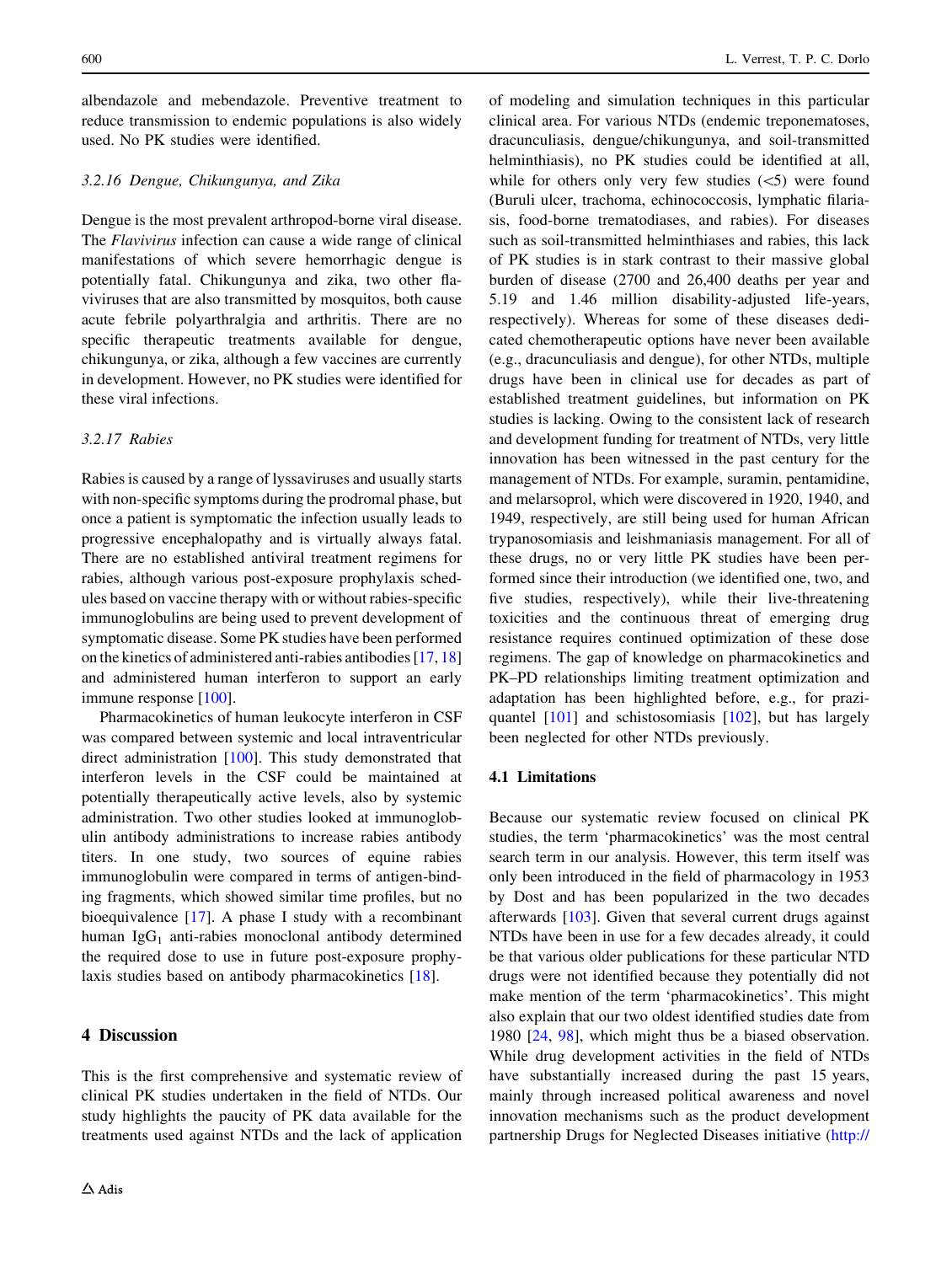[www.dndi.org\)](http://www.dndi.org), this appeared not to be reflected in the number of PK studies conducted. There is no particular increasing trend in the number of clinical PK reports for NTDs since 2000 (Fig. [2](#page-10-0)). On the contrary, more than half of all identified PK studies were published prior to 2000, with a peak of publications in the mid-1990s (seven studies in 1993). This might indicate that, despite innovative breakthroughs and increased clinical trial activities in the field of NTDs, PK studies are still being neglected; an observation corroborated by a recent review that found only 4/382 active clinical trials on NTDs directed at PK studies [[9\]](#page-20-0). Regarding the type of PK analysis, there was an increasing trend of using a population approach to analyze the PK data over the past decade (Fig. [2](#page-10-0)).

A limitation in our search strategy was the English language restriction, potentially missing papers, e.g. in French from African journals or Chinese from Asian journals. Additionally, (national) journals from countries/ regions where NTDs are endemic are not particularly well covered by PubMed/MEDLINE. Theoretically, this might have precluded our access to some literature, but given the topic of our literature analysis this potential bias is probably in reality very small or even non-existent and more relevant for clinical publications than PK publications.

While the list of NTDs used can be variable, the word 'neglected' in that term generally refers to the lack of interest from the pharmaceutical industry and the overall lack of funding and innovation in terms of therapeutic research and development for these diseases, but also to neglect by health ministries in countries where infected people live, by the World Bank, or relative to human immunodeficiency virus/acquired immune deficiency syndrome, tuberculosis, and malaria. Typically NTDs are infectious diseases closely interrelated to poverty and socioecological systems promoting close contact between affected populations, vectors, and animal reservoirs. Malaria, tuberculosis, and human immunodeficiency virus/ acquired immune deficiency syndrome are not considered as NTDs. The list of NTDs has since the turn of the century often been expanded to more than 30 diseases and disease complexes [[104](#page-23-0)]. We adhered to the list of NTDs put forward by the WHO [[1\]](#page-20-0), which contains 17 items of which various are disease 'complexes', such as 'soil-transmitted helminthiases', comprising multiple clinical infectious disorders.

# 4.2 Challenges in Clinical Pharmacokinetic Studies in Patients with Neglected Tropical Diseases

In the rural settings in which NTD clinical trials take place, collecting samples, maintaining cold chains, and generally performing large clinical trials are logistically challenging. Obtaining useful blood samples from patients can be practically difficult owing to a lack of laboratory infrastructure and restrictive clinical characteristics such as anemia. NTDs typically affect the poorest of the poor and disadvantaged populations, inherently constituting ethical difficulties, while language barriers and illiteracy make it difficult to acquire informed consent from patients. Additionally, following up patients after their treatment, e.g., to sample the elimination phase of a drug or identify longterm outcome, is often practically impossible, e.g., in nomadic populations. Moreover, there is limited research and development funding available for the clinical development of drugs for NTDs [\[9](#page-20-0)]. For all these reasons, clinical trials on NTDs therefore typically result in small and heterogeneous datasets. This is illustrated by our systematic review, as 94 % of the identified studies included small patient numbers ( $n<50$ ).

Patients in PK studies on NTDs are highly heterogeneous owing to variability in clinical characteristics such as degree of liver impairment, malnourishment, or concomitant underlying infections, which subsequently can lead to large inter-individual variability in PK parameters. Many studies in this review, e.g. almost all studies on cysticercosis and taeniasis [[69](#page-22-0), [70](#page-22-0), [72–75](#page-22-0)], reported large interindividual variabilities in PK profiles and parameters. That large unexplained inter-individual variability can limit conclusions of trials is also exemplified in our review. For instance, in one study on Buruli ulcer, no significant differences in PK parameters could be found between two treatment groups because of the small population size and high degree of inter-patient variability [\[55](#page-21-0)]. In another study on albendazole in echinococcosis, a dose-dependent increase of the active metabolite's maximum plasma concentration could not be identified because of high intra- and inter-individual variability in bioavailability [\[78](#page-22-0)]. Furthermore, in the PK studies, some attention has been paid to drug–drug and food interactions (28 % of studies), but only a few studies  $(11 \%)$  made suggestions for optimizing dosing. Furthermore, little attention has been paid to exposure-response relationships (6 % of studies), which is of high importance to make proper decisions regarding dosing schemes.

## 4.3 Advantages of Pharmacometric Techniques

To optimize treatment regimens and to design efficient and cost-effective clinical trials, the use of population-based analyses can provide substantial advantages. The US Food and Drug Administration and the European Medicines Agency recommend the use of pharmacometrics in data analysis and clinical trial designs, especially in pediatrics or small patient groups [[10–12\]](#page-20-0). Modeling and simulation techniques are pivotal in designing and simulating dosing regimens and trials and are a useful tool to extrapolate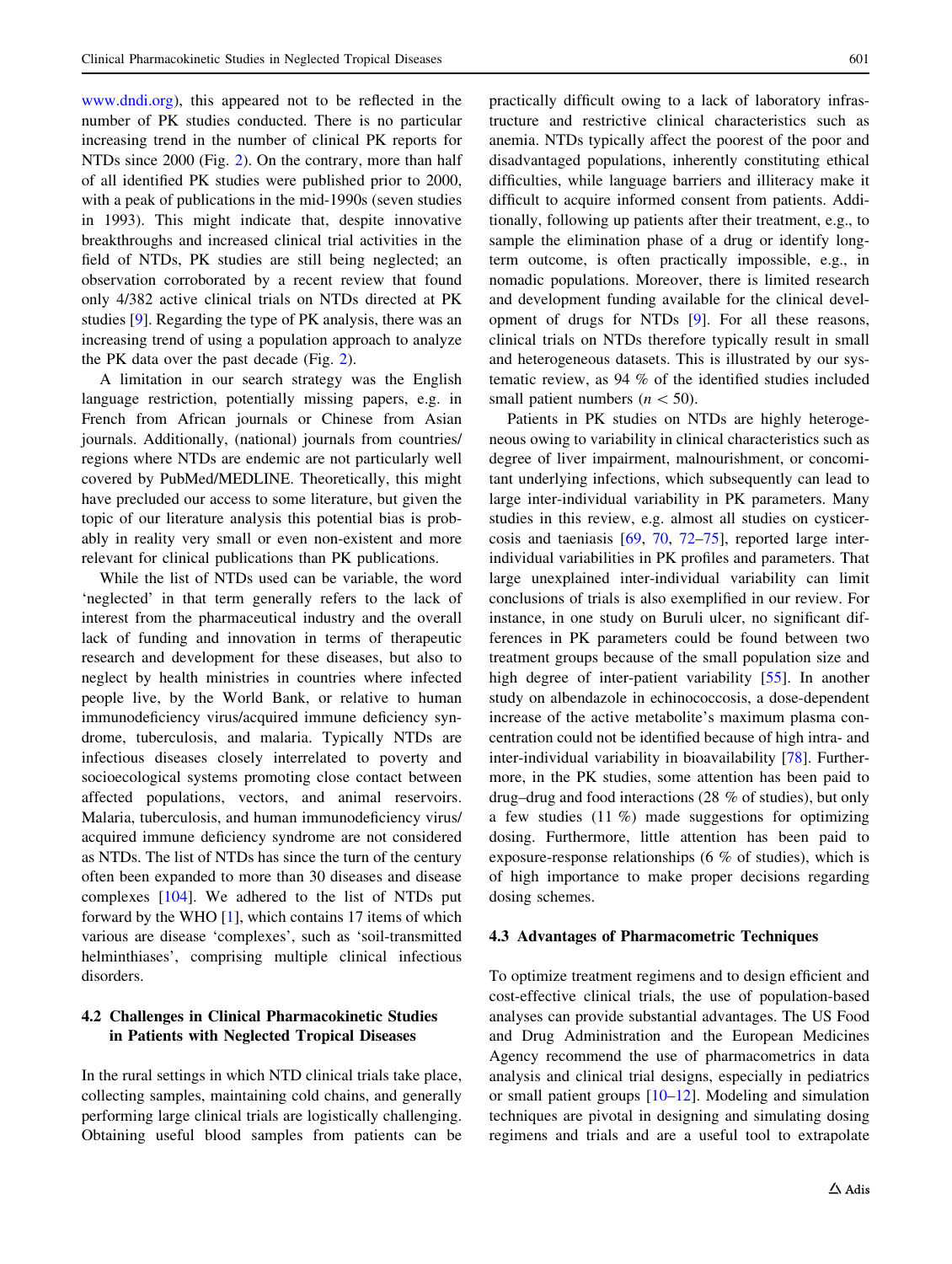proposed regimens, e.g., from healthy to diseased populations. Particularly for pediatrics, the application of quantitative pharmacometric methods has been considered essential to increase the success rates of clinical trials [\[105](#page-23-0)]. Not only in a priori pediatric trial design, but particularly also in the a posteriori analysis of collected PK (and PD) data, pharmacometric methods are needed to deal with the typical pediatric challenges of small study populations and a low number of measurements [[106\]](#page-23-0). For many NTDs, e.g., human African trypanosomiasis, leishmaniasis, soil-transmitted helminthiases, schistosomiasis, and dengue, more than 50 % of the burden of disease is occurring in children [[4\]](#page-20-0).

The use of population-based approaches can aid in understanding and explaining the heterogeneity in pharmacokinetics and dealing with sparse sampling and smaller sample sizes, which are all so typical for studies in NTDs (see above). Physiological covariates could be identified to understand factors that contribute to variability among patients, even with a smaller sample size, unstructured sampling time points, and sparse data per individual [\[107](#page-23-0)]. More information could be gained from studies with high intra- and inter-individual variability when part of the variability can be explained. Therefore, more emphasis on identification of appropriate covariate and error models could be particularly helpful, which requires the application of pharmacometrics [\[108](#page-23-0)].

An additional complication with infectious diseases is the need for combination therapy because of the fear of emerging (or already existing) drug resistance of the causative pathogen, and also because of the presence of coinfections. Identifying and understanding drug–drug interactions is therefore important for NTDs, that often appear in conjunction with malaria, human immunodeficiency virus, or tuberculosis, and also here the use of pharmacometrics has been recommended [\[108–110](#page-23-0)].

#### 4.4 Extrapolations and Simulation-Based Studies

Only 11 % of the PK studies in our review included pediatric populations, which is in dire contrast to the actual burden of disease of most NTDs, as mentioned above. Again, population PK studies offer many advantages in this context. Pharmacokinetic models derived from the adult population can be extrapolated to pediatric populations based on appropriately identified physiological covariate models [\[111](#page-23-0)]. Nevertheless, no studies were identified in this review that actually employed such extrapolation. Similar applications could be useful to extrapolate between ethnic groups or between patients from different geographical regions, all of which are relevant owing to the wide geographical distribution of many NTDs (Table [1](#page-2-0)). Models could also be used to bridge PK results between different diseases, as some NTD drugs are (primarily) used for other diseases. For example, rifampicin is used for tuberculosis, with various published population PK models available, which could be extrapolated to assess PK–PD relationships for its use in leprosy and Buruli ulcer patients.

Once PK and PK–PD models are developed and exposure-response relationships are established, optimal dosing schemes can be designed to reach the desired drug effect in all patients. This can be achieved in a cost-effective way by PK or PK–PD simulations of various dose regimens, taking into account the actual variability in patient characteristics in the target population. In our review, we identified only four studies that actually made recommendations for alternative dose regimens. These four studies performed population PK analyses and subsequent simulations with the developed models to define optimal doses [\[25](#page-21-0), [26,](#page-21-0) [38](#page-21-0), [42\]](#page-21-0). Other PK studies, mainly employing noncompartmental or individual compartmental analyses (together 78 %), typically made simple non-specific suggestions to lower or increase the dose, or conclude that more research was needed to suggest alternative doses. Additionally, for at least four studies we identified, a re-analysis performed using population PK methods provided more details about the PK–PD relationship or optimal dose regimens, compared with previous reports of the same PK datasets using conventional analysis methods [\[26](#page-21-0), [36](#page-21-0), [38](#page-21-0), [42\]](#page-21-0).

Simulation-based studies can also help to limit and assess potential toxicity of dose regimens. For example, one study investigated the pharmacokinetics of benznidazole in Chagas disease patients [\[26](#page-21-0)], and simulations revealed that the studied dose might lead to overexposure in most patients. In another study, simulations showed that the maximum ivermectin exposure used in combination with azithromycin was in accordance with the safe exposure that was observed previously [[68\]](#page-22-0). Furthermore, we identified two studies that assessed the toxicity of a drug to infants exposed by breast feeding [\[23](#page-20-0), [41\]](#page-21-0). In the first study, the drug exposure in breast milk was simulated by only using data from literature, and consequently the exposure of the drug to the infant was predicted. This gave insight into the potential exposure and toxicity in infants without exposing actual infants to the drug. Another example was the use of population-based simulations and data from animal reproductive studies to define human contraceptive cover periods for the potentially teratogenic drug miltefosine for leishmaniasis [\[41](#page-21-0)]. Often there is a lack of women included in clinical trials, but still insight can be gained in drug exposure to women by the use of simulation and extrapolation techniques. All these examples highlight the opportunities of applying pharmacometric methods over more conventional analysis methods in assessing therapeutics for NTDs.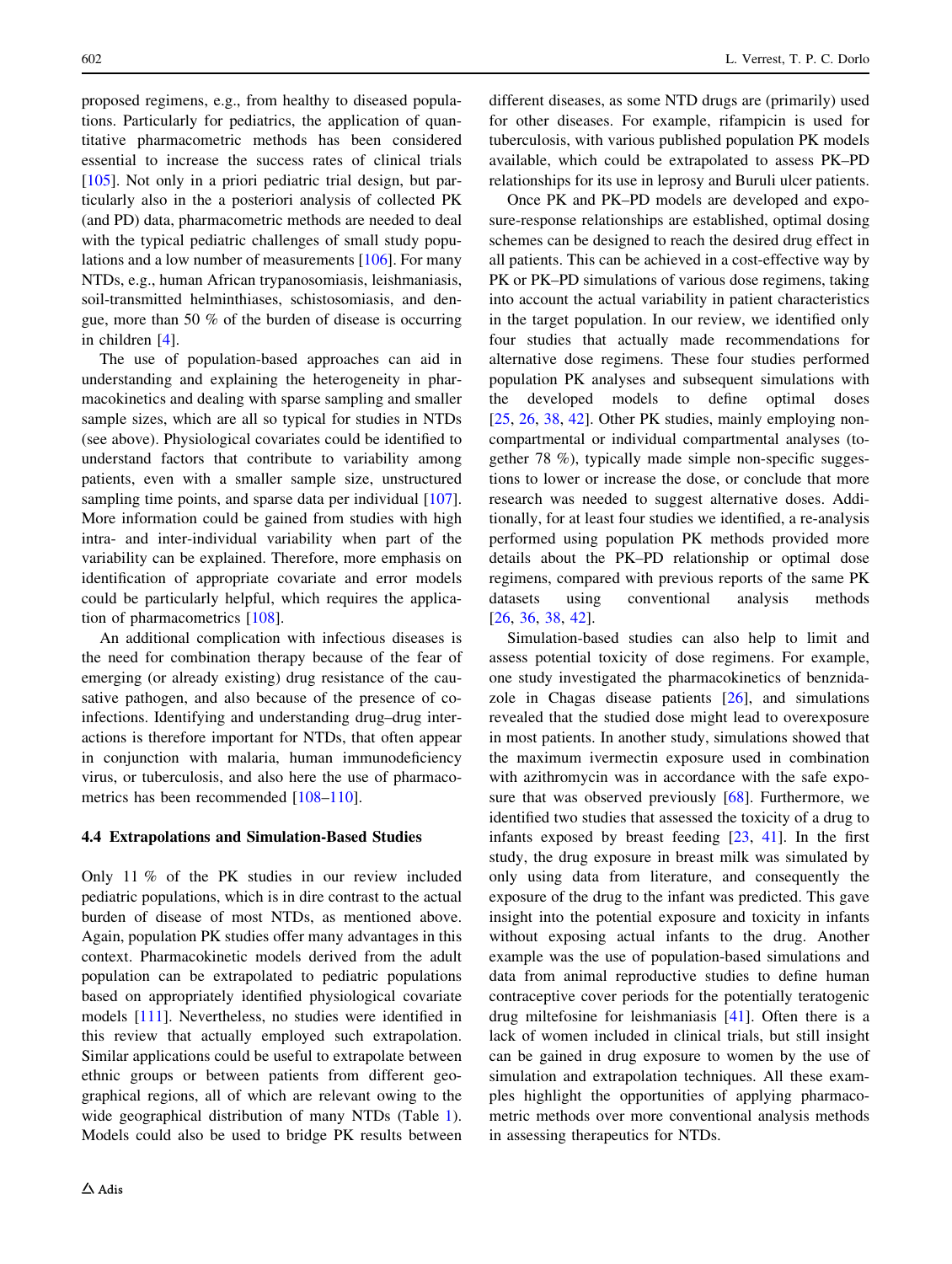## <span id="page-20-0"></span>5 Conclusion

This review provides an overview of the current status and gaps in PK research for NTDs, as well as the lack of population-based modeling in the performed clinical trials. Simulation and extrapolation tools have been minimally applied. For many NTDs, no registered therapy is available, and more clinical PK trials are needed to establish evidence-based treatments and define PK–PD relationships. To make future clinical trials feasible and affordable, population PK modeling should be used to optimally analyze the often sparse data available and simulation-based studies should be used to inform trial design. This would minimize risks and maximize success rates of clinical trials, and optimally use the limited funding available in this neglected clinical area.

Acknowledgments We thank Dr. Steven Kern from the Bill and Melinda Gates Foundation (Seattle, USA) for his critical review of the manuscript and helpful comments.

Author contributions LV performed the literature survey, carried out the data extraction, and drafted an initial version of the report. TD conceived of the study and wrote subsequent drafts and the final version of the manuscript.

#### Compliance with Ethical Standards

Funding No specific funding was received for the conduct of this systematic review.

Conflict of interest TD is a consultant for the non-profit organization Drugs for Neglected Diseases initiative, Geneva, Switzerland.

Open Access This article is distributed under the terms of the Creative Commons Attribution-NonCommercial 4.0 International License (http://creativecommons.org/licenses/by-nc/4.0/), which permits any noncommercial use, distribution, and reproduction in any medium, provided you give appropriate credit to the original author(s) and the source, provide a link to the Creative Commons license, and indicate if changes were made.

# References

- 1. World Health Organization. Neglected tropical diseases. 2015. [http://www.who.int/neglected\\_diseases/diseases/en/.](http://www.who.int/neglected_diseases/diseases/en/) Accessed 14 Jan 2016.
- 2. The END fund; Ending Neglected Diseases. NTD overview. 2015. <http://www.end.org/whatwedo/ntdoverview>. Accessed 14 Jan 2016.
- 3. Hotez PJ, Alvarado M, Basáñez M-G, et al. The Global Burden of Disease Study 2010: interpretation and implications for the neglected tropical diseases. PLoS Negl Trop Dis. 2014;8: e2865.
- 4. Murray CJL, Vos T, Lozano R, et al. Disability-adjusted life years (DALYs) for 291 diseases and injuries in 21 regions, 1990–2010: a systematic analysis for the Global Burden of Disease Study 2010. Lancet. 2012;380:2197–223.
- 5. Hotez P, Ottesen E, Fenwick A, Molyneux D. The neglected tropical diseases: the ancient afflictions of stigma and poverty and the prospects for their control and elimination. Adv Exp Med Biol. 2006;582:23–33.
- 6. Kennedy PG. Clinical features, diagnosis, and treatment of human African trypanosomiasis (sleeping sickness). Lancet Neurol. 2013;12:186–94.
- 7. Amato VS, Tuon FF, Bacha HA, Neto VA, Nicodemo AC. Mucosal leishmaniasis: current scenario and prospects for treatment. Acta Trop. 2008;105:1–9.
- 8. Sundar S, Sinha PR, Agrawal NK, et al. A cluster of cases of severe cardiotoxicity among kala-azar patients treated with a high-osmolarity lot of sodium antimony gluconate. Am J Trop Med Hyg. 1998;59:139–43.
- 9. Pedrique B, Strub-Wourgaft N, Some C, et al. The drug and vaccine landscape for neglected diseases (2000–11): a systematic assessment. Lancet Glob Health. 2013;1:e371–9.
- 10. European Medicines Agency. Guideline on the role of pharmacokinetics in the development of medicinal products in the paediatric population. 2006. [http://www.ema.europa.eu/ema/](http://www.ema.europa.eu/ema/index.jsp%3fcurl%3dpages/regulation/document_listing/document_listing_000087.jsp) [index.jsp?curl=pages/regulation/document\\_listing/document\\_](http://www.ema.europa.eu/ema/index.jsp%3fcurl%3dpages/regulation/document_listing/document_listing_000087.jsp) [listing\\_000087.jsp](http://www.ema.europa.eu/ema/index.jsp%3fcurl%3dpages/regulation/document_listing/document_listing_000087.jsp). Accessed 14 Jan 2016.
- 11. Food and Drug Administration. Guidance for industry: population pharmacokinetics. 1999. [http://www.fda.gov/downloads/](http://www.fda.gov/downloads/ScienceResearch/SpecialTopics/WomensHealthResearch/UCM133184.pdf) [ScienceResearch/SpecialTopics/WomensHealthResearch/UCM](http://www.fda.gov/downloads/ScienceResearch/SpecialTopics/WomensHealthResearch/UCM133184.pdf) [133184.pdf](http://www.fda.gov/downloads/ScienceResearch/SpecialTopics/WomensHealthResearch/UCM133184.pdf). Accessed 14 Jan 2016.
- 12. Food and Drug Administration. Guidance for industry: exposure-response relationships: study design, data analysis and regulatory applications. 2003. [http://www.fda.gov/downloads/](http://www.fda.gov/downloads/drugs/guidancecomplianceregulatoryinformation/guidances/ucm072109.pdf) [drugs/guidancecomplianceregulatoryinformation/guidances/ucm](http://www.fda.gov/downloads/drugs/guidancecomplianceregulatoryinformation/guidances/ucm072109.pdf) [072109.pdf](http://www.fda.gov/downloads/drugs/guidancecomplianceregulatoryinformation/guidances/ucm072109.pdf). Accessed 14 Jan 2016.
- 13. Moher D, Shamseer L, Clarke M, et al. Preferred Reporting Items for Systematic Review and Meta-analysis Protocols (PRISMA-P) 2015 statement. Syst Rev. 2015;4:1–9.
- 14. Population Approach Group Europe. PAGE-meeting. 2015. [http://](http://www.page-meeting.org/default.asp%3fkeuze%3dsearch%26orderby%3d%26keywordNumber%3d%26keywordAuthor%3d%26keywordTitle%3d%26keywordContent%3d%26meeting%3d) [www.page-meeting.org/default.asp?keuze=search&orderby=](http://www.page-meeting.org/default.asp%3fkeuze%3dsearch%26orderby%3d%26keywordNumber%3d%26keywordAuthor%3d%26keywordTitle%3d%26keywordContent%3d%26meeting%3d) [&keywordNumber=&keywordAuthor=&keywordTitle=&keyword](http://www.page-meeting.org/default.asp%3fkeuze%3dsearch%26orderby%3d%26keywordNumber%3d%26keywordAuthor%3d%26keywordTitle%3d%26keywordContent%3d%26meeting%3d) [Content=&meeting=](http://www.page-meeting.org/default.asp%3fkeuze%3dsearch%26orderby%3d%26keywordNumber%3d%26keywordAuthor%3d%26keywordTitle%3d%26keywordContent%3d%26meeting%3d). Accessed 28 Sep 2016.
- 15. Gabrielsson J, Weiner D, editors. Pharmacokinetic and pharmacodynamic data analysis: concepts and applications. 4th ed. Stockholm: Taylor & Francis; 2007.
- 16. El Guiniady MA, el Touny MA, Abdel-Bary MA, et al. Clinical and pharmacokinetic study of praziquantel in Egyptian schistosomiasis patients with and without liver cell failure. Am J Trop Med Hyg. 1994;51:809–18.
- 17. Lang J, Attanath P, Quiambao B, et al. Evaluation of the safety, immunogenicity, and pharmacokinetic profile of a new, highly purified, heat-treated equine rabies immunoglobulin, administered either alone or in association with a purified. Vero-cell rabies vaccine. Acta Trop. 1998;70:317–33.
- 18. Gogtay N, Thatte U, Kshirsagar N, et al. Safety and pharmacokinetics of a human monoclonal antibody to rabies virus: a randomized, dose-escalation phase 1 study in adults. Vaccine. 2012;30:7315–20.
- 19. Post T, editor. UpToDate. Waltham: UpToDate; 2015.
- 20. Bern C. Chagas' disease. N Engl J Med. 2015;373:456–66.
- 21. Shapiro TA, Were JB, Danso K, et al. Pharmacokinetics and metabolism of allopurinol riboside. Clin Pharmacol Ther. 1991;49:506–14.
- 22. Were JBO, Shapiro TA. Effects of probenecid on the pharmacokinetics of allopurinol riboside. Antimicrob Agents Chemother. 1993;37:1193–6.
- 23. Garcia-Bournissen F, Altcheh J, Panchaud A, Ito S. Is use of nifurtimox for the treatment of Chagas disease compatible with breast feeding? A population pharmacokinetics analysis. Arch Dis Child. 2010;95:224–8.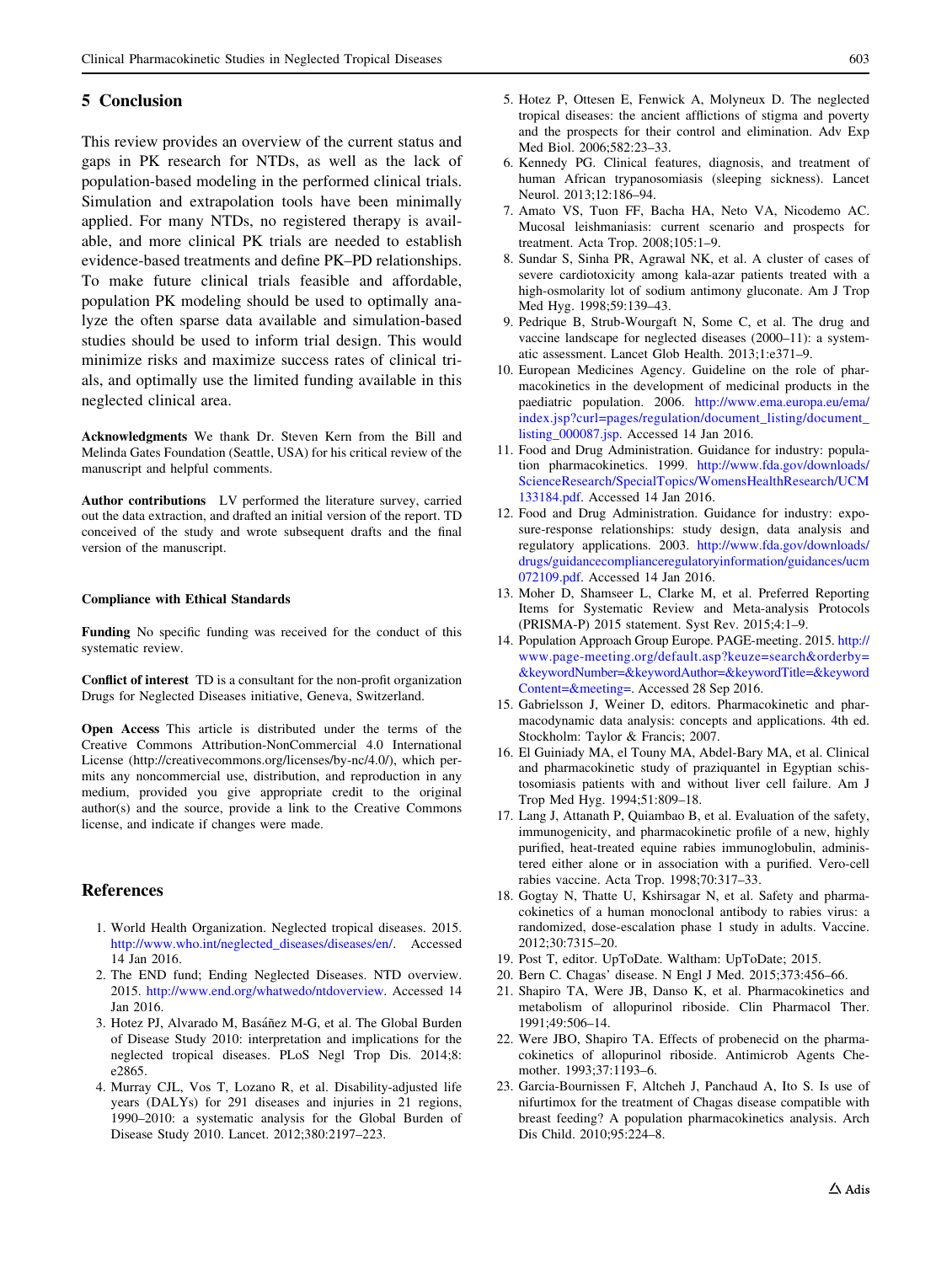- <span id="page-21-0"></span>24. Richle RW, Raaflaub J. Difference of effective antitrypanosomal dosages of benznidazole in mice and man: chemotherapeutic and pharmacokinetic results. Acta Trop. 1980;37:257–61.
- 25. Altcheh J, Moscatelli G, Mastrantonio G, et al. Population pharmacokinetic study of benznidazole in pediatric Chagas disease suggests efficacy despite lower plasma concentrations than in adults. PLoS Negl Trop Dis. 2014;8:e2907.
- 26. Soy D, Aldasoro E, Guerrero L, et al. Population Pharmacokinetics of benznidazole in adult patients with Chagas disease. Antimicrob Agents Chemother. 2015;59:3342–9.
- 27. World Health Organization. Human African trypanosomiasis. 2015. [http://www.who.int/trypanosomiasis\\_african/en/](http://www.who.int/trypanosomiasis_african/en/). Accessed 14 Jan 2016.
- 28. Bronner U, Doua F, Ericsson O, et al. Pentamidine concentrations in plasma, whole blood and cerebrospinal fluid during treatment of Trypanosoma gambiense infection in Côte d'Ivoire. Trans R Soc Trop Med Hyg. 1991;85:608–11.
- 29. Bronner U, Gustafsson LL, Doua F, et al. Pharmacokinetics and adverse reactions after a single dose of pentamidine in patients with Trypanosoma gambiense sleeping sickness. Br J Clin Pharmacol. 1995;39:289–95.
- 30. Harrison SM, Harris RW, Bales JD Jr. Attempt to correlate urine arsenic excretion with clinical course during melarsoprol therapy of patients with Rhodesian trypanosomiasis. Am J Trop Med Hyg. 1997;56:632–6.
- 31. Burri C, Baltz T, Giroud C, et al. Pharmacokinetic properties of the trypanocidal drug melarsoprol. Chemotherapy. 1993;39:225–34.
- 32. Burri C, Keiser J. Pharmacokinetic investigations in patients from northern Angola refractory to melarsoprol treatment. Trop Med Int Health. 2001;6:412–20.
- 33. Bronner U, Brun R, Doua F, et al. Discrepancy in plasma melarsoprol concentrations between HPLC and bioassay methods in patients with T. gambiense sleeping sickness indicates that melarsoprol is metabolized. Trop Med Int Health. 1998;3:913–7.
- 34. Milord F, Loko L, Ethier L, et al. Eflornithine concentrations in serum and cerebrospinal fluid of 63 patients treated for Trypanosoma brucei gambiense sleeping sickness. Trans R Soc Trop Med Hyg. 1993;87:473–7.
- 35. Na-Bangchang K, Doua F, Konsil J, et al. The pharmacokinetics of eflornithine (alpha-difluoromethylornithine) in patients with late-stage T. b. gambiense sleeping sickness. Eur J Clin Pharmacol. 2004;60:269–78.
- 36. Jansson-Löfmark R, Na-Bangchang K, Björkman S, et al. Enantiospecific reassessment of the pharmacokinetics and pharmacodynamics of oral eflornithine against late-stage Trypanosoma brucei gambiense sleeping sickness. Antimicrob Agents Chemother. 2015;59:1299–307.
- 37. Tarral A, Blesson S, Mordt OV, et al. Determination of an optimal dosing regimen for fexinidazole, a novel oral drug for the treatment of human African trypanosomiasis: first-in-human studies. Clin Pharmacokinet. 2014;53:565–80.
- 38. Gualano V, Felices M, Evene E, et al. Dose regimen assessement for oral fexinidazole, a new antimicrobial agent of the treatment of HAT: population pharmacokinetic analysis of fexinidazole and 2 metabolites. Presented at the 21st Population Approach Group in Europe Meeting, Venice, 5–8 Jun 2012.
- 39. Blum J, Buffet P, Visser L, et al. LeishMan recommendations for treatment of cutaneous and mucosal leishmaniasis in travelers. J Travel Med. 2014;21:116–29.
- 40. Dorlo TP, van Thiel PP, Huitema AD, et al. Pharmacokinetics of miltefosine in old world cutaneous leishmaniasis patients. Antimicrob Agents Chemother. 2008;52:2855–60.
- 41. Dorlo TPC, Balasegaram M, Lima MA, et al. Translational pharmacokinetic modelling and simulation for the assessment of

duration of contraceptive use after treatment with miltefosine. J Antimicrob Chemother. 2012;67:1996–2004.

- 42. Dorlo TPC, Huitema ADR, Beijnen JH, De Vries PJ. Optimal dosing of miltefosine in children and adults with visceral leishmaniasis. Antimicrob Agents Chemother. 2012;56:3864–72.
- 43. Dorlo TPC, Rijal S, Ostyn B, et al. Failure of miltefosine in visceral leishmaniasis is associated with low drug exposure. J Infect Dis. 2014;210:146–53.
- 44. Al Jaser M, El-Yazigi A, Croft SL. Pharmacokinetics of antimony in patients treated with sodium stibogluconate for cutaneous leishmaniasis. Pharm Res. 1995;12:113–6.
- 45. Vásquez L, Scorza Dagert JV, Scorza JV, et al. Pharmacokinetics of experimental pentavalent antimony after intramuscular administration in adult volunteers. Curr Ther Res Clin Exp. 2006;67:193–203.
- 46. Zaghloul IY, Radwan MA, Al Jaser MH. Clinical efficacy and pharmacokinetics of antimony in cutaneous leishmaniasis patients treated with sodium stibogluconate. J Clin Pharmacol. 2010;50:1230–7.
- 47. Reymond J-M, Desmeules J. Sodium stibogluconate (pentostan) overdose in a patient with acquired immunodeficiency syndrome. Ther Drug Monit. 1998;20:714–6.
- 48. Chulay JD, Fleckenstein L, Smith DH. Pharmacokinetics of antimony during treatment of visceral leishmaniasis with sodium stibogluconate or meglumine antimoniate. Trans R Soc Trop Med Hyg. 1988;82:69–72.
- 49. Musa AM, Younis B, Fadlalla A, et al. Paromomycin for the treatment of visceral leishmaniasis in Sudan: a randomized, open-label, dose-finding study. PLoS Negl Trop Dis. 2010;4:e855.
- 50. Ravis WR, Llanos-Cuentas A, Sosa N, et al. Pharmacokinetics and absorption of paromomycin and gentamicin from topical creams used to treat cutaneous leishmaniasis. Antimicrob Agents Chemother. 2013;57:4809–15.
- 51. Sundar S, Sinha PK, Dixon SA, et al. Pharmacokinetics of oral sitamaquine taken with or without food and safety and efficacy for treatment of visceral leishmaniais: a randomized study in Bihar. India. Am J Trop Med Hyg. 2011;84:892–900.
- 52. Al Jaser M, El-Yazigi A, Kojan M, Croft SL. Skin uptake, distribution, and elimination of antimony following administration of sodium stibogluconate to patients with cutaneous leishmaniasis. Microbiology. 1995;39:516–9.
- 53. Cruz A, Rainey PM, Herwaldt BL, et al. Pharmacokinetics of antimony in children treated for leishmaniasis with meglumine antimoniate. J Infect Dis. 2007;195:602–8.
- 54. Nienhuis WA, Stienstra Y, Thompson WA, et al. Antimicrobial treatment for early, limited Mycobacterium ulcerans infection: a randomised controlled trial. Lancet. 2010;375:664–72.
- 55. Alffenaar JWC, Nienhuis WA, De Velde F, et al. Pharmacokinetics of rifampin and clarithromycin in patients treated for Mycobacterium ulcerans infection. Antimicrob Agents Chemother. 2010;54:3878–83.
- 56. Pieters FA, Zuidema J. Intra-adipose administration of monoacetyldapsone to healthy volunteers. Int J Lepr Other Mycobact Dis. 1986;54:510–6.
- 57. Pieters FA, Zuidema J. The absolute oral bioavailability of dapsone in dogs and humans. Int J Clin Pharmacol Ther Toxicol. 1987;25:396–400.
- 58. Garg SK, Kumar B, Bakaya V, et al. Plasma dapsone and its metabolite monoacetyldapsone levels in leprotic patients. Int J Clin Pharmacol Ther Toxicol. 1988;26:552–4.
- 59. Moura FM, Dias RM, Araujo EC, et al. Dapsone and body mass index in subjects with multibacillary leprosy. Ther Drug Monit. 2013;36:261–3.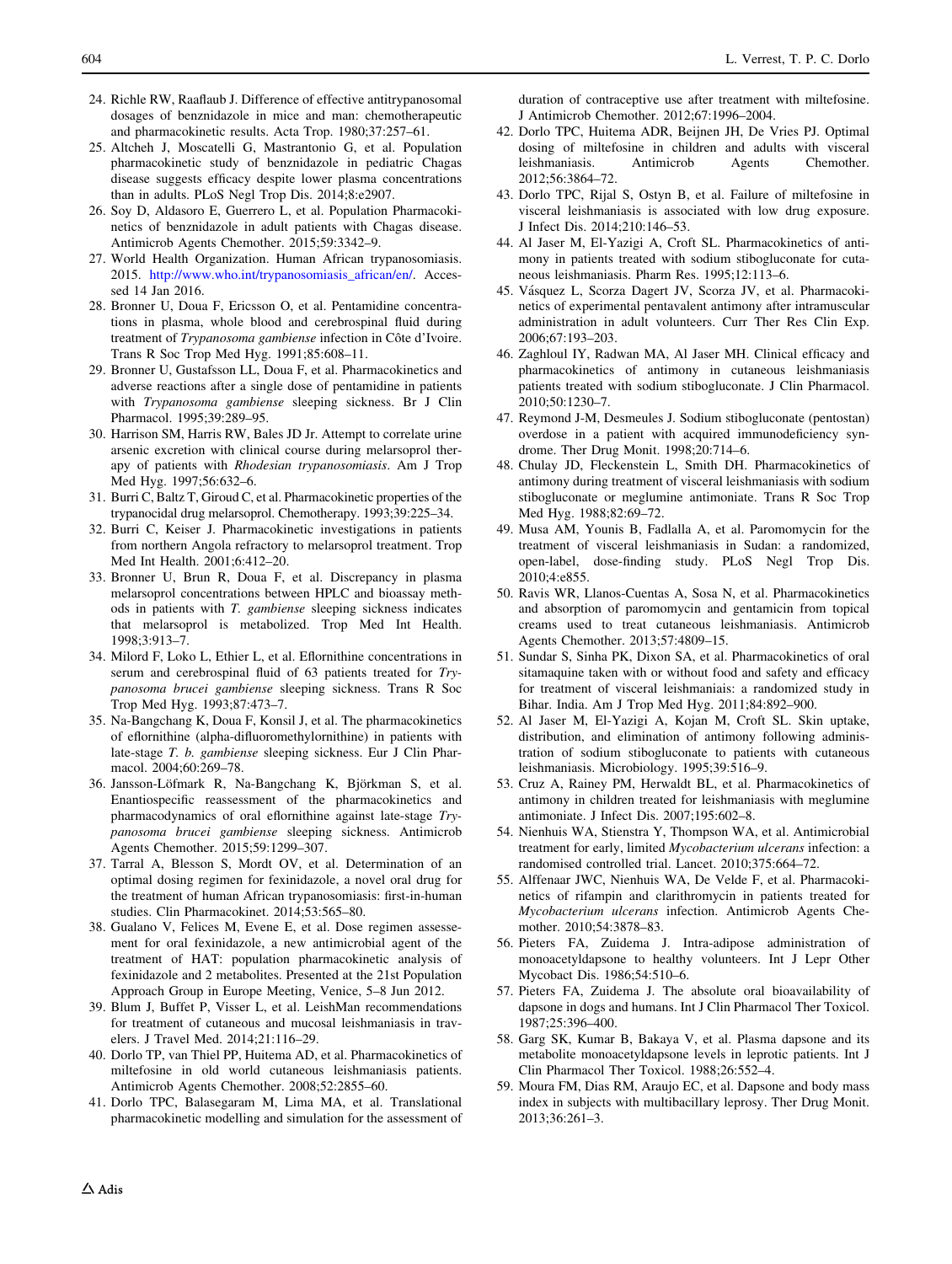- <span id="page-22-0"></span>60. Nix DE, Adam RD, Auclair B, et al. Pharmacokinetics and relative bioavailability of clofazimine in relation to food, orange juice and antacid. Tuberculosis. 2004;84:365–73.
- 61. Venkatesan K, Mathur A, Girdhar BK, Bharadwaj VP. The effect of clofazimine on the pharmacokinetics of rifampicin and dapsone in leprosy. J Antimicrob Chemother. 1986;18:715–8.
- 62. Venkatesan K, Chauhan SL, Girdhar A, Girdhar BK. Bioavailability of dapsone on oral administration of dapsomine: a comparative evaluation. Indian J Lepr. 1993;65:157–61.
- 63. Mehta J, Gandhi I, Sane S, Wamburkar M. Effect of clofazimine and dapsone on rifampicin (Lositril) pharmacokinetics in multibacillary and paucibacillary leprosy cases. Lepr Rev. 1986;57:67–76.
- 64. Pieters FA, Woonink F, Zuidema J. Influence of once-monthly rifampicin and daily clofazimine on the pharmacokinetics of dapsone in leprosy patients in Nigeria. Eur J Clin Pharmacol. 1988;34:73–6.
- 65. Teo SK, Scheffler MR, Kook KA, et al. Thalidomide dose proportionality assessment following single doses to healthy subjects. J Clin Pharmacol. 2001;41:662-7.
- 66. Teo SK, Colburn WA, Thomas SD. Single-dose oral pharmacokinetics of three formulations of thalidomide in healthy male volunteers. J Clin Pharmacol. 1999;39:1162–8.
- 67. Amsden GW, Gregory TB, Michalak CA, et al. Pharmacokinetics of azithromycin and the combination of ivermectin and albendazole when administered alone and concurrently in healthy volunteers. Am J Trop Med Hyg. 2007;76:1153–7.
- 68. El-Tahtawy A, Glue P, Andrews EN, et al. The effect of azithromycin on ivermectin pharmacokinetics: a population pharmacokinetic model analysis. PLoS Negl Trop Dis. 2008;2:e236.
- 69. Jung H, Sanchez M, Gonzalez-Astiazaran A, et al. Clinical pharmacokinetics of albendazole in children with neurocysticercosis. Am J Ther. 1997;4:23–6.
- 70. Sanchez M, Suastegui R, Gonzalez-Esquivel D, et al. Pharmacokinetic comparison of two albendazole dosage regimens in patients with neurocysticercosis. Clin Neuropharmacol. 1993;16:77–82.
- 71. Takayanagui OM, Lanchote VL, Marques MP, Bonato PS. Therapy for neurocysticercosis: pharmacokinetic interaction of albendazole sulfoxide with dexamethasone. Ther Drug Monit. 1997;19:51–5.
- 72. Na-Bangchang K, Vanijanonta S, Karbwang J. Plasma concentrations of praziquantel during the therapy of neurocysticerosis with praziquantel, in the presence of antiepileptics and dexamethasone. Southeast Asian J Trop Med Public Health. 1995;26:120–3.
- 73. Jung H, Medina R, Castro N, et al. Pharmacokinetic study of praziquantel administered alone and in combination with cimetidine in a single-day therapeutic regimen. Antimicrob Agents Chemother. 1997;41:1256–9.
- 74. Garcia HH, Lescano AG, Lanchote VL, et al. Pharmacokinetics of combined treatment with praziquantel and albendazole in neurocysticercosis. Br J Clin Pharmacol. 2011;72:77–84.
- 75. Jung H, Hurtado M, Sanchez M, et al. Clinical pharmacokinetics of albendazole in patients with brain cysticercosis. J Clin Pharmacol. 1992;32:28–31.
- 76. Cotting J, Zeugin T, Steiger U, Reichen J. Albendazole kinetics in patients with echinococcosis: delayed absorption and impaired elimination in cholestasis. Eur J Clin Pharmacol. 1990;38:605–8.
- 77. Mingjie W, Shuhua X, Junjie C, et al. Albendazole-soybean oil emulsion for the treatment of human cystic echinococcosis: evaluation of bioavailability and bioequivalence. Acta Trop. 2002;83:177–81.
- 78. Schipper HG, Koopmans RP, Nagy J, et al. Effect of dose increase or cimetidine co-administration on albendazole bioavailability. Am J Trop Med Hyg. 2000;63:270–3.
- 79. Na Bangchang K, Karbwang J, Pungpak S, et al. Pharmacokinetics of praziquantel in patients with opisthorchiasis. Southeast Asian J Trop Med Public Health. 1993;24:717–23.
- 80. Choi M-H, Chang B-C, Lee S-J, et al. Therapeutic evaluation of sustained-releasing praziquantel (SRP) for clonorchiasis: phase 1 and 2 clinical studies. Korean J Parasitol. 2006;44:361.
- 81. Lecaillon JB, Godbillon J, Campestrini J, et al. Effect of food on the bioavailability of triclabendazole in patients with fascioliasis. Br J Clin Pharmacol. 1998;45:601–4.
- 82. El-Tantawy WH, Salem HF, Mohammed Safwat NA. Effect of fascioliasis on the pharmacokinetic parameters of triclabendazole in human subjects. Pharm World Sci. 2007;29:190–8.
- 83. Shenoy RK, Suma TK, John A, et al. The pharmacokinetics, safety and tolerability of the co-administration of diethylcarbamazine and albendazole. Ann Trop Med Parasitol. 2002;96:603–14.
- 84. Sarin R, Dash AP, Dua VK. Albendazole sulphoxide concentrations in plasma of endemic normals from a lymphatic filariasis endemic region using liquid chromatography. J Chromatogr B Anal Technol Biomed Life Sci. 2004;799:233–8.
- 85. Abdel-Tawab AM, Bradley M, Ghazaly EA, et al. Albendazole and its metabolites in the breast milk of lactating women following a single oral dose of albendazole. Br J Clin Pharmacol. 2009;68:737–42.
- 86. Awadzi K, Hero M, Opoku NO, et al. The chemotherapy of onchocerciasis XVII: a clinical evaluation of albendazole in patients with onchocerciasis; effects of food and pretreatment with ivermectin on drug response and pharmacokinetics. Trop Med Parasitol. 1994;45:203–8.
- 87. Awadzi K, Edwards G, Duke BOL, et al. The co-administration of ivermectin and albendazole: safety, pharmacokinetics and efficacy against Onchocerca volvulus. Ann Trop Med Parasitol. 2003;97:165–78.
- 88. Okonkwo PO, Ogbuokiri JE, Ofoegbu E, Klotz U. Protein binding and ivermectin estimations in patients with onchocerciasis. Clin Pharmacol Ther. 1993;53:426–30.
- 89. Baraka OZ, Mahmoud BM, Marschke CK, et al. Ivermectin distribution in the plasma and tissues of patients infected with Onchocerca volvulus. Eur J Clin Pharmacol. 1996;50:407–10.
- 90. Homeida MM, Malcolm SB, ElTayeb AZ. The lack of influence of food and local alcoholic brew on the blood level of Mecti- $\text{zan}^{\textcircled{w}}$  (ivermectin). Acta Trop. 2013;127:97-100.
- 91. Chijioke CP, Umeh RE, Mbah AU, et al. Clinical pharmacokinetics of suramin in patients with onchocerciasis. Eur J Clin Pharmacol. 1988;54:249–51.
- 92. Korth-Bradley JM, Parks V, Chalon S, et al. Excretion of moxidectin into breast milk and pharmacokinetics in healthy lactating women. Antimicrob Agents Chemother. 2011;55:5200–4.
- 93. Lecaillon JB, Dubois JP, Awadzi K, et al. Pharmacokinetics of CGP 6140 (amocarzine) after oral administration of single 100–1600 mg doses to patients with onchocerciasis. Br J Clin Pharmacol. 1990;30:625–8.
- 94. Lecaillon JB, Poltera AA, Zea-Flores G, et al. Influence of food related to dose on the pharmacokinetics of amocarzine and of its N-oxide metabolite, CGP 13 231, after oral administration to 20 onchocerciasis male patients from Guatemala. Trop Med Parasitol. 1991;42:286–90.
- 95. Pehrson PO, Bengtsson E, Diekmann HW, Groll E. Treatment with praziquantel in a patient with schistosomiasis and chronic renal failure. Trans R Soc Trop Med Hyg. 1983;77:687–8.